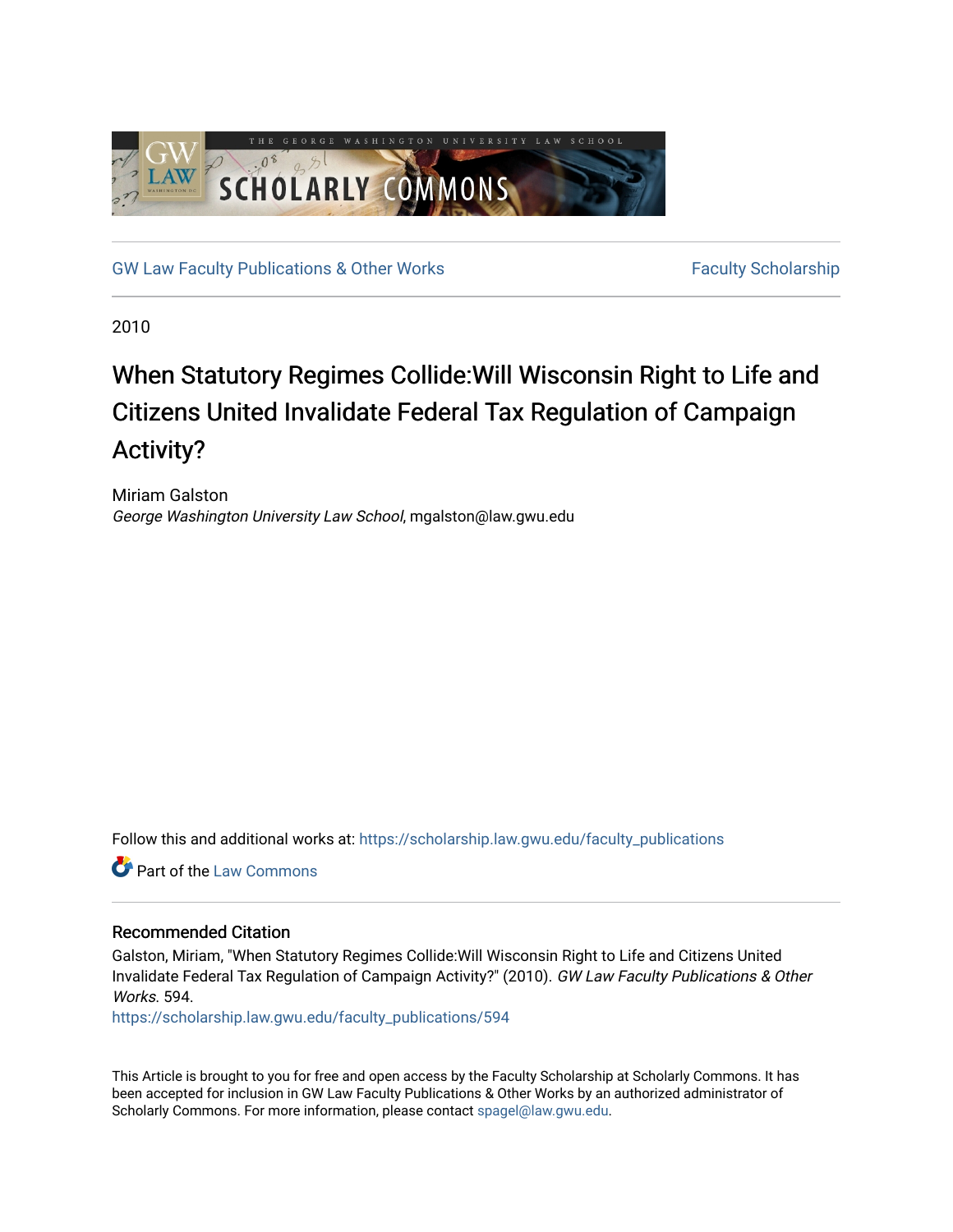# **WHEN STATUTORY REGIMES COLLIDE: WILL** *WISCONSIN RIGHT TO LIFE* **AND** *CITIZENS UNITED* **INVALIDATE FEDERALTAX REGULATION OF CAMPAIGN ACTIVITY?**

# **Miriam Galston**

Contact Information: George Washington University Law School 2000 H Street, N.W. Washington, DC 20052 202-994-6781 [mgalston@law.gwu.edu](mailto:jmolot@law.gwu.edu)

© by Miriam Galston. Do not quote or cite without author's permission.

Electronic copy available at: http://ssrn.com/abstract=1572511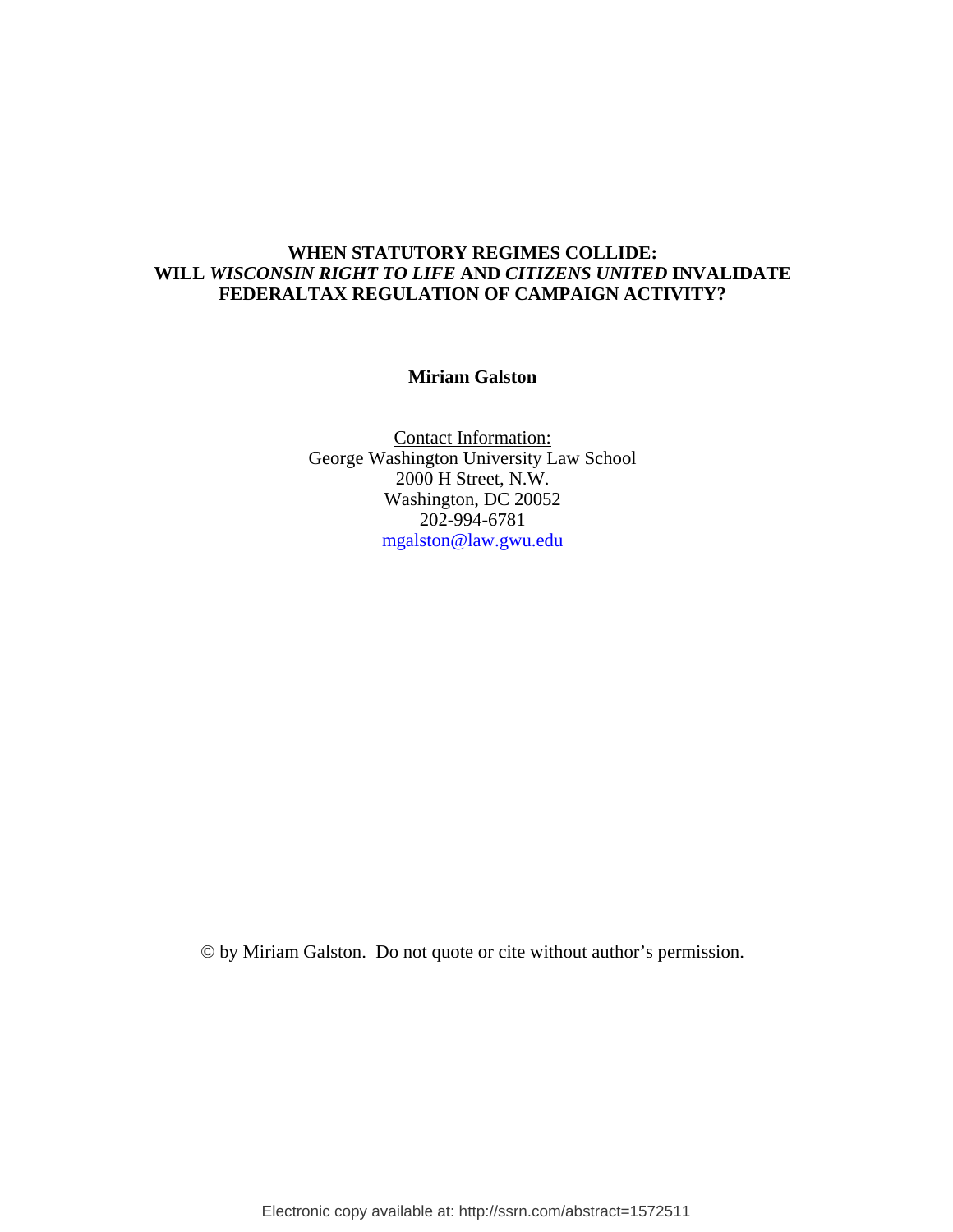# **TABLE OF CONTENTS**

| $\mathbf{I}$ . | COMPETING VIEWS ABOUT ELECTION RELATED ACTIVITY |                                                     |
|----------------|-------------------------------------------------|-----------------------------------------------------|
|                | А.                                              |                                                     |
|                | <b>B.</b>                                       | The Minimalist Campaign Finance Law Approach 7      |
| II.            |                                                 |                                                     |
|                | A.                                              | The Tax Law Facts and Circumstances Approach13      |
|                | <b>B.</b>                                       | The Campaign Finance Law Bright Line Approach 15    |
| III.           |                                                 |                                                     |
|                | A.                                              | The Deferential Tax Law Approach17                  |
|                | <b>B.</b>                                       | The Heightened Scrutiny of Campaign Finance Law .22 |
| IV.            | TAX LAW FIRST AMENDMENT JURISPRUDENCE APPLIED26 |                                                     |
|                | A.                                              | What Constitutes A Burden on Speech 26              |
|                | <b>B.</b>                                       | The Political Prohibition Scrutinized32             |
|                | C.                                              |                                                     |
|                |                                                 |                                                     |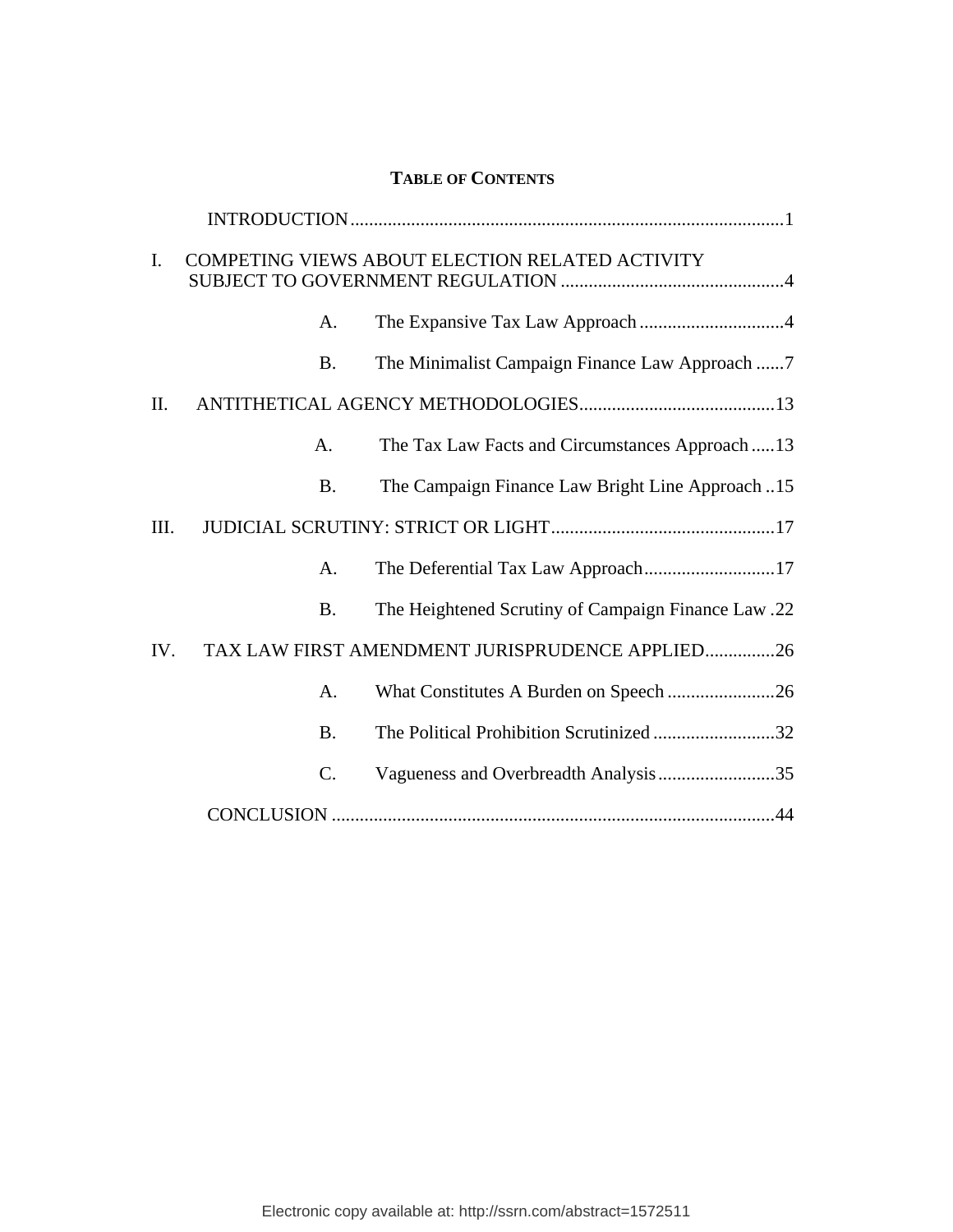#### **INTRODUCTION**

It is now commonplace to see nonprofit<sup>[1](#page-3-0)</sup> organizations active during political campaigns. Churches invite candidates to give sermons on the eve of an election.<sup>[2](#page-3-1)</sup> Charities and other nonprofits fund politically charged issue  $\mathrm{ads}^3$  $\mathrm{ads}^3$  and, in certain circumstances, register and mobilize voters.[4](#page-3-3) And nonprofits other than charities set up political action committees ("PACs") to support the candidacy of specific individuals running for election to public office.<sup>[5](#page-3-4)</sup>

 Most of these and similar activities are regulated by the Internal Revenue Code (the "Code"). $<sup>6</sup>$  $<sup>6</sup>$  $<sup>6</sup>$  If the nonprofit is exempt from federal income tax as a charity</sup>

<span id="page-3-1"></span><span id="page-3-0"></span><sup>&</sup>lt;u>1</u> Throughout this Article, I use the term "nonprofits" as a shorthand for "exempt organizations," *i.e.*, nonprofit groups exempt from federal income tax under section 501 of the Internal Revenue Code. Technically speaking, however, groups obtain "nonprofit" status under state law, and not all state law nonprofits qualify as exempt organizations under federal tax law.

<sup>2</sup> *See* Dan Gilgoff, Editorial, *Turning a Blind Eye, IRS Enables Church Politicking*, USA Today, January 29, 2007, at A13 ("most of us have become familiar with the sight of Democratic candidates addressing liberal African-American congregations from the pulpit"); Wayne Slater, *Invisible Force Helping Huckabee: Largely Unknown Christian Leaders Prove Powerful in Iowa*, Dallas Morning News, Dec. 24, 2007, at A1 (discussing the role sermons played in Mike Huckabee's campaign); Patrick L. O'Daniel, *More Honored in the Breach: A Historical Perspective of the Permeable IRS Prohibition on Campaigning by Churches*, 42 B.C.L. REV. 733, 736-39 (2001) (describing church activities during the 2000 presidential election).

<span id="page-3-2"></span><sup>3</sup> Michael Riley, *Political Funds Skirt Rules as Regulators Clamp Down on 527 Groups, Other Nonprofits Draw Donor Ads*, Denver Post, Dec. 11, 2007, at B1 (discussing increases in funds for nonprofits to run "grassroots issues" ads due to restrictions on other organizations).

<span id="page-3-3"></span><sup>4</sup> *See e.g.* Lynn Brezosky, *Valley is Relatively Quiet About Election*, San Antonio Express-News, November 3, 2008, at A8 (mentioning get-out-the-vote efforts by a group of six nonprofits). As is described below, detailed tax and campaign finance rules determine whether and how a particular nonprofit can engage in voter mobilization.

<span id="page-3-4"></span><sup>&</sup>lt;sup>5</sup>For example, there is MoveOn.org Civic Action, which is a section  $501(c)(4)$ organization, and MoveOn.org Political Action, which is its affiliated PAC, *see* http://www.moveon.org/about.html (last visited May 13, 2009); US Chamber of Commerce, a section 501(c)(6) organization, *see* [http://www.uschamber.com,](http://www.uschamber.com,/) and US Chamber of Commerce PAC (NPAC), *see* http://herndon1.sdrdc.com/cgibin/fecimg/?C00082040 (last visited October 20, 2009). *See also* I.R.C. § 527(f); Senate Report No. 93-1357,  $93<sup>rd</sup>$  Cong., 2d Sess. 30 (Dec. 16, 1974) (authorizing 501(c) groups to establish a connected PAC).

<span id="page-3-5"></span><sup>&</sup>lt;sup>6</sup> All references to the Code are to the Internal Revenue Code of 1954, as amended. Throughout this article, references to "tax law" refer to the federal income tax provisions in the Code and the associated regulations and administrative materials,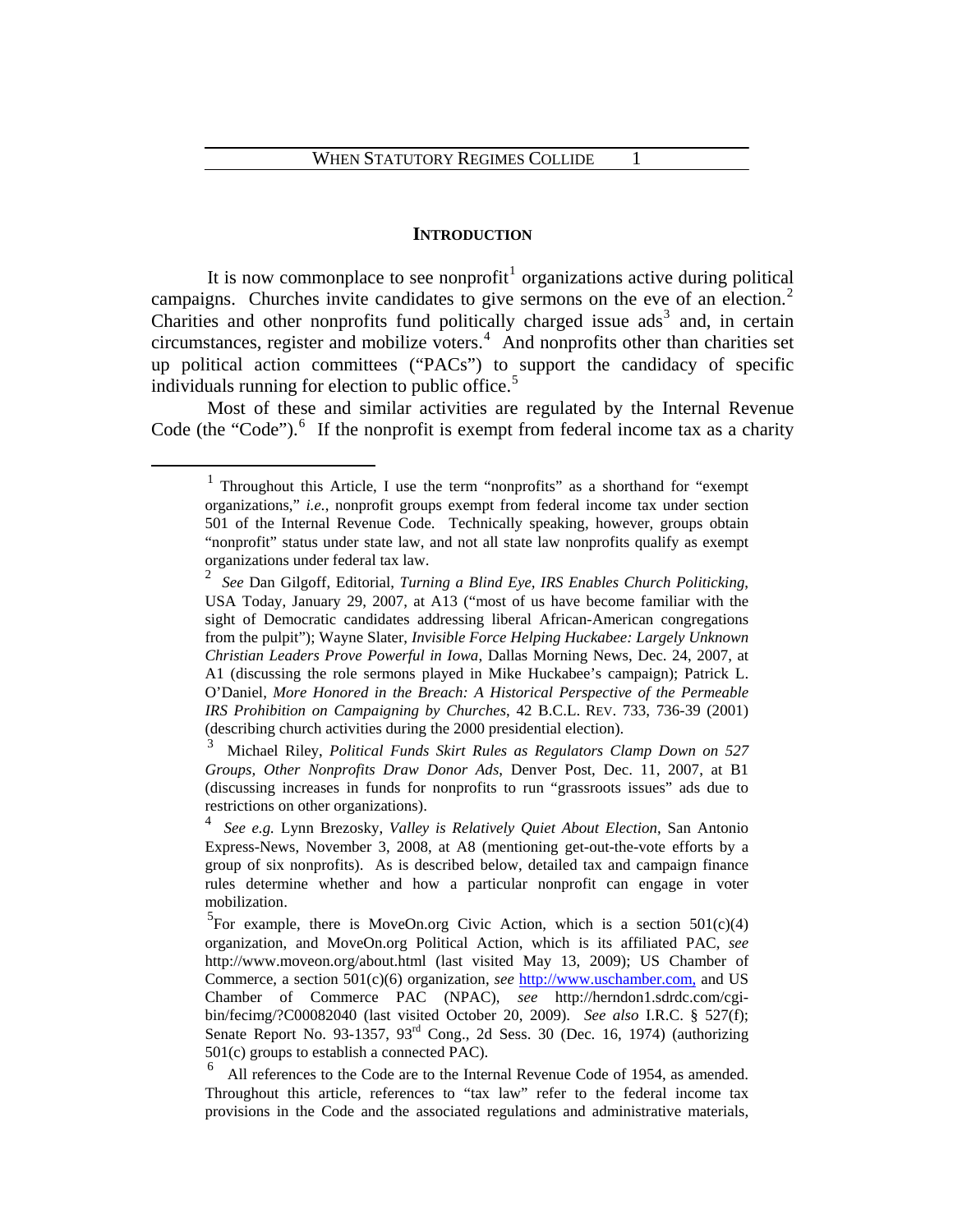described in section 501(c)(3), it is barred from intervening in political campaigns.<sup>[7](#page-4-0)</sup> Nonprofits described in other subsections of  $501(c)$ –such as  $501(c)(4)$  or  $501(c)(6)$ – are generally permitted to intervene in campaigns, but the importance of their campaign activity relative to the activities fulfilling their exempt mission is restricted.<sup>[8](#page-4-1)</sup>

 In many instances, the campaign activities of nonprofit organizations are also subject to regulation by the Federal Election Campaign Act ("FECA").<sup>[9](#page-4-2)</sup> The provisions of each of these two statutory regimes<sup>1[0](#page-4-3)</sup>-the Code and FECA--are very different, so that a specific campaign related activity engaged in by a nonprofit may be subject to campaign finance restrictions under FECA, but not subject to tax law restrictions under the Code, or the reverse. Alternatively, both statutes may regulate the scope or manner of a specific campaign related activity, but to different degrees or in different ways. Ultimately these differences can be traced to the fact that the two statutory regimes have been enacted to further distinct public purposes. That the two regimes are administered and enforced by different agencies, with differing missions, powers, and histories creates an additional layer of complexity.

 Recent developments in campaign finance law have called into question the validity of the tax law restrictions on political campaign activity. In 2007, in *Federal Election Commission v. Wisconsin Right to Life*, $^{11}$  $^{11}$  $^{11}$  the Supreme Court held that the First Amendment severely restricted the ability of Congress to use campaign finance law to regulate a particular type of political speech on the eve of a primary or an election.<sup>1[2](#page-4-5)</sup> In 2010, in *Citizens United v. Federal Election Commission*,<sup>1[3](#page-4-6)</sup> the Court went further and ruled that the prohibition in FECA against corporations engaging in campaign activity using their general treasury funds was unconstitutional because it banned protected political speech based upon the identity of the speaker. In both decisions, the Court articulated a First Amendment standard totally at odds with the First Amendment standard currently employed in the tax law area.

<span id="page-4-0"></span>unless otherwise noted.

<sup>7</sup> *See* I.R.C. § 501(c)(3); *infra* notes 18-20 and accompanying text.

<span id="page-4-1"></span><sup>8</sup> *See infra* notes 22-25 and accompanying text.

<span id="page-4-2"></span><sup>9</sup> *See* Federal Election Campaign Act of 1971, 2 U.S.C. § 431 et. seq. (2000). Throughout this article, references to "campaign finance law" refer to this Act and the associated regulations and administrative materials, unless otherwise noted.

<span id="page-4-3"></span><sup>10</sup> In this Article, the phrase "statutory regime" includes the rules created by the statute combined with the implementing regulations and administrative decisions and pronouncements, as these have been interpreted by the relevant agencies and the courts.

<span id="page-4-4"></span><sup>11 551</sup> U.S. 449, 127 S. Ct. 2652 (2007) ("*WRTL*"). Because there was a Supreme Court decision a year earlier involving the same advertisements, some commentators refer to the 2007 decision as "*WRTL II*."

<span id="page-4-5"></span>See infra notes 39-45 and accompanying text.

<span id="page-4-6"></span><sup>13 558</sup> U.S. \_\_\_, 175 L. Ed. 2d 753, 2010 U.S. LEXIS 766 (2010).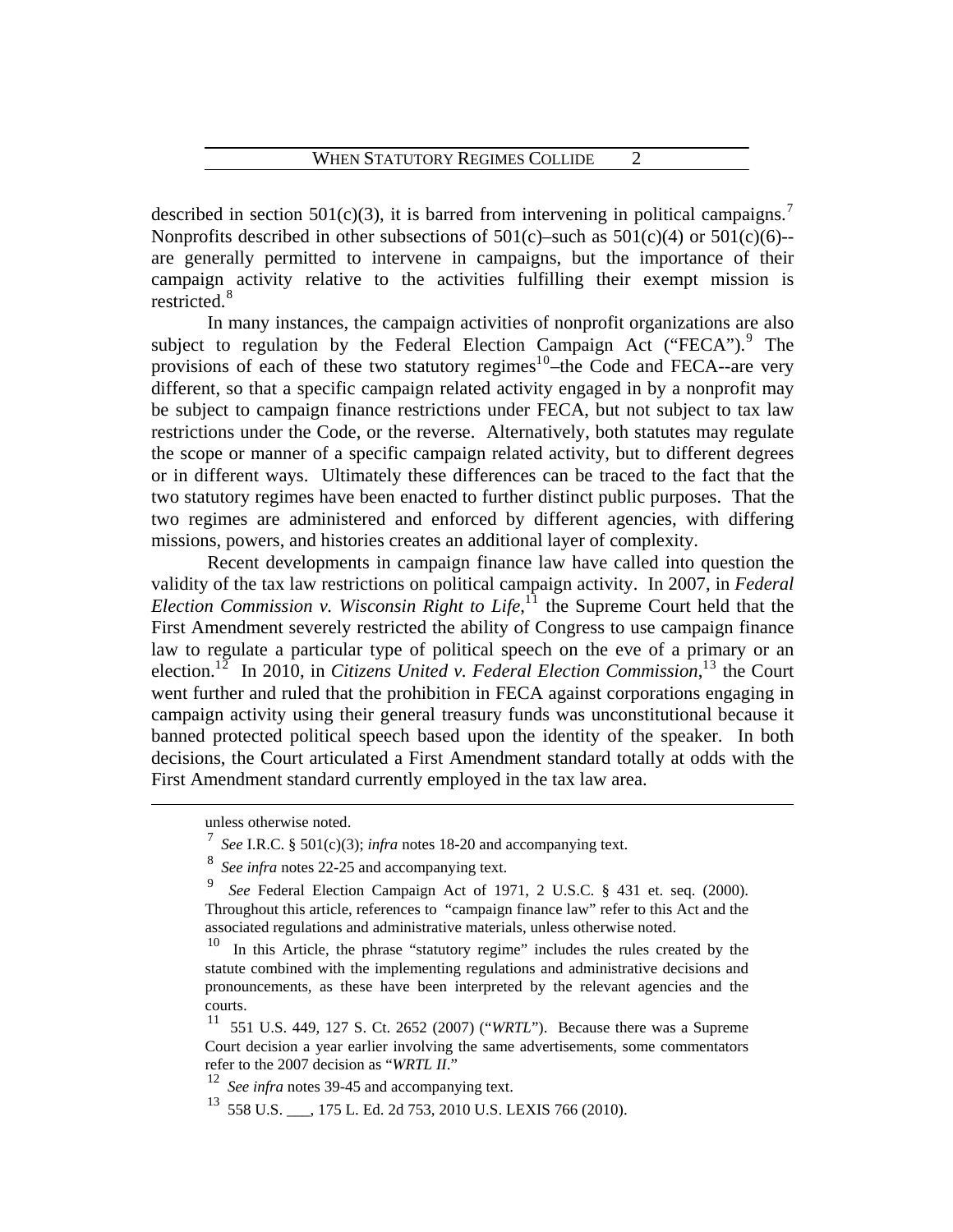These two recent campaign finance cases thus raise questions about the constitutionality of the federal tax law regulation of political campaign activities. The constitutionality of the tax restrictions on political activity was addressed only once before 2009. In *Branch Ministries v. Rossotti*, a decision involving a church that placed political ads in two national newspapers before the 1992 presidential election, the court upheld the tax law political intervention prohibition for  $501(c)(3)$ organizations in the face of both free speech and free exercise challenges.<sup>1[4](#page-5-0)</sup> In 2009, two lawsuits were filed challenging, *inter alia*, the constitutionality of the tax law restrictions as they apply to a  $501(c)(3)$  $501(c)(3)$  organization and a  $501(c)(4)$  group.<sup>15</sup> Both complaints rely in part on the First Amendment standard announced in the campaign finance context in *Wisconsin Right to Life.*1[6](#page-5-2)

 It is thus likely that in the next few years, the Supreme Court will address the constitutionality of the tax law restrictions on campaign activity, which often impose more severe limitations on campaign activity than is permitted under campaign finance law. This Article examines whether constitutional law doctrine developed in response to campaign finance restrictions on political speech must be applied to the parallel restrictions on the same type of speech imposed by tax law. The Article focuses on the prohibition preventing section  $501(c)(3)$  organizations from political campaign activity, although much of the analysis would also apply to the less restrictive limitations on the campaign activities of other groups described in section 501(c). I conclude that importing the campaign finance First Amendment standard into tax law First Amendment jurisprudence is not required as a matter of constitutional law because the constitutional principles underlying the two spheres are fundamentally different, permitting more intrusive regulation by the tax Code than by FECA.

<span id="page-5-0"></span> Parts I-III discuss three critical areas in which the campaign finance regime and the federal tax regime can produce inconsistent results for nonprofits active

 <sup>14</sup> Branch Ministries et al. v. Rossotti, 211 F.3d 137 (D.C. Cir. 2000) and *infra* notes 143 and 162 and accompanying text. For the free exercise claim, see *id.* at 142-43; for the free speech claim, see *id.* at 143-44. See *also* Branch Ministries, Inc. v. Rossotti, 40 F. Supp. 2d 15, 26-27. The Supreme Court upheld the arguably parallel tax law restrictions on lobbying by charities in Regan v. Taxation with Representation of Washington, 461 U.S. 540 (1983) ("*TWR*").

<span id="page-5-1"></span><sup>15</sup> *See* Christian Coalition of Florida, Inc. v. United States, US District Court, Middle District of Florida, Ocala Division, Civil Action No. 5:09-cv-00144-WTH-GRJ (the 501(c)(4) case); Catholic Answers, Inc. and Karl Keating v. United States, U.S. District Court for the Southern District of California, Civil Action No. 3:09-cv-00670- IEG-AJB (the  $501(c)(3)$  case). Both of these complaints also rely upon Big Mama Rag, Inc. v. U.S., 631 F.2d 1030 (D.C. Cir. 1980). For the trial court decision, *see* Catholic Answers v. U.S., 2009-2 U.S. Tax Cas. (CCH) ¶50,697, 104 A.F.T.R.2d (RIA) 6894 (S.D. Cal. 2009), *appeal docketed*, No. 09-56926 (9th Cir. Dec. 4, 2009).

<span id="page-5-2"></span><sup>16</sup> Complaint, *Christian Coalition of Florida*, at ¶ 64; Complaint, *Catholic Answers*, at ¶ 31.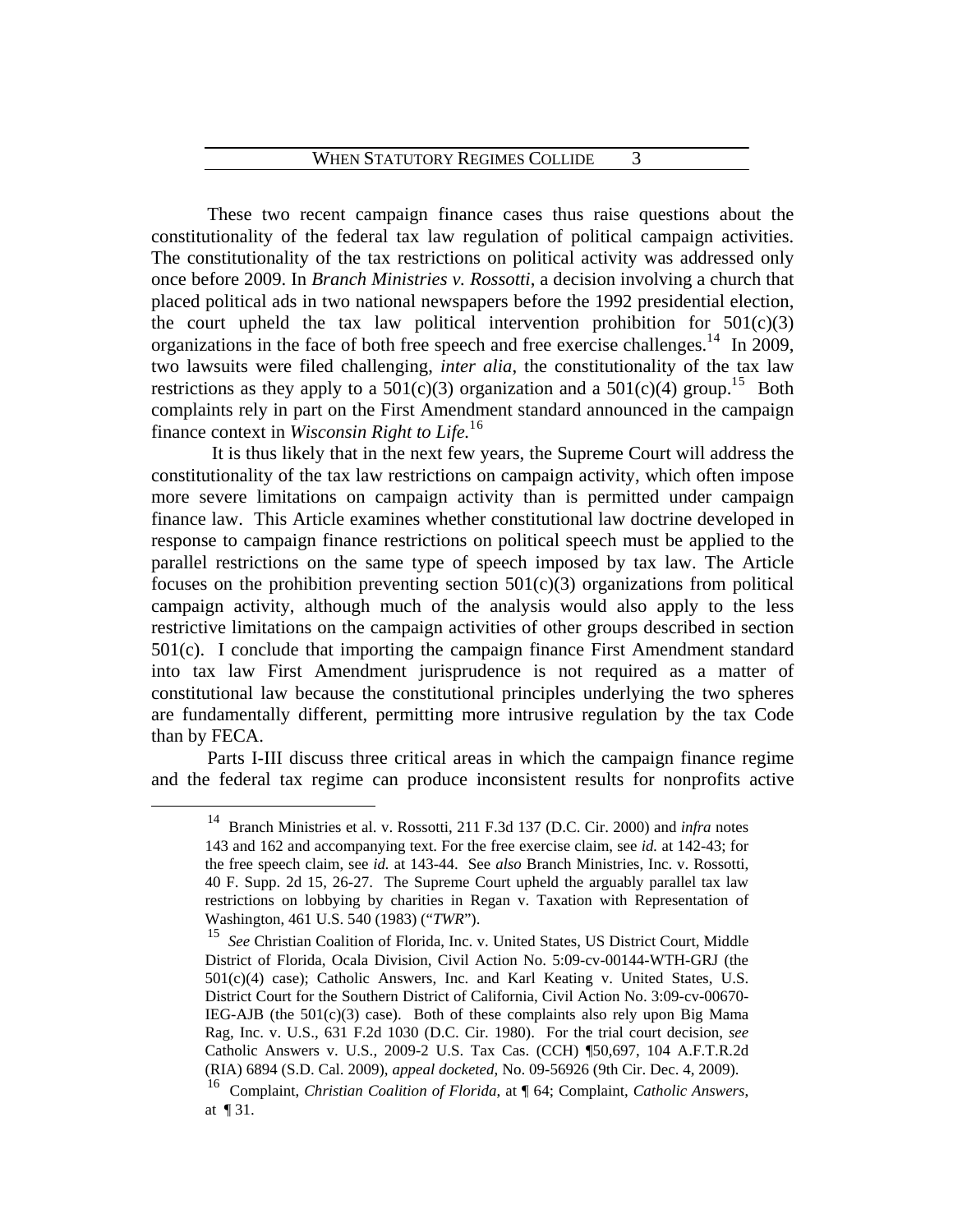during political campaigns: (1) the categories of election-related activity that may be restricted, (2) the proper method for agencies to use to determine if a group's activities have in fact violated a valid legal restriction, and (3) the level of scrutiny a court will employ to determine if a restriction violates constitutional norms. These three issues were central to the reasoning in *Wisconsin Right to Life* and *Citizens United*, and they will undoubtedly provide the framework for determining the constitutionality of the restrictions on political campaign activity contained in the tax law.

 Part IV analyzes how the doctrines of traditional tax jurisprudence discussed in Parts I-III are likely to be applied to the political prohibition preventing  $501(c)(3)$ organizations from participating in political campaigns. It concludes that under existing tax law jurisprudence, which the campaign finance cases are unlikely to alter, the impact of the political prohibition will not be deemed a burden as a matter of constitutional law. This is the case even if the organizations in question might suffer economically from a loss of revenues if they were to forgo tax exemption in order to be involved in political campaigns. Part IV then analyzes the political prohibition in light of the rational relation test and concludes that theprohibition's purpose and the means chosen to achieve that purpose are likely to pass constitutional muster.

 The last section of Part IV examines the possibility that the political prohibition may be deemed unconstitutionally vague or overbroad because of the lack of precision in the terms of the prohibition and the authorities elaborating their meaning. It concludes that the Supreme Court might assess these questions using a form of heightened scrutiny and that the outcome, in such an event, is less certain than the outcome of the previous inquiry. Thus, although it seems that the balance of authorities favor upholding the political prohibition in the tax law despite the dramatic changes made by the recent campaign finance cases, some ambiguity remains as to the constitutional validity of the political prohibition in the tax law as it is currently interpreted.

# **I. THE COMPETING REGIMES: CATEGORIES OF ELECTION RELATED ACTIVITY SUBJECT TO GOVERNMENT REGULATION**

# **A. The Expansive Tax Law Approach**

<span id="page-6-0"></span>Since 1954, the Internal Revenue Code has prohibited charities<sup>1[7](#page-6-0)</sup> from participating or intervening in political campaigns.<sup>1[8](#page-6-1)</sup> The implementing Treasury regulations add that the prohibition applies to indirect as well as direct political

<sup>&</sup>quot;Charities" is shorthand for organizations described in section  $501(c)(3)$  of the Code and exempt from federal income tax because of their educational, religious, scientific, etc., activities.

<span id="page-6-1"></span><sup>18</sup> *See* I.R.C.§ 501(c)(3).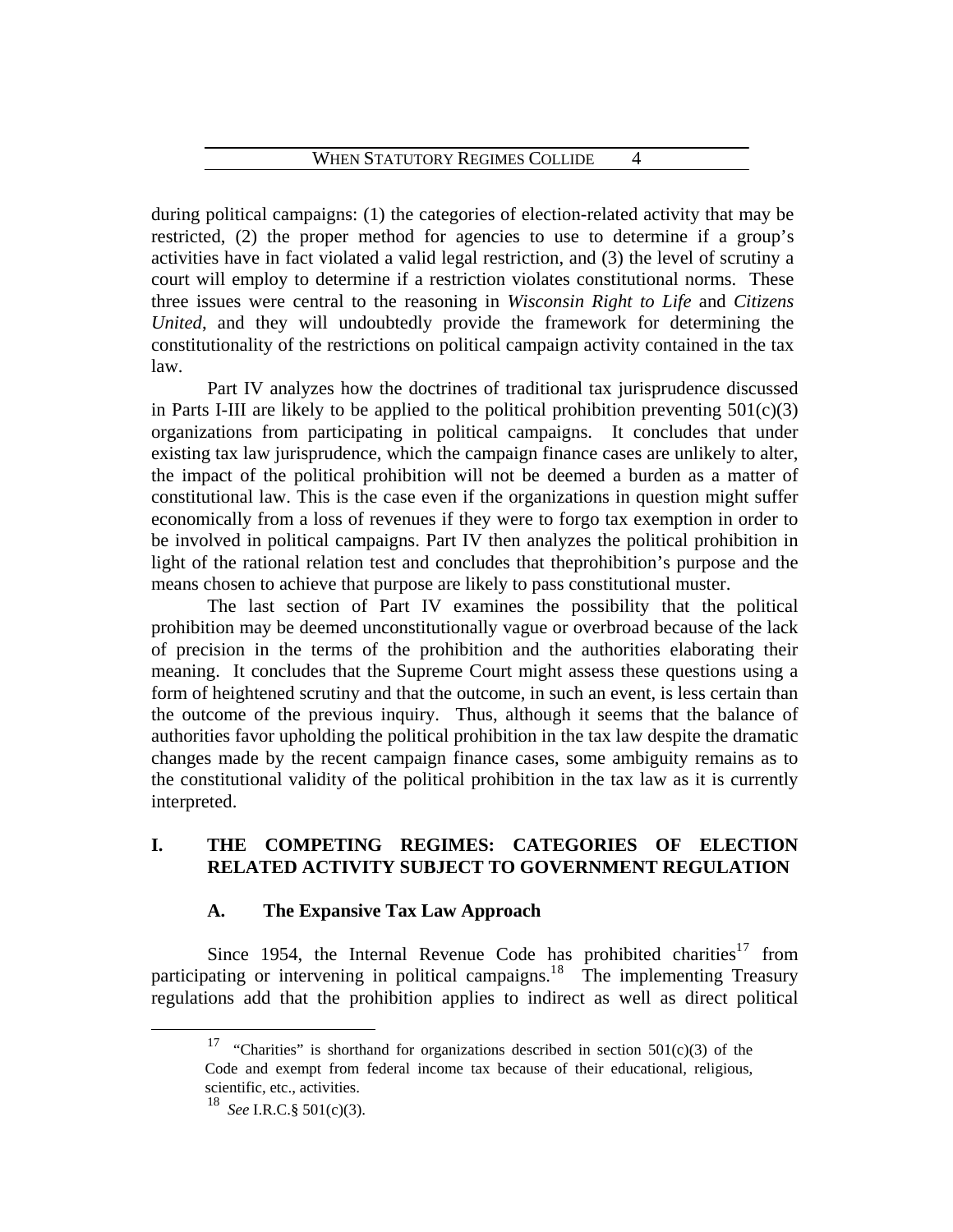participation.<sup>1[9](#page-7-0)</sup> The statute specifically states that publishing and distributing statements count as intervention and that activity taken in opposition to a candidate counts to the same degree as activity in support of a candidate.<sup>2[0](#page-7-1)</sup> The prohibition was added to the description of charitable entities in 1954 as a result of a floor amendment proposed by then Senator Lyndon Johnson, but the legislative history is silent as to the reason for or scope of the provision. $2<sup>1</sup>$  $2<sup>1</sup>$  $2<sup>1</sup>$ 

 In contrast to charities, organizations described in other subsections of section 501(c) are permitted to participate or intervene in political campaigns. These include social welfare and civic organizations described in section 501(c)(4), labor organizations described in section  $501(c)(5)$ , and trade associations described in section  $501(c)(6)$ <sup>[2](#page-7-3)2</sup> However, such organizations must be primarily engaged in promoting the mission that is the basis of their respective exemptions. Campaign activities are not considered to promote an exempt purpose for any of the subsections of section  $501(c)$ <sup>2[3](#page-7-4)</sup> Thus,  $501(c)$  organizations other than charities are permitted to engage in campaign activities, but if these become extensive enough, they can undermine an organization's claim to be devoted primarily to its exempt purpose.

<span id="page-7-2"></span><sup>21</sup> *See* H.R. 7835, 73rd Cong. (1934), §§ 101(6), 406; Marie B. Morris & Thomas B. Ripy, *Limits on Lobbying and Political Activity by Tax-Exempt Organizations: Historical Background and Continuing Issues*, CONGRESSIONAL RESEARCH SERVICE REPORT 3 (March 10, 1987). Only the lobbying limitation was enacted into law in 1934. A provision limiting charities' participation in "partisan politics" was approved by the Senate in 1934 at the same time as the counterpart provision limiting the extent of lobbying permitted to charities was enacted, but the political participation provision was not enacted into law, and it is unclear why the prohibition against engaging in partisan politics was dropped. Both provisions may have been inspired by an earlier court decision stating that "political agitation" should not be paid for by "public subvention." Slee v. Comm'r, 42 F.2d 184, 185 (2d Cir. 1930). For theories regarding the origin of Johnson's amendment, see Chris Kemmitt, *RFRA, Churches and the IRS: Reconsidering the Legal Boundaries of Church Activity in the Political Sphere*, 43 HARV. J. ON LEGIS. 145, 152-53 (2006); O'Daniel, *supra* note 2, at 746-67; Oliver A. Houck, *On the Limits of Charity: Lobbying, Litigation, and Electoral Politics under the Internal Revenue Code*, 69 BROOK. L. REV. 1, 23-29 (2003/04); Deirdre Halloran & Kevin Kearney, *Federal Tax Code Restrictions on Church Political Activity*, 38 CATH. LAW. 105, 106-08 (1998).<br><sup>22</sup> See IRS Fact Sheet 97.

<span id="page-7-0"></span><sup>&</sup>lt;sup>19</sup> Treas. Reg. § 1.501(c)(3)-1(b)(3)(ii), -1(c)(3)(iii) (2008).

<span id="page-7-1"></span>I.R.C.§  $501(c)(3)$ . Until 1987, the statute did not contain the parenthetical "or in opposition to." *See* Pub. L. 100-203, 101 Stat. 1330-464, §19711. However, campaign activity was always understood to include both support and opposition to a candidate for public office.

<sup>22</sup> *See* IRS Fact Sheet 97-8, 1997 IRB LEXIS 85 (1997).

<span id="page-7-4"></span><span id="page-7-3"></span><sup>23</sup> *See* Treas. Reg. § 1.501(c)(4)-1(a)(2); I.R.S. Gen. Couns. Mem. 36286 (May 22, 1975); I.R.S. *Fact Sheet* 97-8, 1997 IRB LEXIS 85, Feb. 1997. In contrast, campaign activities are the core of the exempt purpose of section 527 groups. *See* I.R.C. § 527(e).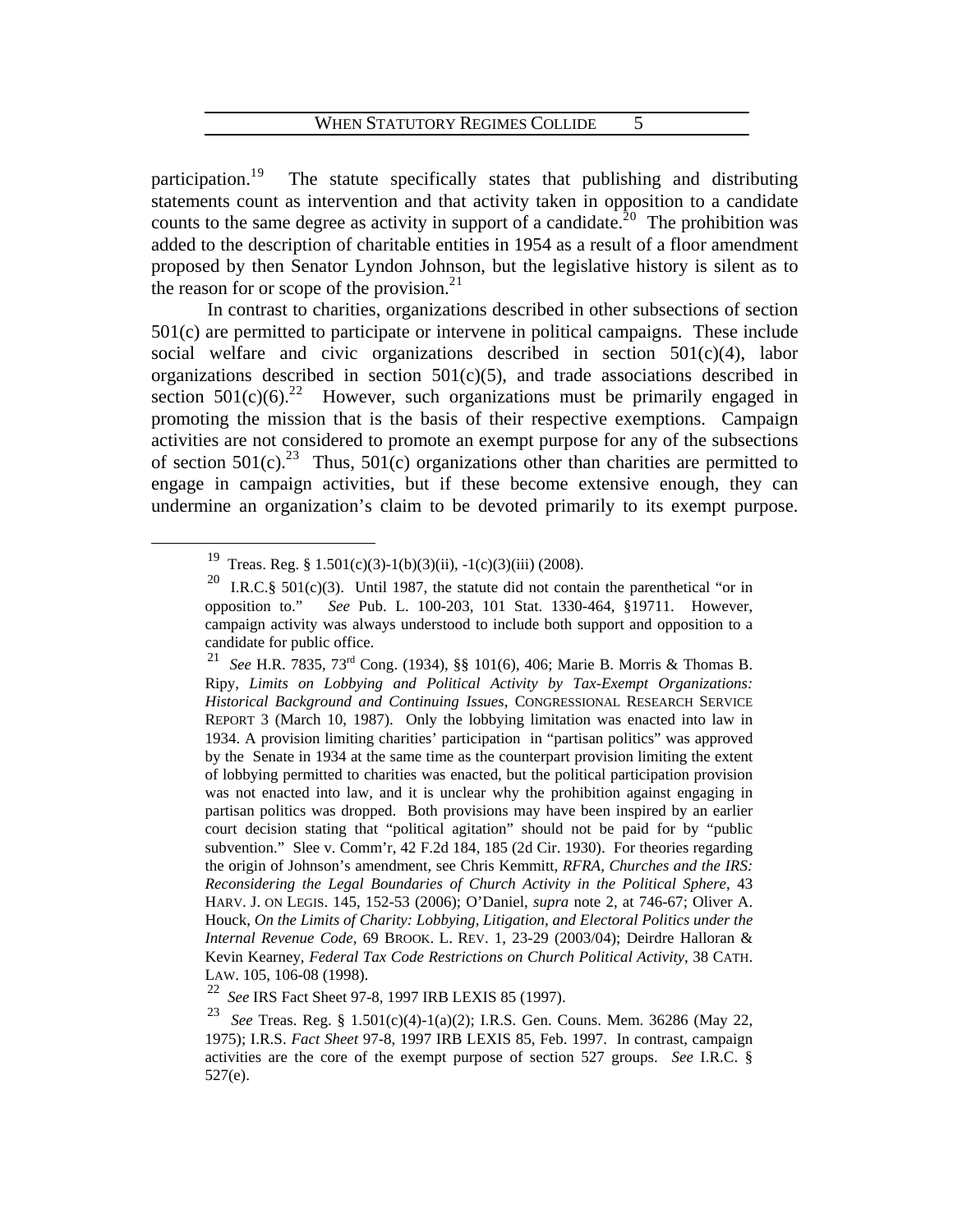Moreover, private benefit and certain commercial transactions, if any exist, must be aggregated with the group's campaign intervention to determine if the group is organized and operating primarily for its exempt purpose.<sup>2[4](#page-8-0)</sup> In addition to these limitations on the relationship between their campaign activity and their exempt purpose, such organizations may also be subject to a tax calculated using the dollar amount of their campaign expenditures as a base. $25$  $25$ 

 Thus, all 501(c) exempt organizations are subject to restrictions on their campaign activity. Because the Code and the implementing Treasury regulations do not elaborate which election related activities qualify as "participating or intervening in political campaigns," the meaning of these terms must be derived from various Revenue Rulings, an assortment of other administrative pronouncements, and a few court cases. These authorities elaborate an expansive view of the types of election related activity that may be subject to the tax law restrictions. In addition to the obvious culprits, such as communicating or funding a message that expressly endorses a specific candidate or contributing to a candidate's campaign, the Service also classifies as campaign intervention all activities that support or oppose a candidate for office or otherwise intervene in an election, indirectly as well as directly. For example, the New York City Bar Association's practice of rating candidates running for election as judge on a nonpartisan basis disqualified it from receiving exempt status as a  $501(c)(3)$  organization.<sup>2[6](#page-8-2)</sup> Despite the fact that the association often gave multiple competing candidates the same highest rating and political party played no

<span id="page-8-0"></span><sup>&</sup>lt;sup>24</sup> The "primarily" standard is undefined and controversial. When litigating against social welfare organizations, the I.R.S. has repeatedly argued that the primarily standard means that a group's non-social welfare activities cannot be "substantial." *See* Vision Services Plan v. U.S., 2006-1 U.S.T.C. ¶ 50,173, *aff'd* 2008-1 U.S.T.C. ¶ 50,160, *cert. denied* 129 S. Ct. 898 (2009); Vision Service Plan, Inc. v. U.S., Brief for the United States in Opposition to the Petition for a Writ of Certiori, p. 8. In other forums, the Service has adopted less restrictive standards, e.g., that a social welfare organization is entitled to exemption even if 49% of its activities are not devoted to social welfare. *See*, e.g., I.R.S. *Fact Sheet* 97-8, 1997 IRB Lexis 85, Feb. 1997; I.R.S. Gen. Couns. Mem. 34233 (Dec. 3, 1969); I.R.S. Gen. Couns. Mem. 36286, *supra* note 23. Whatever the standard, the IRS may measure more than the percentage of a group's expenditures for election activities, as it does with the lobbying standard, which looks at the importance of lobbying for a group's mission as well as to the amount of lobbying. *See* Haswell v. U.S., 500 F.2d 1133 (Ct. Cl. 1974), *cert. denied*, 419 U.S. 1107 (1975); Nationalist Movement v. Comm'r, 102 Tax Ct. 558, 589 (1994), *affirmed on other grounds*, 37 F.3d 216 (5<sup>th</sup> Cir. 1994), *cert. denied*, 513 U.S. 1192 (1995).

<span id="page-8-1"></span><sup>&</sup>lt;sup>25</sup> *See* I.R.C. §527(f)(1). Section 527(f)(1) provides that the tax will be assessed on the lesser of the amount of a group's campaign expenditures or its net investment income. Groups with little net investment income will thus have relatively little tax exposure no matter how much they spend on campaign activities.

<span id="page-8-2"></span><sup>26</sup> *See* Association of the Bar of the City of New York v. Commissioner, 858 F.2d 876 (2d Cir. 1988), *cert. denied*, 490 U.S. 1030 (1989).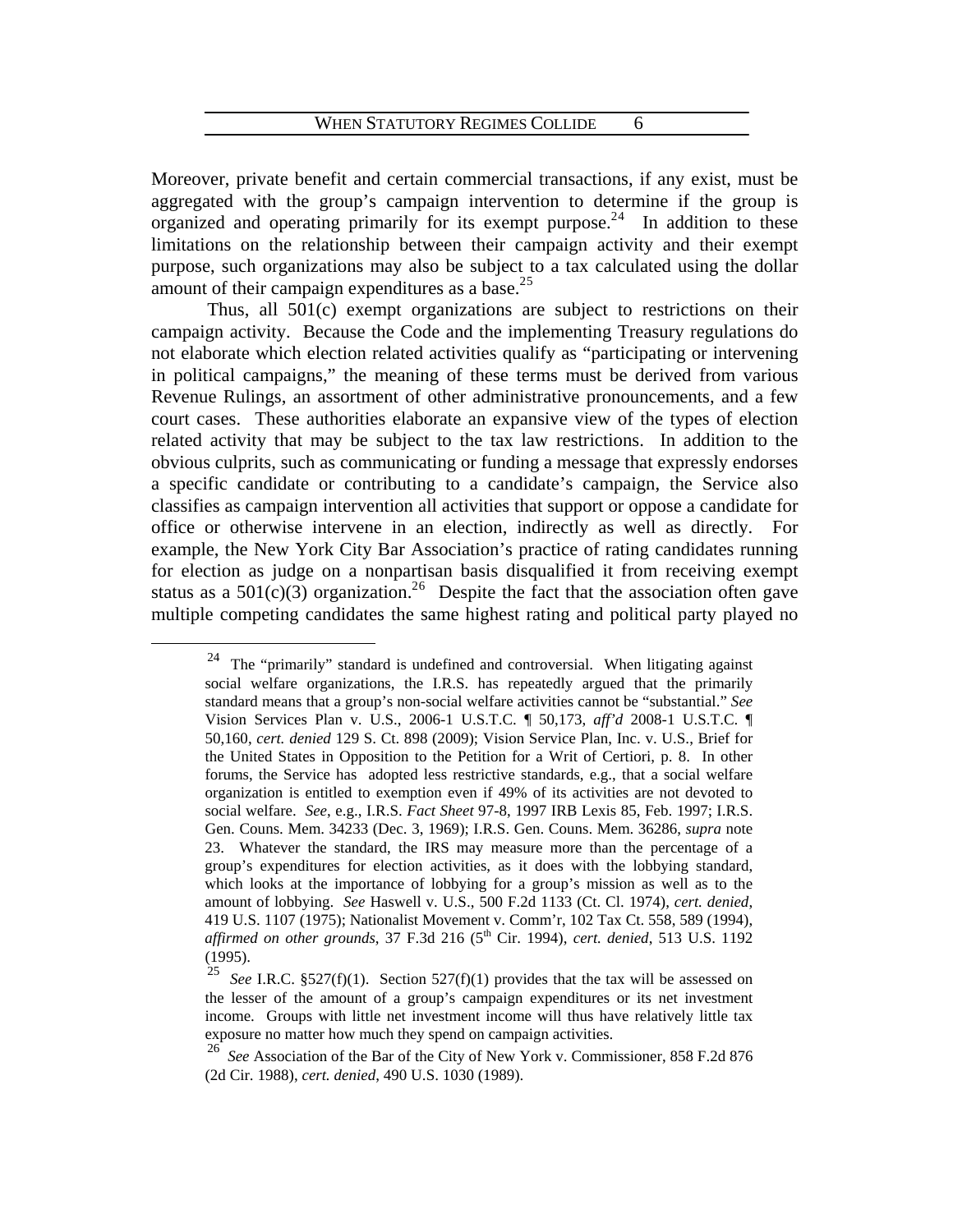role in its evaluations, the Service determined that the act of rating candidates for elective office constituted intervention in a political campaign. $27$  $27$ 

 The IRS may find a public forum that includes all the candidates for a particular office<sup>2[8](#page-9-1)</sup> nonpartisan and thus not subject to these restrictions. The forum may, however, be classified as campaign activity if the content of the questions, the format of the forum, or anything else appears to favor or disfavor one candidate in comparison to the others.<sup>2[9](#page-9-2)</sup> Similarly, a  $501(c)(3)$  organization may invite candidates to speak at group functions, but only if it invites competing candidates to functions of comparable importance to the host group.<sup>3[0](#page-9-3)</sup> This limitation does not apply, however, if a candidate is invited to a group's function in a capacity other than as a candidate, e.g., as a spokesperson for a particular issue.<sup>3[1](#page-9-4)</sup> Questionnaires sent to candidates and disseminated to voters or the publication of voting records may be nonpartisan or they may evidence bias and thus constitute prohibited campaign activity. Bias, according to the Service, can be inferred by the narrowness of the subjects covered, the timing of the distribution, or the extent of the distribution as well as by editorial content.<sup>3[2](#page-9-5)</sup>

 In short, under the tax law, diverse activities and communications, none of which is an express endorsement of one or more candidates for public office, may constitute political intervention of the kind that is prohibited to  $501(c)(3)$ organizations and subject to restrictions in the case of other groups exempt under Code section 501(c).

#### **B. The Minimalist Campaign Finance Law Approach**

<span id="page-9-1"></span><span id="page-9-0"></span> Traditionally, the three main types of federal campaign finance regulation were disclosure rules (primarily registration and reporting rules); limitations on the

 <sup>27</sup> *See Bar of the City of New York*, *supra* note 26, at 880-82.

<sup>28</sup> It is unnecessary to include all candidates, however. *See* Judith E. Kindell and John Francis Reilly, *Election Year Issues*, *in* IRS, EXEMPT ORGANIZATIONS TECHNICAL INSTRUCTION PROGRAM FOR FY 2002/CONTINUING PROFESSIONAL EDUCATION I-335, 374 (2002) (hereinafter 2002 CPE).<br><sup>29</sup>

<span id="page-9-2"></span>Rev. Rul. 86-95, 1986-2 CUM. BULL. 73, explicitly mentions facts and circumstances "establishing" a neutral manner. Rev. Rul. 74-574 notes that, despite inviting all candidates, if the format or questions "show a bias or a preference for or against a particular candidate," the forum will not be considered neutral.

<span id="page-9-3"></span><sup>30</sup> *See* Rev. Rul. 2007-41, 2007-1 CUM. BULL.1421, 1423 (Situations 7-9); Kindell & Reilly, *supra* note 28, at 381.

<span id="page-9-4"></span><sup>31</sup> *See* Rev. Rul. 2007-41, *supra* note 30, at 1423-24; Kindell & Reilly, *supra* note 28, at 381-82.

<span id="page-9-5"></span><sup>32</sup> Rev. Rul. 78-248, 1978-1 CUM. BULL. 154; Rev. Rul. 80-282, 1980-2 CUM. BULL. 178. For other factors affecting whether election related activities will be characterized as political intervention , see *infra* Part II.A.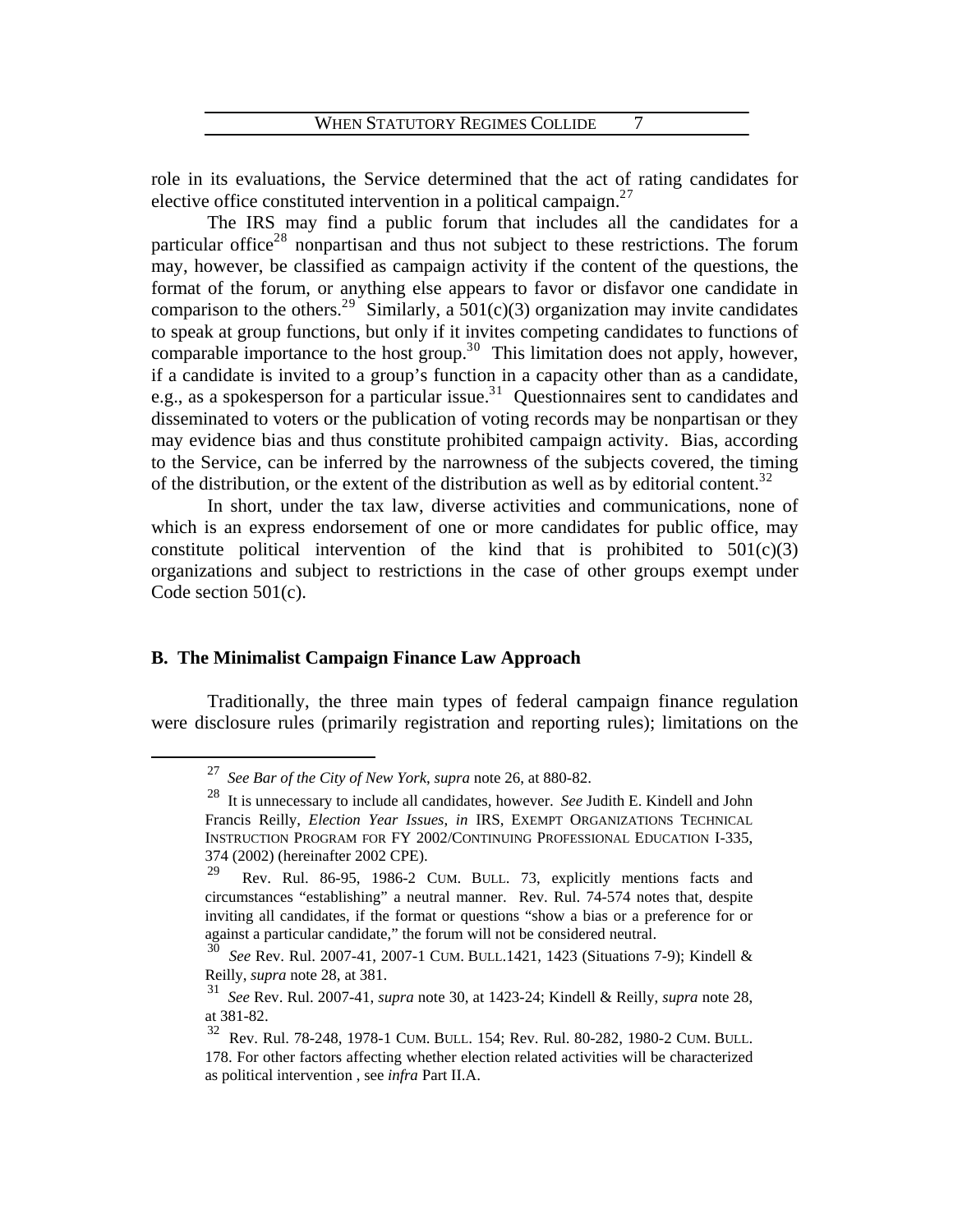amount that individuals and entities can contribute in a year or election cycle to candidates and parties or to their committees (the "amount" rules); and prohibitions on corporations and unions spending money from their general funds for certain types of election related speech (the "source" rules). In 2010, in *Citizens United*, the Supreme Court invalidated the source rules for corporations (and, by implication, for unions) making independent expenditures, although it upheld the disclosure rules applicable to such expenditures and did not address the validity of the rules preventing corporations and unions from making political contributions.<sup>[3](#page-10-0)3</sup>

 The categories of campaign activity subject to regulation by FECA are for the most part precisely and narrowly defined, a fact usually explained in terms of First Amendment considerations. Specifically, the Supreme Court takes the view that campaign related speech is core political speech that is protected by the First Amendment of the Constitution and essential to the successful working of democratic processes.<sup>3[4](#page-10-1)</sup> When such speech is burdened by regulation, the government must justify its action by demonstrating a sufficiently strong state interest and persuading the Court that the restrictions imposed are designed to accomplish that interest in a fashion no broader than the Constitution permits.<sup>3[5](#page-10-2)</sup>

 As elaborated by the courts, the First Amendment protection of political speech permits regulations instituted to prevent corruption or the appearance of corruption in elections, although not to equalize the resources available to different participants in the political process. Campaign contributions are the most heavily regulated activities by FECA because they involve transfers made directly to candidates or parties and, thus, are most likely to leave the recipients feeling indebted to the donors.<sup>3[6](#page-10-3)</sup> In contrast, funds spent by people or organizations independent of a campaign and spent independently of the campaign are subject to the least amount of regulation.. According to the Supreme Court in *Buckley*, the reason is that, if the individual or group paying for a political communication during a campaign acts independent of candidates and political parties, the risk of corruption is less likely than with campaign contributions because the candidate and party will not control the timing or content of the communication and might even find it unhelpful. $37$ 

<span id="page-10-0"></span> <sup>33</sup> *See supra* note 13.

<sup>34</sup> *See* Buckley v. Valeo, 424 U.S. 1, 14 (1976) (*per curiam*).

<sup>&</sup>lt;sup>35</sup> The Court will applies two distinct levels of heightened scrutiny, depending upon the type of campaign activity involved and the degree to which the speaker's speech is burdened. These are discussed *infra* Part III.

<span id="page-10-3"></span><span id="page-10-2"></span><span id="page-10-1"></span> <sup>36</sup> *See Buckley, supra* note 34, at 25-28; **Error! Main Document Only.***United States* v. *Automobile Workers,* 352 U.S. 567, 577-578 (1957) (quoting a Senator stating that large contributions make political parties feel obligated to the donors). Cf. id. at 29-30.

<span id="page-10-4"></span><sup>37</sup> *Buckley*, *supra* note 34, at 47. There is a disconnect between the theory, which has no empirical support, and reality. Presumably when donors give millions to non-registered 527 groups, which are not subject to FECA source and amount rules even though they are known to support specific candidates or parties, the candidates benefited notice and can be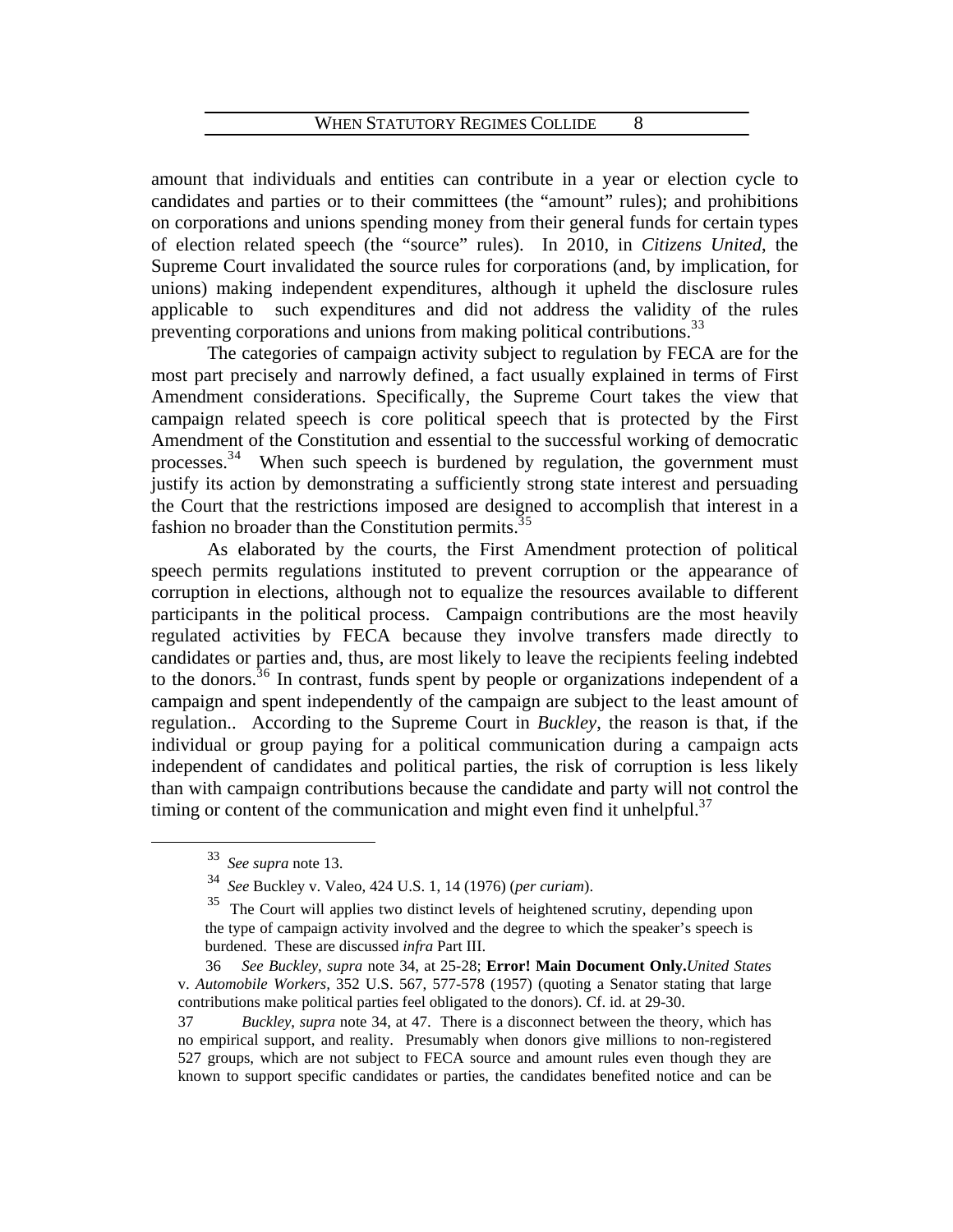The threat of corruption is nonetheless real when independent expenditures<sup>3[8](#page-11-0)</sup> are made to endorse a specific candidate, since express endorsements are likely, or would appear likely, to make the candidate feel beholden to the source of funds spent so visibly on his or her behalf.<sup>3[9](#page-11-1)</sup> In short, the feeling of being beholden to a contributor, or political debt, is viewed as the petri dish in which corruption, or the appearance of corruption, is nourished. Thus, although it struck down proposed dollar limits on independent expenditures, the *Buckley* Court upheld FECA's independent expenditure disclosure rules "to achieve through publicity the maximum deterrence to corruption and undue influence possible" in addition to its role in providing voters with information about sources of funding. $40$  $40$  Of course, if individuals or groups coordinate their activities with candidates, political parties, or their committees, the possibility of corruption or the appearance of corruption is treated by campaign finance law the same as if the funds were actually contributed to those who benefit because coordinated actions are likely to create, or appear to create political debt to the same degree as direct contributions.<sup>4[1](#page-11-3)</sup>

 Kennedy's opinion in *Citizens United*, in contrast to the *Buckley* opinion, made a point of emphasizing the informational value of disclosure to the exclusion of its role in deterring corruption.<sup>4[2](#page-11-4)</sup> This may be due to the *Citizens United* majority's

<span id="page-11-0"></span> $\overline{a}$ 

40 *Buckley*, *supra* note 34, at 76. *See id.* at 66-67; FEC v. Colo. Republican Fed. Camp. Committee, 533 U.S. 431, 433 (2001).

<span id="page-11-4"></span><span id="page-11-3"></span><span id="page-11-2"></span>41 *See Buckley*, *supra* note 34, at 46-47.

expected to feel indebted.

<sup>38</sup> Although FECA does not define people who are independent, it does define "independent expenditures" as funds used for express advocacy of a candidate for federal office if they are "not made in concert or cooperation with or at the request or suggestion of such candidate, the candidate's authorized political committee or its agents, or a political party committee or its agents." 2 U.S.C. § 431(17). *See* 11 C.F.R § 109.21(d).

<span id="page-11-1"></span><sup>39</sup> *See Buckley*, *supra* note 34, at 27–28, 45. The Court does not categorically declare this is the case, and its holding only assumes the proposition's validity "*arguendo.*" But this is the clear implication of the Court's comment that expenditure limits limited to express advocacy would leave a "loophole" for those seeking to exert "improper influence" on a candidate through large expenditures of money. *Id. at 45.* The Court's prediction, of course, has proved correct. Further, it is common for those who make contributions or expenditures classified as "independent" under FECA to have significant ties to the candidates or parties they are supporting. *See*, e.g., McConnell v. FEC, 540 U.S. 93, 153 (2003) (noting, as a matter of law, Congress's concern that access to a candidate can be "sold" even by a group independent of the candidate and his or her campaign), *id.*, at 156 n.51; SpeechNow.org v. FEC, 567 F. Supp. 2d 70, 75 (D.D.C. 2008) (noting the "close relationships between party operatives and the persons running prominent 527 organizations (who were in some instances one and the same)," although they did not "violate[...] the letter of the law on independence and non-coordination"), *id.* at 80.

<sup>42</sup> *See Citizens United*, *supra* note 13, at \*95 (referring only to the first of *Buckley*'s three justifications for disclosure) with *id.* at \*100 (stating that the Court will not examine "the Government's other asserted interests" because the informational function alone justifies the disclosure provision). There is nothing in the *Buckley*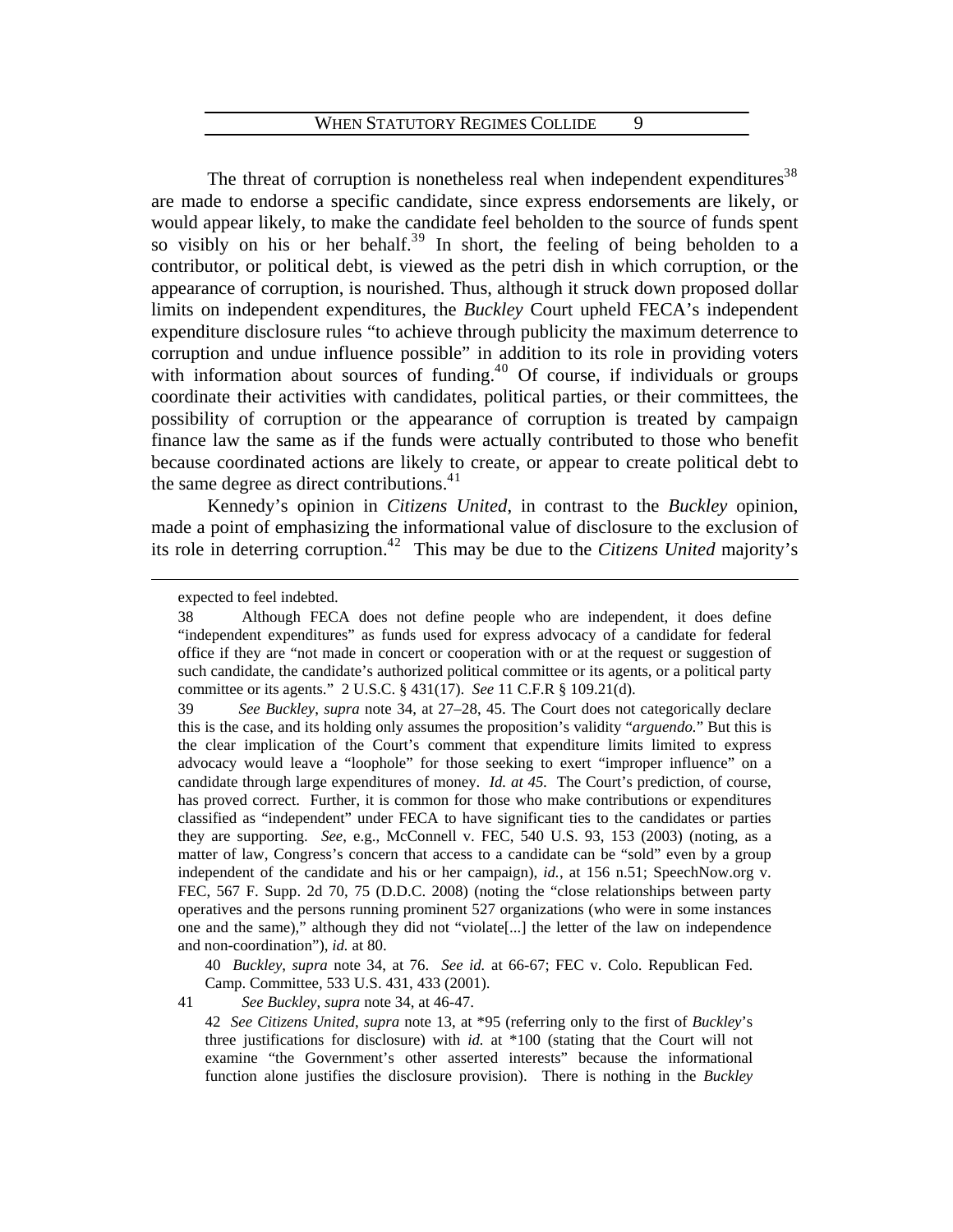desire to place new limits on the meaning of corruption for campaign finance purposes, specifically to limit corruption to *quid pro quo* arrangements.<sup>4[3](#page-12-0)</sup> *Buckley* had portrayed "undue influence" as a part of the corruption that campaign finance regulations could legitimately deter, $44$  $44$  and several subsequent Supreme Courts echoed the view that *quid pro quo* does not exhaust the meaning of corruption.<sup>4[5](#page-12-2)</sup> However, the *Citizens United* opinion referred to corruption exclusively in terms of *quid pro*  quo exchanges,<sup>4[6](#page-12-3)</sup> and several Justices making up the *Citizens United* majority have explicitly limited the concept in that fashion. $47$  $47$ 

 Until the *Citizens United* decision was handed down, FECA's "source" rules prohibited corporations and labor organizations from spending money from their corporate or union general treasuries on express advocacy or electioneering communications.<sup>4[8](#page-12-5)</sup> They were, however, free to spend unlimited amounts of money from their general treasuries on all kinds of election related communications and activities other than these two types of political speech. The force of the general treasury funding restriction was severely narrowed in 2007 by *Wisconsin Right to Life*, 4[9](#page-12-6) and in 2010 *Citizens United* invalidated the general treasury funding restriction

passage to suggest that the *Buckley* Court considered each of the three justifications listed to provide sufficient justification for the burden imposed by disclosure rules. *See*  supra *note 39.* 

<span id="page-12-0"></span><sup>43</sup> *See Citizens United*, *supra* note 13, at \*83-87.

<sup>44</sup> *See supra* note 40 and accompanying text.

<span id="page-12-2"></span><span id="page-12-1"></span><sup>45</sup> *See* Nixon v. Shrink Mo. Gov't PAC, 528 U.S. 377, 388-389 (2000); Colo. Republican Fed. Camp. Committee, *supra* note 40, at 441; McConnell, *supra* note 39, at 143, 150, 152.

<span id="page-12-3"></span><sup>46</sup> *See supra* note 42 and *Citizens United*, *supra* note 13, at \*60, \*79, \*80. For the dissent's interpretation of the corruption precedents, see *id.* at \*239-62.

<span id="page-12-4"></span><sup>47</sup> *See McConnell*, *supra* note 39, at 290-293 (Kennedy, J., with whom Justices Scalia and Thomas joined, concurring in part and dissenting in part) (arguing that *Buckley* limited the government's compelling interest to *quid pro quo* corruption and citing Citizens Against Rent Control/Coalition for Fair Housing v. Berkeley, 454 U.S. 290, 297 (1981) for this interpretation). *See also Campaign Finance Disclosure and the Legislative Process*, 47 HARV. J. ON LEGIS 75, 92-95 (2010).

<span id="page-12-5"></span><sup>48</sup> *See* 2 U.S.C. § 441b(a), (b)(2). *Buckley*, *supra* note 34, at 43-44, appeared to assume the validity of the provision as it relates to express advocacy, as did FEC v*.*  Massachusetts Citizens for Life, Inc., 479 U.S. 238 (1986), and FEC v. Beaumont, 539 U.S. 146 (2003). McConnell, *supra* note 39, which upheld the electioneering communication provision against a facial challenge, also assumed the validity of the source prohibition relating to express advocacy, as did *WRTL*, which linked the electioneering communication provision of FECA to communications that were the functional equivalent of express advocacy. The phrases "general treasury" and "general treasury funds" refer to an entity's funds resulting from its business operations; these terms are contrasted, *inter alia*, with funds it raises for an affiliated political action committee ("PAC"). Corporations and unions were able to fund express advocacy and electioneering communications through their PACs.

<span id="page-12-6"></span><sup>49</sup> *See WRTL, supra* note 11, *at* 2667, which narrowed the meaning of "electioneering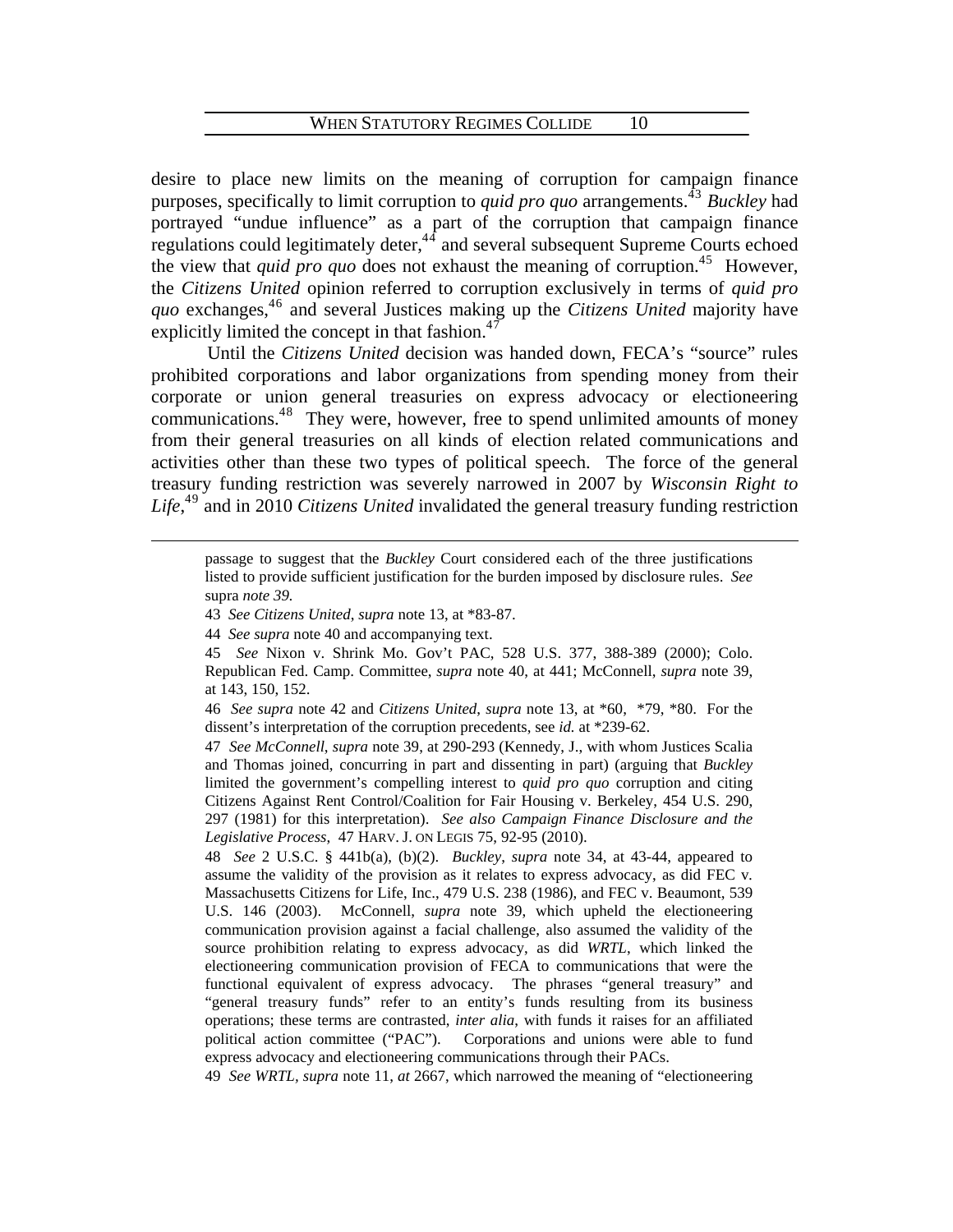completely.<sup>5[0](#page-13-0)</sup> As a result, corporations and unions are now permitted to use the revenue accumulated from their business operations to fund express advocacy or any other kind of campaign speech. This development not only erased the source restrictions on federal campaign financing. According to Professor Daniel Ortiz, as a practical matter, it undermined FECA's restrictions on soft money<sup>5[1](#page-13-1)</sup> as well, by enabling corporations to spend business revenue on ads in the pre-election period that avoid express advocacy and by creating doubt as to the constitutionality of the soft money provisions themselves. $52$  $52$ 

 There is, then, a stark contrast between the breadth of the conception of campaign related speech subject to regulation for purposes of the federal tax law and the counterpart concept subject to federal campaign finance law. For campaign finance law purposes, it is unclear whether any campaign related speech that is not coordinated with a candidate or a political party can be subject to federal campaign

<span id="page-13-2"></span>52 *See* Ortiz, *supra* note 50, at 162-163.

communications" to instances in which the communication is also express advocacy or its "functional equivalent."

<span id="page-13-0"></span><sup>50</sup> *See Citizens United*, *supra* note 13 (overruling *McConnell*, *supra* note 39, as it applied to electioneering communications and Austin v. Michigan State Chamber of Commerce, 494 U.S. 652 (1990),as it applied to independent corporate spending ). Many commentators had concluded that *WRTL* effectively overruled the electioneering communication portion of *McConnell*. *See* Christopher J. Peters, *Under-the-Table Overruling*, 54 WAYNE L. REV. 1067, 1070 (2008) (stating that *WRTL* "gutted *McConnell*'s conclusion" that the electioneering communication provision was not unconstitutionally broad); Daniel R. Ortiz, *The Difference Two Justices Make:* FEC v. Wisconsin Right to Life, Inc. II *and the Destabilization of Campaign Finance Regulation*, 1 ALBANY GOV'T L. REV. 141, 142 (2008) (asserting that the holding in *WRTL II* "robs the [electioneering communication] ban of any content"); Richard L. Hasen, *Beyond Incoherence: The Roberts Court's Deregulatory Turn in FEC v Wisconsin Right to Life*, 92 n MINN. L. REV. 1064, 1065 (2007) (stating that *WRTL* "mostly eviscerated" the ban on corporate and union soft money funding for preelection sham issue ads). Seven justices in *Wisconsin Right to Life* agreed that the formula articulated by the *WRTL* plurality opinion amounted to overruling *McConnell*. *See WRTL*, *supra* note 11, at 2683 n.7 (Scalia, J., concurring in the result), 2699-2700 (Souter, J., dissenting). According to Samuel Issacharoff, the *WRTL* decision signaled that the Court was "poised once again to make a decisive move against *Buckley*." *The Constitutional Logic of Campaign Finance Regulation*, 36 PEPPERDINE L. REV. 373, 374 (2009). So far, the Court has framed its actions as strengthening *Buckley* by overruling precedents unfaithful to *Buckley*'s teachings.

<span id="page-13-1"></span><sup>51 &</sup>quot;Soft money" refers to contributions that can be raised without satisfying FECA's disclosure, amount, and source rules. *See McConnell*, *supra* note 39, at 122-123. It is also sometimes referred to as "non-federal" or "unregulated" money. "Issue ads" can be paid for by "soft," *i.e.*, unregulated money, in contrast to "express advocacy," which had to be paid for with "hard" money, *i.e.*, money subject to FECA disclosure, amount, and source restrictions. *See Buckley*, *supra* note 34, at 66-68 (employing strict scrutiny to evaluate the constitutionality of disclosure rules); *Massachusetts Citizens for Life*, *supra* note 48, at 252-53 (same).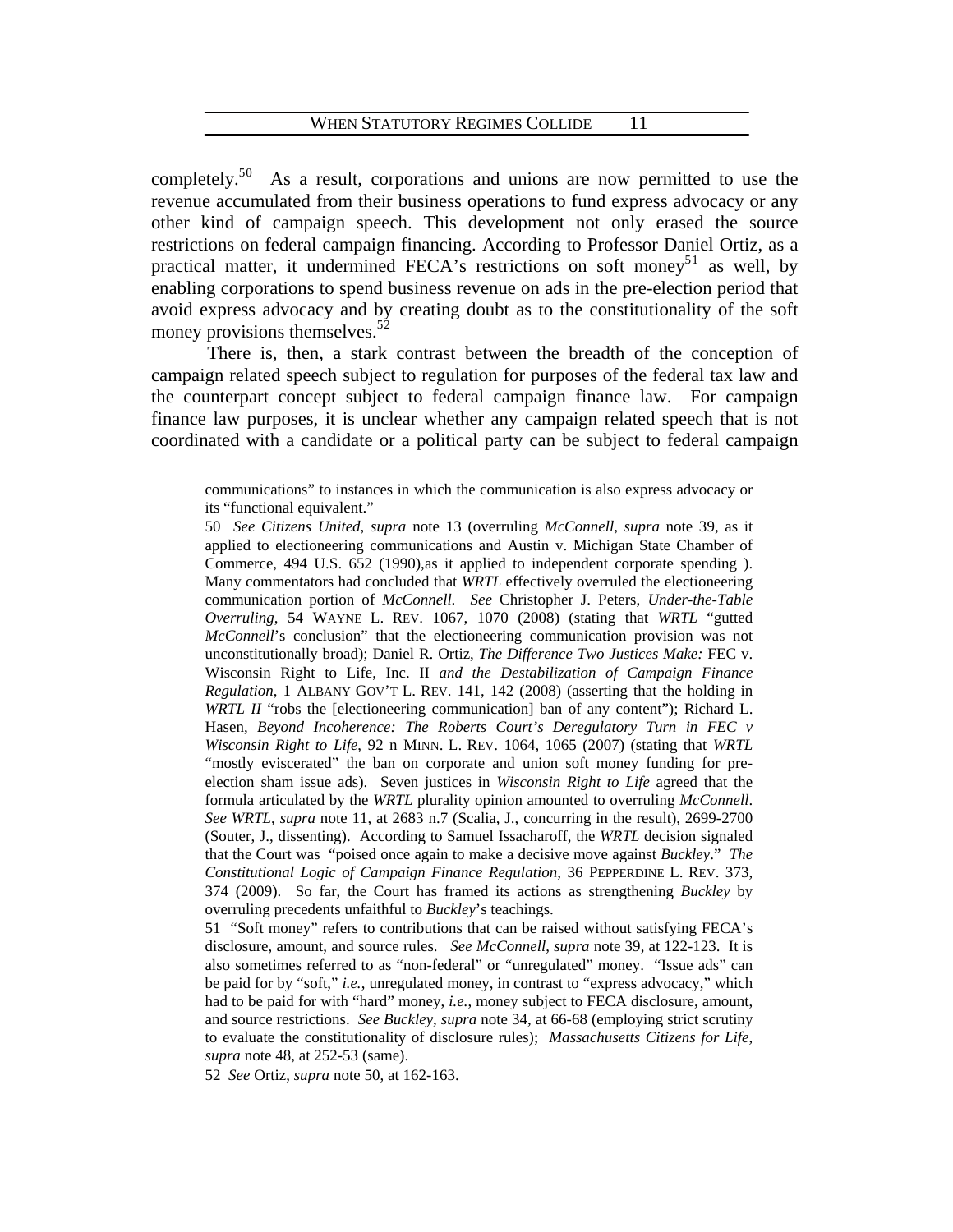finance regulation.<sup>5[3](#page-14-0)</sup> The theory appears to be that, if the support of candidates or political parties is communicated independent of them, the First Amendment protects it from everything except disclosure regulation. Under federal income tax law, in contrast, not only express advocacy, but any campaign related speech or other action that supports or opposes a candidate for public office may be subject to restrictions, depending on the facts and circumstances of the case.

# **II. ANTITHETICAL AGENCY METHODOLOGIES**

# **A. The Tax Law Facts and Circumstances Approach**

As was noted earlier, there are few bright line rules to follow to determine whether a given election related activity falls within the tax law's capacious understanding of political campaign activity.<sup>5[4](#page-14-1)</sup> From the time of its earliest rulings in this area, the Service has taken the position that it will look at all of the facts and circumstances surrounding an activity to determine if it is prohibited to  $501(c)(3)$ organizations or restricted to other groups exempt under section 501 of the Code. Making these determinations, of course, can involve the agency in complex and nuanced examinations.

The character of the Service's facts and circumstances test is captured by a Revenue Ruling issued in  $2004$ <sup>[5](#page-14-2)5</sup> The ruling sets out six situations in which an organization exempt under section  $501(c)(4)$ ,  $501(c)(5)$ , or  $501(c)(6)$  funds one or more radio or print advertisements in the weeks preceding an election. Several additional facts are common to all six situations. In each, the nonprofit group funds a communication discussing an issue of concern to the group and urges whoever hears or reads the ad to contact a named public official to urge him or her to take some action consistent with the nonprofit's agenda, and in each, the public official is a candidate in the coming election.<sup>5[6](#page-14-3)</sup> Thus, all the situations have numerous facts that

<span id="page-14-0"></span><sup>53</sup> The Bipartisan Campaign Reform Act of 2002 ("BCRA"), 116 Stat. 81, enacted, and the *McConnell* Court upheld, regulation of communications funded by state parties or committees, that "support" or "oppose" candidates for federal office. *See* 2 U.S.C. §§ 431(20), 441i(b), (c); *McConnell*, *supra* note 39, at 170. It is uncertain whether the Supreme Court will in the future conclude that such communications are independent. *See* Miriam Galston, *Emerging Constitutional Paradigms and Justifications for Campaign Finance Regulation: The Case of 527 Groups*, 95 GEO. L.J. 1181, 1210-11 (2007) (discussing the relationship between such state funded communications and coordinated expenditures).

<span id="page-14-1"></span><sup>54</sup> Express advocacy would necessarily be classified as campaign activity for federal tax law purposes, as would contributing money to or coordinating with a campaign.

<sup>55</sup> *See* Rev. Rul. 2004-6, 2004-1 CUM. BULL. 328.

<span id="page-14-3"></span><span id="page-14-2"></span><sup>56</sup> For example, a candidate for Governor of a state may be asked to take a certain position regarding an imminent death penalty execution or a candidate for a legislature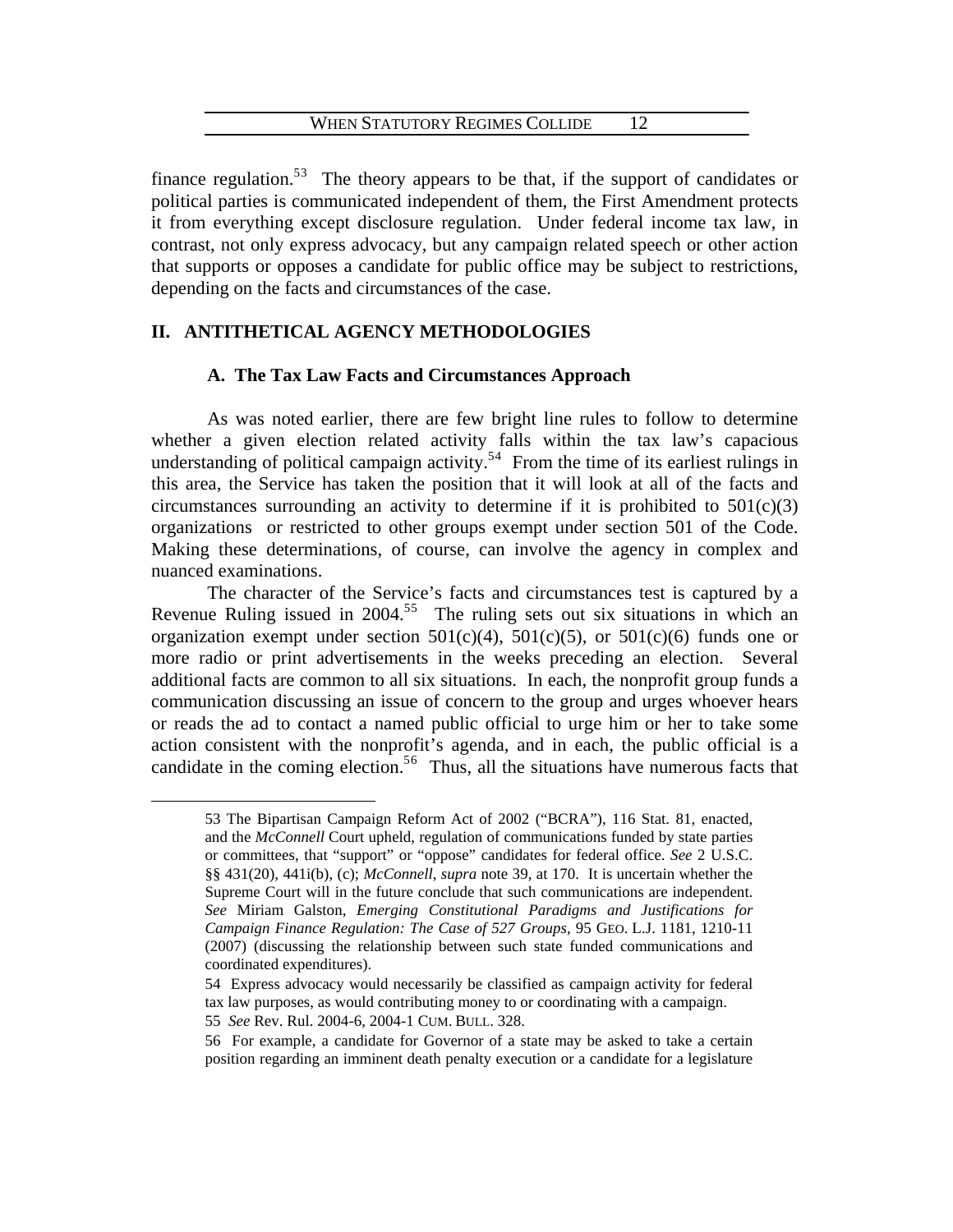suggest, although they do not necessitate, that the organization sponsoring the ad is attempting to influence the outcome of the election by portraying a candidate for public office as in favor of or in opposition to the group's objectives.

 At the same time, each situation described in the Revenue Ruling might also be interpreted as grassroots lobbying, which would not be considered campaign intervention under the Code. For example, the group urges the recipients of the communication to ask the official named to fund something the group cares about (local exports), to support or veto a legislative initiative, or to oppose capital punishment. Under the tax law rules elaborated by the Service, sponsoring lobbying messages of this kind is permitted to  $501(c)(3)$  groups up to a certain limit and is permitted to a nonprofit exempt under other subsections without any limit as long as the subject of the lobbying is germane to the organization's mission. $57$  $57$ 

 The 2004 Revenue Ruling outlines the types of facts and circumstances that will determine whether, on balance, the Service considers the nonprofits in each of the six situations to be engaged in campaign intervention or issue advocacy. For example, if the communication being questioned is part of a series of similar public messages sponsored by the organization over a period of time, including times not scheduled to coincide with an election, the pre-election message is more likely to be classified as grassroots lobbying and less likely to be considered campaign activity.<sup>5[8](#page-15-1)</sup> Similarly, if the pre-election message is linked to a specific event occurring near the time of the election, the pre-election message is more likely to be considered grassroots lobbying, especially if the non-election event is outside the organization's control. For example, if an execution is scheduled to take place shortly before or after the election in that state and the organization's pre-election message deplores capital punishment and urges citizens to call Governor X and tell him to place a moratorium on executions because of racial unfairness in sentencing patterns, the message might be classified as grassroots lobbying, even if capital punishment was a wedge issue in the Governor's race in that state.<sup>5[9](#page-15-2)</sup> These facts would not, however, prevent the

may be urged to vote for or against a legislative proposal. *See* Rev. Rul. 2004-6, *supra* note 55, at 334,

<span id="page-15-0"></span><sup>57</sup> Charities described in section 501(c) can lobby as long as the activity is not "substantial." *See* I.R.C. § 501(c)(3); Treas. Reg. §§ 1.501(c)(3)-1(b)(3)(I), -1(c)(3)(ii). Nonprofits exempt under other subsections of section 501 can lobby without limit in furtherance of their exempt purposes. *See* Rev. Rul. 71-530, 1971-2 CUM. BULL. 237; Rev. Rul. 67-187, 1967-1 CUM. BULL. 185; Rev. Rul. 61-177, 1961-2 CUM. BULL. 117  $(501(c)(6)$  groups).

<span id="page-15-1"></span><sup>58</sup> *See* Rev. Rul. 2004-6, *supra* note 55, at 330 (Situation 1), 332 (Situation 5).

<span id="page-15-2"></span><sup>59</sup> Contrast Rev. Rul. 2004-6, *supra* note 55, at 332 (Situation 5) (where an execution had been scheduled and the message was part of an series, the pre-election message was not campaign activity even though the candidate's position was identified as opposed to that of the organization) and *id.* (Situation 6) (where there was no external event scheduled and the message was not part of an series, the pre-election message was campaign activity).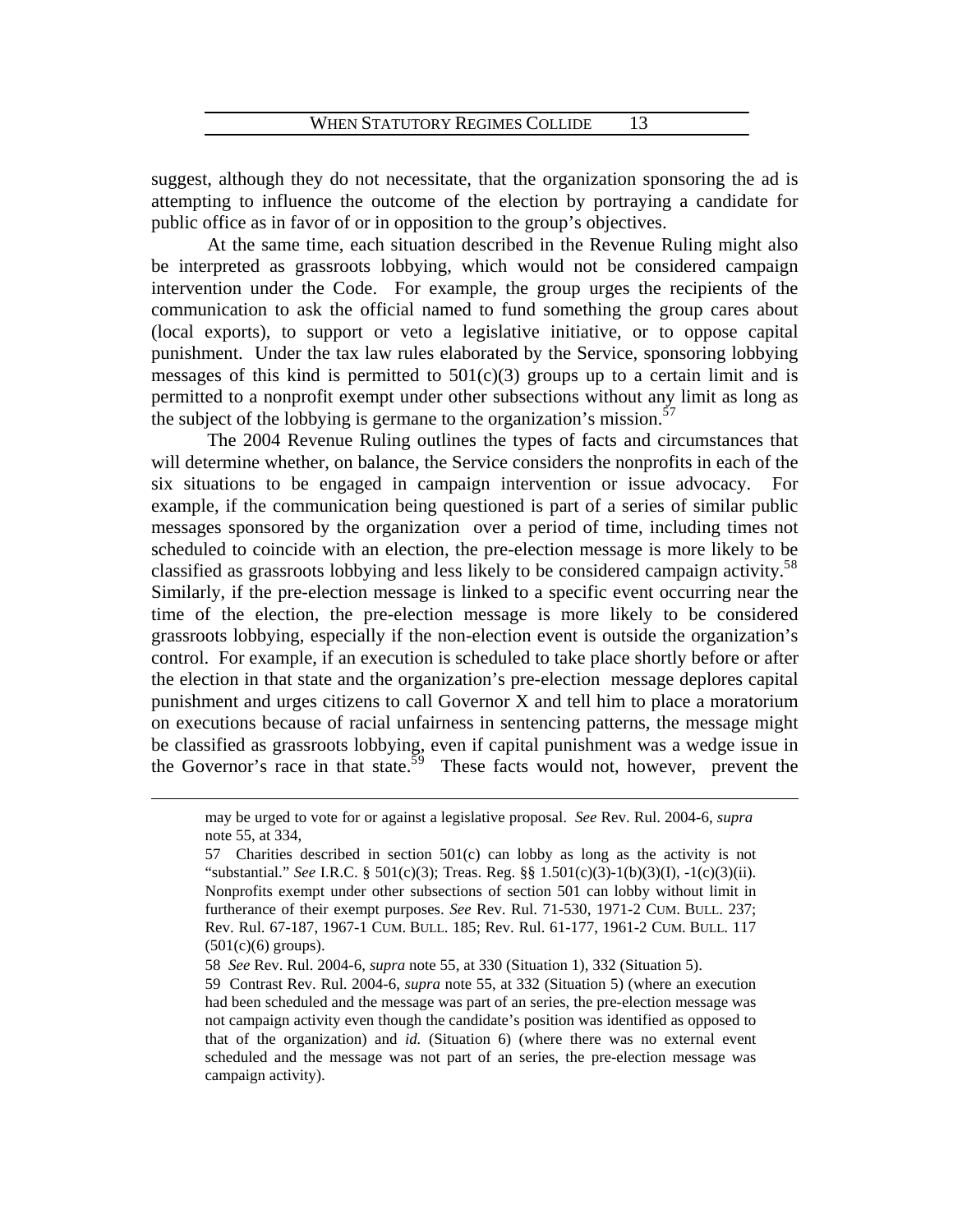Service from finding that the organization sponsoring the message was engaged in campaign activity if the external event allegedly motivating the message was a bill in the state legislature, say, to end capital punishment and it could be shown that the sponsoring organization had influenced the date on which the vote in the legislature was scheduled to coincide with the election. Other facts possibly suggesting the existence of campaign activity would be mentioning in the ad that the official to be contacted supports or opposes the position favored by the nonprofit,  $60$  $60$  even if the ad avoids stating whether he or she is, or is not, fit to hold that office.

 The balancing method utilized by the Service in Revenue Ruling 2004-6 is identical to the method it has employed in the other Revenue Rulings discussing voter education and other types of activities that can be partisan or nonpartisan, depending upon the manner in which they are conducted.<sup>6[1](#page-16-1)</sup> At bottom, it entails the exercise of judgment to identify significant facts, interpret them in light of the context in which they occur, and determine the weight to accord to each.

# **B. The Campaign Finance Law Bright Line Approach**

 Although a facts and circumstances test may seem a reasonable way to appreciate the complex character of an entity's election related activities, the probing and balancing method they serve contrasts sharply with the bright line rule approach favored by the Supreme Court in *Buckley v. Valeo* and subsequent decisions and reasserted by the plurality opinion in *Wisconsin Right to Life*. The *Buckley* Court originally enunciated the express advocacy bright line rule in response to its concern that the vague "for the purpose of influencing a federal election" language in campaign finance law would have the effect of chilling non-campaign speech, especially the discussion of ideas and candidates.<sup>6[2](#page-16-2)</sup> The *Buckley* Court did not claim that all campaign related speech other than express advocacy was discussion of ideas and candidates. Rather, it noted that it could be difficult to distinguish core campaign speech (urging the public to vote for or defeat a candidate) from other forms of political speech and issue discussion.<sup>6[3](#page-16-3)</sup> The express advocacy rule was a response to this dilemma since it created a bright line rule to differentiate regulated speech from speech not subject to campaign finance regulation. The electioneering communication provisions enacted in 2002 as part of the McCain-Feingold campaign finance reform were designed by Congress to add an additional, and important, category of campaign speech that should be funded with hard money and subject to

<sup>60</sup> *See* Rev. Rul. 2004-6, *supra* note 55, at 330 (Situation 1), 332 (Situation 6). *But see id.* at 332 (Situation 5) and *supra* note 44.

<span id="page-16-3"></span><span id="page-16-2"></span><span id="page-16-1"></span><span id="page-16-0"></span> <sup>61</sup> *See supra* notes 23-24 and accompanying text; Rev. Rul. 2007-41, 2007-1 CUM. BULL. 1421.

<sup>62</sup> *See Buckley*, *supra* note 34, at 76-80.

<sup>63</sup> *See Buckley*, *supra* note 34, at 78-79.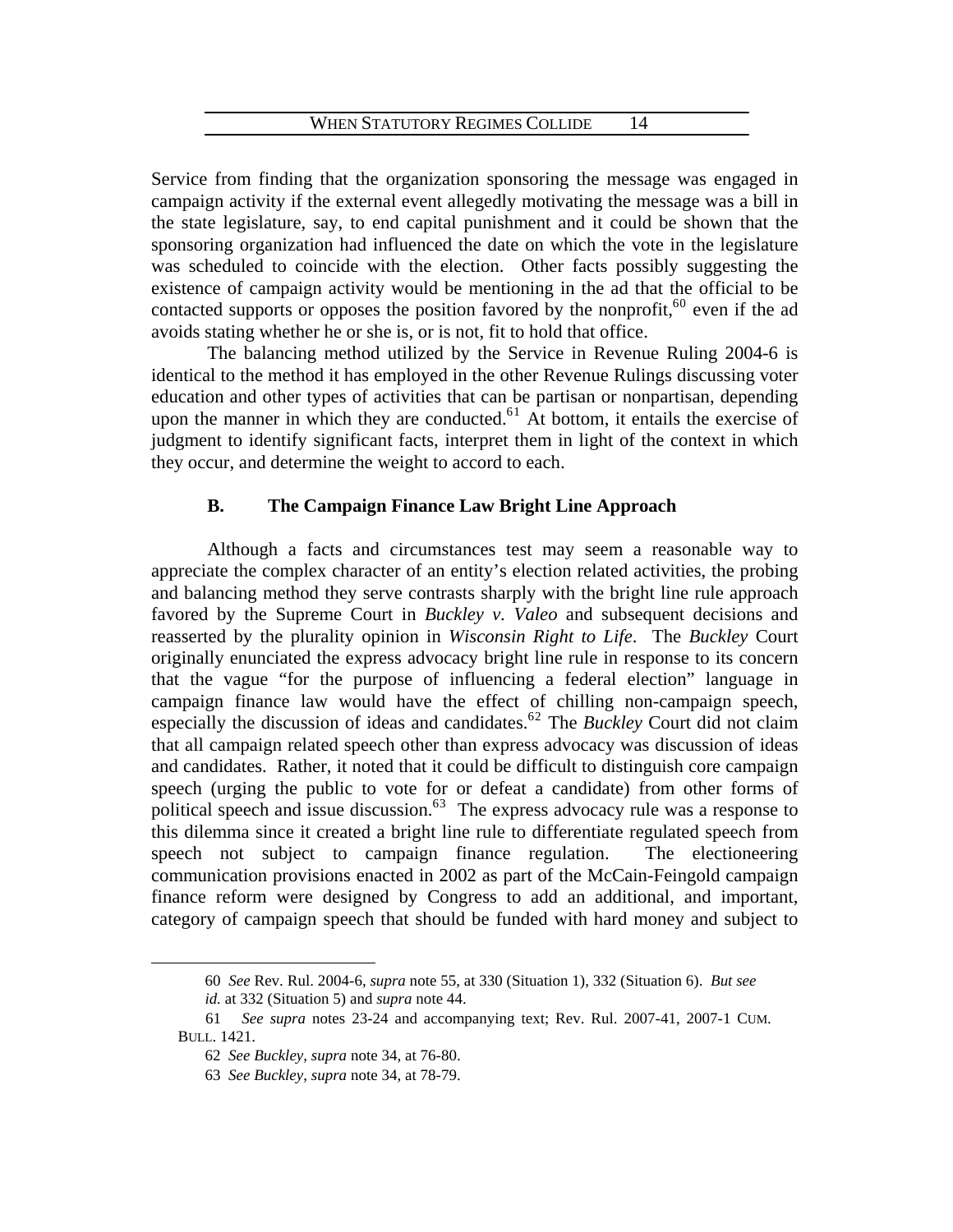FECA disclosure while respecting *Buckley*'s preference for a bright line rule. In upholding the constitutionality of these provisions, the *McConnell* Court appears to have accepted the bright line rule approach as well.<sup>6[4](#page-17-0)</sup> In ruling that regulation of electioneering communications was constitutional, the Court noted that there was no vagueness problem because the criteria listed in the definition were both "easily understood and objectively determinable."<sup>6[5](#page-17-1)</sup>

 In *Wisconsin Right to Life*, the Supreme Court rejected the electioneering communication provision, despite the fact that it created a bright line rule, because the provision could apply to more than express advocacy or its "functional equivalent."<sup>[6](#page-17-2)6</sup> At the same time, the Court reiterated its commitment to a bright line standard, emphasizing that campaign finance provisions should not be applicable in a way that "opens the door to a trial" on every communication an organization contemplates funding or necessitate elaborate discovery.<sup>6[7](#page-17-3)</sup> For the plurality *Wisconsin Right to Life* opinion, that meant rejecting the FEC's intent-and-effect test for classifying campaign ads, because the test would require examining the larger context within which political communications were designed and broadcast to determine if they should be funded with hard money.<sup>6[8](#page-17-4)</sup> The opinion strengthened its "four-corners-ofthe-text" rule by asserting that, if evidence of the existence of campaign activity and evidence of issues advocacy are equal, "the tie goes to the speaker, not the censor."<sup>6[9](#page-17-5)</sup> The practical effect of the *WRTL* analysis is to create a presumption that political speech that is not express advocacy must be deemed to be issue discussion or grassroots lobbying until proven otherwise, and to require the government to satisfy this burden of proof without utilizing evidence that a court would consider more than minimally contextual.<sup>7[0](#page-17-6)</sup>

<span id="page-17-0"></span> The *Citizens United* decision left this part of *Wisconsin Right to Life*'s doctrine intact. Thus, the method now employed by the IRS to determine whether a nonprofit organization has intervened in a political campaign is exactly the method the Court rejected in *Wisconsin Right to Life*, namely a facts and circumstances test

<sup>64</sup> The *McConnell* Court also upheld the constitutionality of a more indeterminate support/oppose standard, but only with regard to state and local political parties. *See McConnell*, s*upra* note 39, at 166-70.

<sup>65</sup> *McConnell*, *supra* note 39, at 194.

<span id="page-17-2"></span><span id="page-17-1"></span><sup>66</sup> *WRTL*, *supra* note 11, at 2665. The Court attributed the requirement that electioneering communications be express advocacy or its functional equivalent to the *McConnell* Court, *id* at 2655, although the four dissenting justices in *WRTL*, who were part of the majority in *McConnell*, were adamant that this interpretation was not the opinion of the *McConnell* Court. *See id.* at 2699.

<span id="page-17-3"></span><sup>67</sup> *WRTL*, *supra* note 11, at 2665-66 (asserting that "it must entail minimal if any discovery").

<span id="page-17-4"></span><sup>68</sup> *WRTL*, *supra* note 11, at 2665-67.

<span id="page-17-5"></span><sup>69</sup> *WRTL*, *supra* note 11, at 2669.

<span id="page-17-6"></span><sup>70</sup> The plurality opinion did agree that some recourse to context would be valid under its interpretation of the constitutional constraints. *See WRTL*, *supra* note 11, at 2669.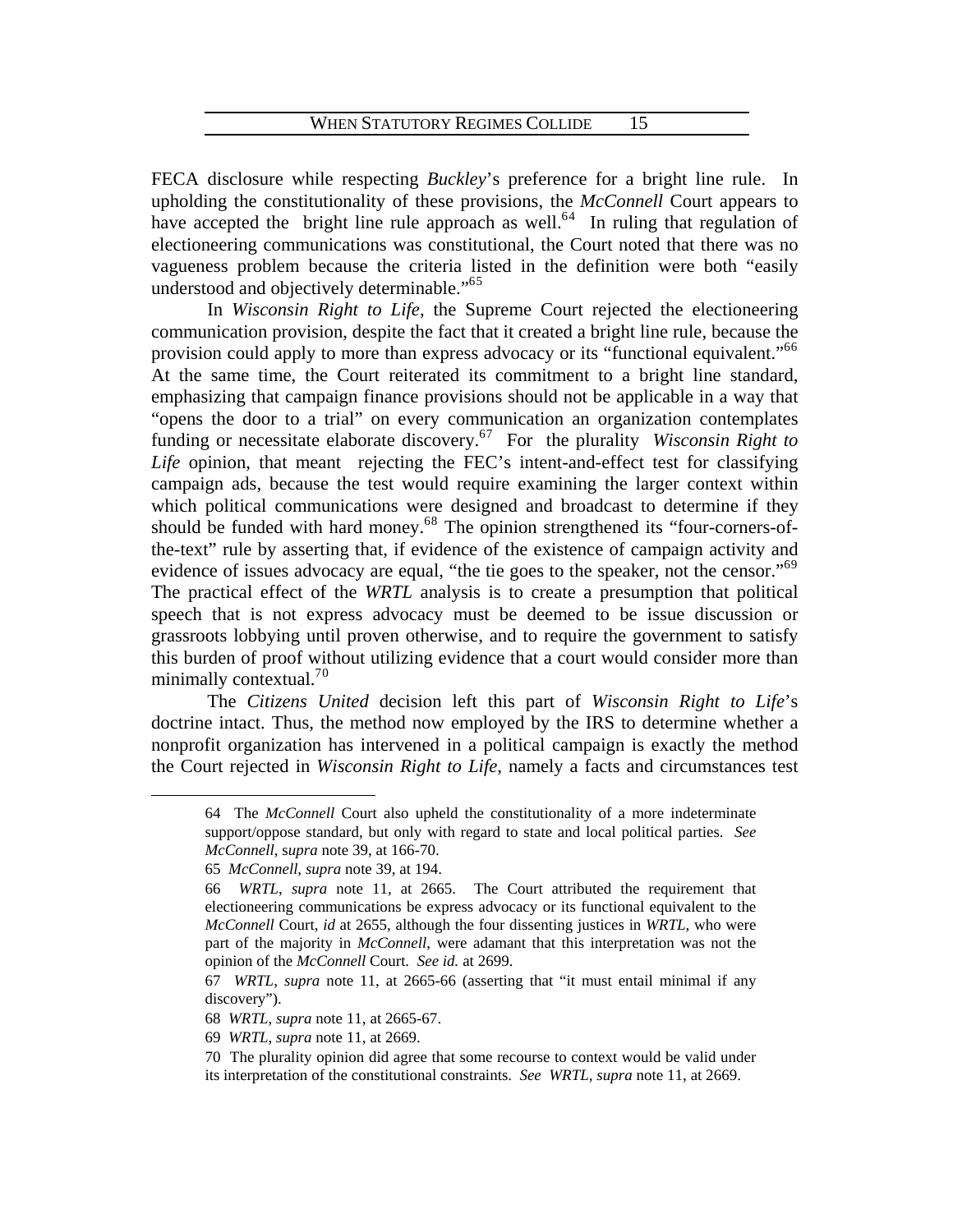that entails taking into account the larger context in which a communication or other activity occurs. Additionally, in federal tax cases, the organization seeking to avoid violating the campaign prohibition has the burden of proof, whereas the effect of *Wisconsin Right to Life*'s tie breaking rule is to place the burden of proof on the government, even as it restricts the government's access to arguably relevant information.

# **III. JUDICIAL SCRUTINY: STRICT OR LIGHT**

 First Amendment issues have arisen repeatedly in connection with tax law regulations. Judicial controversies involving a First Amendment challenge to the denial of tax exemption or tax deduction have developed a doctrine independent of First Amendment jurisprudence in other areas involving free speech. The level of scrutiny that courts employ in such cases depends upon whether, as a threshold matter, the court finds that the government has burdened the challenger's speech. As is described in what follows, in general, if there is no burden as a matter of law, the courts subject the government's actions to the rational relation test–the lightest form of judicial scrutiny in the freedom of speech area. If, on the other hand, the government's actions are seen as burdening the speech rights of the affected party, the courts use some form of heightened scrutiny to determine whether the government has subjected the affected party to an unconstitutional condition on the receipt of a governmental benefit.

# **A. The Deferential Tax Law Approach**

 The tax law First Amendment decisions are, in general, deferential to government restrictions on deductions or exemptions because the courts have repeatedly stated their reluctance to second guess lawmakers' determinations in the area of tax. As early as 1940, the Supreme Court asserted that a legislature's tax classifications have "a presumption of constitutionality."<sup>7[1](#page-18-0)</sup> Because of this presumption, the "burden is on the one attacking the legislative arrangement to negative every conceivable basis which might support it."<sup>7[2](#page-18-1)</sup> As a corollary, the Supreme Court's First Amendment jurisprudence in tax cases thus entails that in tax cases, "statutory classifications are valid if they bear a rational relation to a legitimate governmental purpose."<sup>7[3](#page-18-2)</sup>

<span id="page-18-0"></span><sup>71</sup> Madden v. Kentucky, 309 U.S. 83, 88 (1940) (cited in *TWR*, *supra* note 14, at 547). The Court noted that the government's discretion in tax classifications is even greater than it is in other fields. *Id.*

<span id="page-18-1"></span><sup>72</sup> *Madden*, *supra* note 71, at 88.

<span id="page-18-2"></span><sup>73</sup> *TWR*, *supra* note 14, at 547. There is some ambiguity in the statement, however, since the full sentence reads "Generally, statutory classifications are valid...," and, as is discussed in what follows, the Court will subject statutes to a higher level of scrutiny in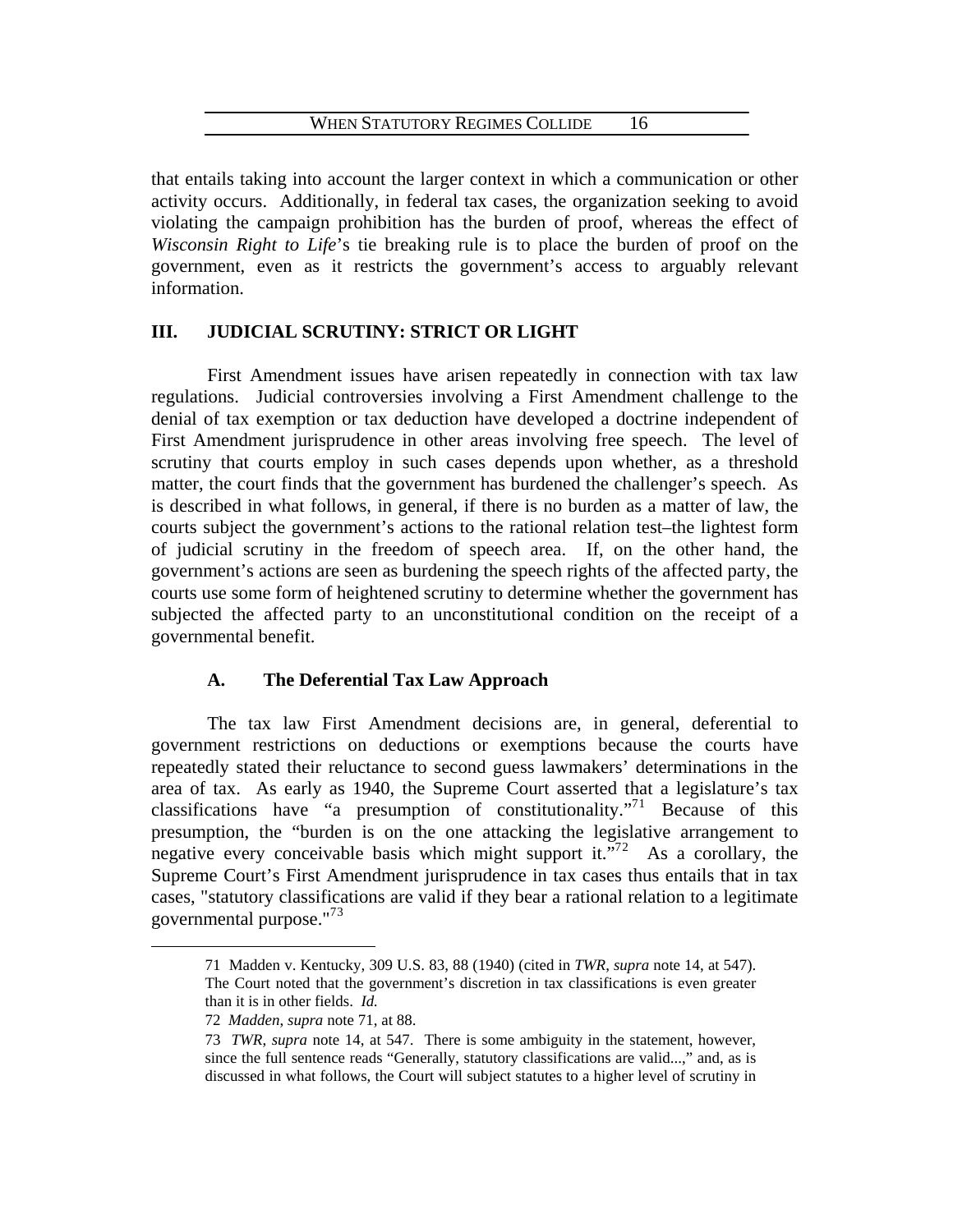If, however, tax classifications burden "the exercise of a fundamental right, such as freedom of speech, or employ a suspect classification, such as race," courts will employ "a higher level of scrutiny."<sup>7[4](#page-19-0)</sup> Further, courts will subject to "strict scrutiny" any affirmative burden that the government places on speech on the basis of its content.<sup>7[5](#page-19-1)</sup> Judicial deference to legislative judgments in tax cases thus may be diminished in certain instances involving the First Amendment, although the level of scrutiny or deference has not always been clearly articulated.<sup>7[6](#page-19-2)</sup> Importantly, tax statutes that selectively exempt, or fail to exempt, specific categories of speakers are not necessarily "constitutionally suspect," however.<sup>[7](#page-19-3)7</sup> They only trigger heightened scrutiny if in addition they discriminate on the basis of content, run the risk of suppressing specific ideas or points of view, target the press, or target a "small group of speakers."<sup>7[8](#page-19-4)</sup>

 The seminal 1959 case, *Cammarano v. United States*, reveals how the Supreme Court determines *whether* the threshold condition for "a higher level of scrutiny" is present, *i.e.*, *whether* a fundamental right has been burdened. In that decision, the Court upheld a provision of the Code that denied taxpayers an otherwise valid business expense deduction for the cost of lobbying.<sup>7[9](#page-19-5)</sup> The taxpayers had argued that the Code provision denied them a business expense deduction *because* of their involvement in constitutionally protected First Amendment speech. In rejecting their claim, the Court countered that the taxpayers' exercise of free speech was not burdened by the denial of a deduction. Rather, according to the Court, the taxpayers were only being required to pay for their lobbying activities without a government subsidy.<sup>8[0](#page-19-6)</sup> The denial of a subsidy for First Amendment activities, in other words, did not infringe on the exercise of a fundamental right. As a result, the application of

<span id="page-19-0"></span>certain circumstances.

<sup>74</sup> *TWR*, *supra* note 14, at 547. This might seem to imply that the lobbying restriction at issue in the case should have been reviewed with a higher level of scrutiny than the rational relation test since the restriction affects freedom of speech. However, later in the decision, the Court notes that when Congress fails to subsidize a fundamental right, it does not infringe that right. *See id.* at 549.

<span id="page-19-1"></span><sup>75</sup> *See*, e.g., Leathers v. Medlock, 499 U.S. 439, 447 (1991); Grossjean v. US, 297 U.S. 244-47. *See also infra* notes 81-91 and accompanying text (on Speiser).

<span id="page-19-2"></span><sup>76</sup> See the discussion in Am. Soc'y of Ass'n Executives v. U.S., 23 F. Supp. 2d 64, 68- 69 (D.D.C. 1998), affirmed, 195 F.3d 47 (1999).

<span id="page-19-3"></span><sup>77</sup> Leathers v. Medlock, *supra* note 75, at 444. *See also infra* note 80 and accompanying text.

<span id="page-19-5"></span><span id="page-19-4"></span><sup>78</sup> Leathers v. Medlock, *supra* note 75, at 447.

<sup>79</sup> *See* Cammarano v. United States, 358 U.S. 498 *(1959)*.

<span id="page-19-6"></span><sup>80</sup> *See Cammarano*, *supra* note 79, at 513 (denying the taxpayers a deduction deprived them not of free speech, but of free speech at the government's expense). In his concurrence, Justice Douglas observed that the First Amendment would have been violated only if Congress had denied all deductions for ordinary and necessary expenses to a taxpayer who lobbied. *Id.* at 515.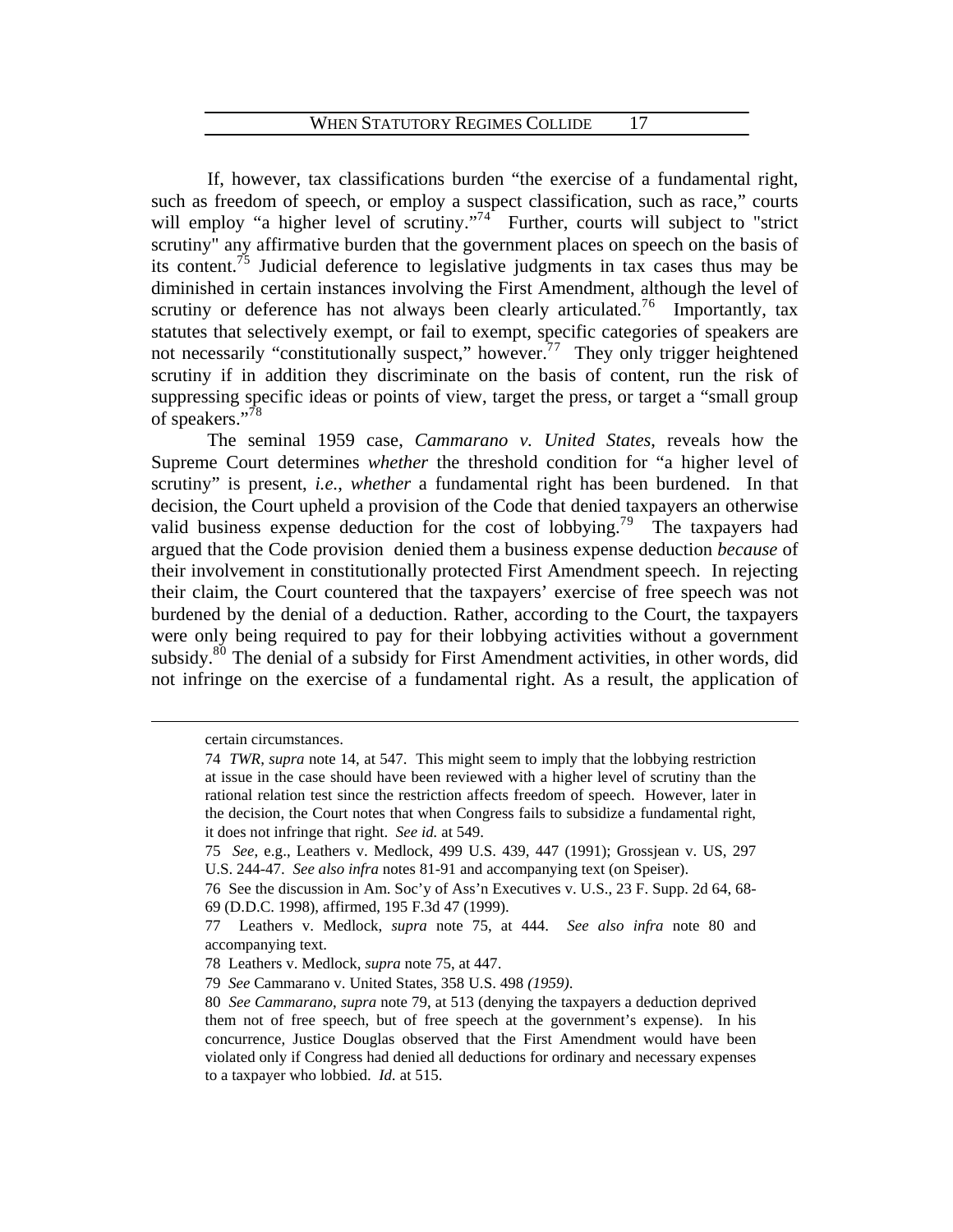heightened scrutiny was not warranted.<sup>8[1](#page-20-0)</sup>

 In *Cammarano*, the Supreme Court, in *dicta*, compared the policy underlying the ban on business deductions for lobbying expenses with the policy embodied in the provision of the tax law denying charitable tax exemption to otherwise qualified  $501(c)(3)$  organizations if they engage in a substantial amount of lobbying.<sup>8[2](#page-20-1)</sup> More than two decades later, in *Taxation with Representation*, the constitutionality of the limits on lobbying by charities was itself subject to a direct challenge. The Supreme Court reiterated the teaching of *Cammarano* that it is no infringement upon speech to deny it a subsidy, and it expanded *Cammarano* by stating that strict scrutiny would not be required even if Congress chose to provide a tax subsidy selectively, e.g., to some but not all categories of exempt organizations.<sup>8[3](#page-20-2)</sup> As a result, the Court ruled against the public interest organization in the case, which had been denied  $501(c)(3)$ charitable exemption because it proposed to lobby in excess of the statutory lobbying limit.<sup>8[4](#page-20-3)</sup> In both *Cammarano* and *Taxation with Representation*, the Supreme Court discussed the government's stated goal, that political "controversies ... must be conducted without public subvention; the Treasury stands aside from them."8[5](#page-20-4) In both cases, the Court emphasized that as a constitutional matter, "a legislature's decision not to subsidize the exercise of a fundamental right does not infringe the right."8[6](#page-20-5) Thus, the government's goal of securing its own neutrality and a level playing field for those who lobby was subjected to a minimal burden of justification.8[7](#page-20-6) As the *Cammarano* Court explained, "[s]ince purchased publicity can influence the fate of legislation which will affect, directly or indirectly, all in the community, everyone should stand on the same footing as far as the Treasury is concerned."8[8](#page-20-7) 

or the intent to suppress certain ideas, as occurred in *Speiser v. Randall*.<sup>89</sup> In that  [A tax classification, or a failure to subsidize a fundamental right, nonetheless](#page-20-7)  [may violate the Constitution if a legislature's action involves content discrimination](#page-20-7) 

<span id="page-20-4"></span><span id="page-20-3"></span><span id="page-20-2"></span><span id="page-20-1"></span><span id="page-20-0"></span> $\overline{a}$ 

<sup>81</sup> *See Cammarano*, *supra* note 79.

<sup>82</sup> *See Cammarano*, *supra* note 79, at 512.

<sup>83</sup> *See TWR*, *supra* note 14, at 548. *See also* Rust v. Sullivan, 500 U.S. 173, 192 (1991); Leathers v Medlock, *supra* notes 75,at 73-74 and accompanying text.

<sup>84</sup> *See TWR, supra* note 14. Under I.R.C. § 501(c)(3) and the associated regulations, an organization can engage only in an "insubstantial" amount of lobbying.

*ammarano*, *supra* note 79, at 512 (citing Slee v. Commissioner, *supra* note 22, at 85 *C* 85).

<span id="page-20-5"></span>J., concurring) (criticizing "the notion that *First Amendment* rights are somehow not fully realized unless they are subsidized by the State"). 86 *TWR*, *supra* note 14, at 549. *See also Cammarano*, *supra* note 79, at 535 (Douglas,

<span id="page-20-6"></span><sup>87</sup> See the discussion *infra* at \_\_\_.

<sup>88</sup> *Cammarano*, *supra* note 79, at 513.

<span id="page-20-7"></span><sup>89</sup> *TWR*, *supra* note 14, at 548, citing *Cammarano*, *supra* note 79, at 513, which cited Speiser v. Randall, 357 U.S. 513, 519 (1958). *See also* Leathers v Medlock, *supra* note 75. In *Speiser*, the Court struck down statutory provision, itself based upon a provision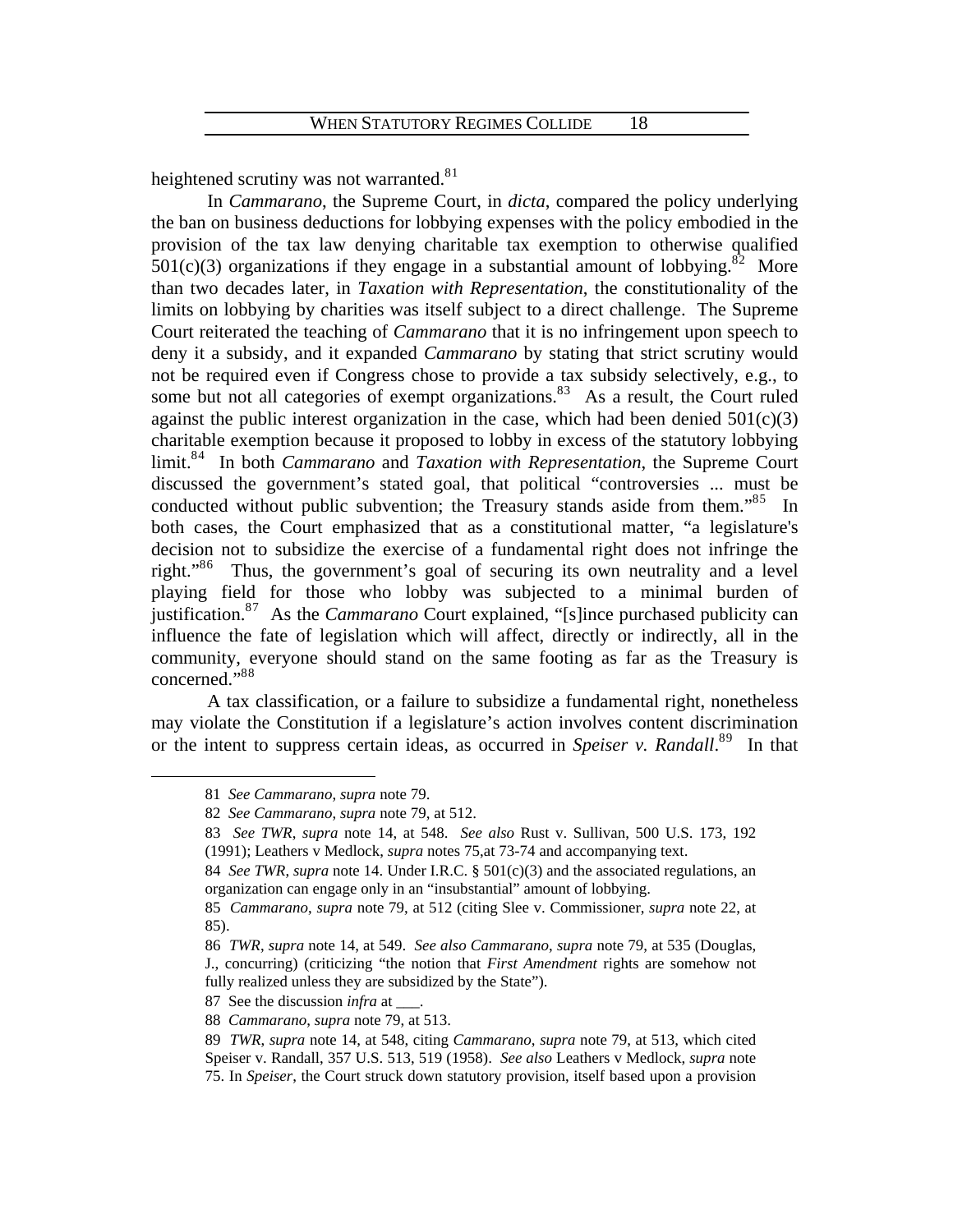[case, a provision of the California Constitution and implementing legislation denied](#page-20-7)  [the State's veterans property tax exemption to any veteran who failed to sign a loyalty](#page-20-7)  [oath stating that the signatory did not advocate the violent overthrow of the](#page-20-7)  government nor support a foreign nation at war with the United States.<sup>90</sup> The [exemption in question was sought by certain World War II veterans who had received](#page-21-0)  honorable discharges and refused to sign the oath. $91$  The Supreme Court concluded [that the constitutional provision should be interpreted to mean what the California](#page-21-1)  Supreme Court said it meant, *i.e.*[, that it applied only to those who actually engaged in](#page-21-1)  [speech that would be criminally punishable under California criminal law and not to](#page-21-1)   $\frac{1}{2}$  abstract advocacy.<sup>92</sup> Thus construed, the loyalty oath was unconstitutional because it [imposed on individuals failing to sign the oath an unreasonable condition, namely, the](#page-21-2)  [burden of proving they were not in violation of criminal law.](#page-21-2)<sup>93</sup> This violated the [applicants' due process rights because the state's reliance on a "short-cut" procedure](#page-21-3)  (theoath) might well have the effect of infringing upon their free speech.<sup>94</sup>

 The *Speiser* Court said explicitly that the loyalty oath required by California was "frankly aimed at the suppression of ideas."<sup>9[5](#page-21-5)</sup> When such factual situations arise, a heightened form of scrutiny, *i.e.*, more than the rational relation test, is required to determine if the regulation in question is constitutional. Subsequent tax law decisions have distinguished *Speiser*'s holding when explaining why a particular governmental action is valid.<sup>9[6](#page-21-6)</sup> These tax cases are consistent with, and sometimes cite, First Amendment cases in other areas of the law invalidating government discrimination based upon the content of speech or designed to suppress dangerous ideas.<sup>9[7](#page-21-7)</sup>

Tax cases involving speech restrictions in connection with deductions or

<span id="page-21-4"></span><span id="page-21-3"></span><span id="page-21-2"></span><span id="page-21-1"></span><span id="page-21-0"></span> $\overline{a}$ 

94 *See Speiser*, *supra* note 89, at 528-29. However, neither signing or failing to sign the oath was conclusive as to an applicant's entitlement to the exemption. *See id.* at 521 n.6.

<span id="page-21-5"></span>95 *Speiser*, *supra* note 89, at 519.

<span id="page-21-6"></span>96 *See*, e.g., *Cammarano*, *supra* note 79, at 513 (rejecting the plaintiffs' analogy to *Speiser* on the ground that there was no suppression of ideas in the tax statute); *TWR*, *supra* note 14, at 548, 550 (noting the outcome would be different if the tax provision involved "the suppression of dangerous ideas").

<span id="page-21-7"></span>97 For example, Perry v. Sinderman, 408 U.S. 593, 598 (1972) (invalidating summary judgment for a state college that failed to renew a faculty member on the grounds that the nonrenewal may have been a result of the fact that the faculty member had criticized the school publicly, including before a legislative committee). *See also* FCC v. League of Women Voters, 468 U.S. 364, 383 (1984) (invalidating a regulation prohibiting nonprofit broadcast stations that were recipients of federal funds from editorializing, which, the Court said, was suppression of speech based upon content).

of the California constitution, that denied a property tax exemption to persons who did not sign a loyalty oath.

<sup>90</sup> *Speiser*, *supra* note 89, at 515.

<sup>91</sup> *Speiser*, *supra* note 89, at 514-15.

<sup>92</sup> *See Speiser*, *supra* note 89, at 519-20.

<sup>93</sup> *See Speiser*, *supra* note 89, at 523-24.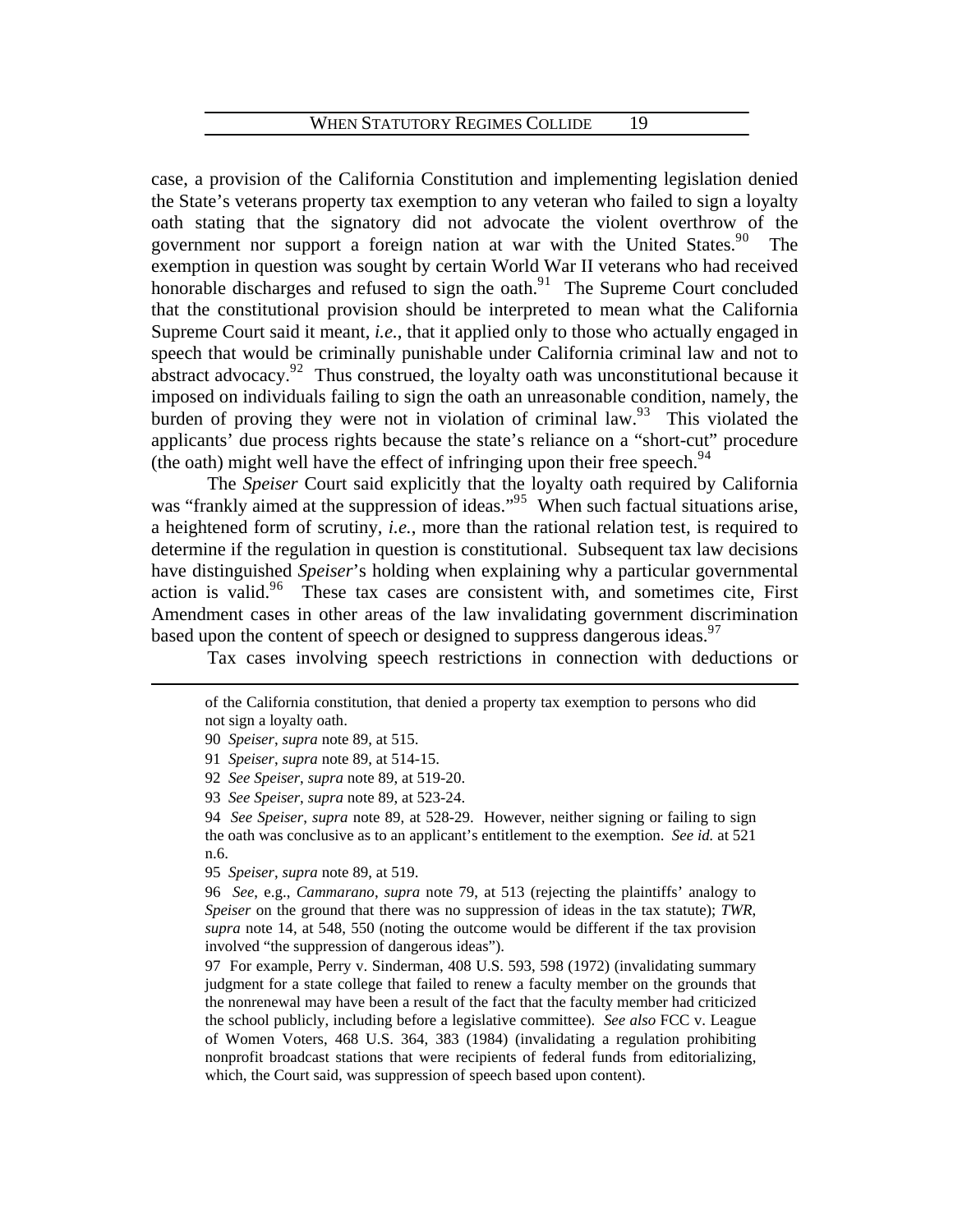exemptions are portrayed by the Supreme Court as a subset of cases involving a government subsidy or grant.<sup>9[8](#page-22-0)</sup> In some non-tax subsidy cases, the Court's analysis is framed in terms of the nature and validity of the conditions the government has placed on the recipient, or potential recipient, of government funds.<sup>[9](#page-22-1)9</sup> In general, these cases examine the type of government benefit involved, the character of the right affected by the condition imposed, the degree of the burden imposed by the condition, the importance of the government's reason for imposing the condition, and the relationship between the government's purpose and the means chosen to achieve it. $100$  $100$  $100$ 

 Subsidy cases are not, however, necessarily analyzed within this framework. For example, in *Rust v. Sullivan*, the plaintiff organization challenged a speech restriction imposed upon the receipt of federal funds as an unconstitutional condition.<sup>[1](#page-22-3)01</sup> In rejecting the claim that this was an unconstitutional condition case, the Court said

our "unconstitutional conditions" cases involve situations in which the Government has placed a condition on the *recipient* of the subsidy rather than on a particular program or service, thus effectively prohibiting the recipient from engaging in the protected conduct outside the scope of the federally funded program.10[2](#page-22-4)

<span id="page-22-0"></span><sup>98</sup> *See*, e.g., *TWR*, *supra* note 14, at 544 (stating that "tax exemptions and tax deductibility are a form of subsidy that is administered through the tax system"). The Court's equation of deductions and exemptions with subsidies has been challenged by numerous commentators. *See*, e.g.,

<span id="page-22-1"></span><sup>99</sup> *See*, e.g., Legal Services Corp. v. Velazquez, 531 U.S. 533 (2001).

<span id="page-22-2"></span><sup>100</sup> On the doctrine of unconstitutional conditions as applied in exemption and deduction cases, see John Simon, Harvey Dale, and Laura Chisolm, *The Federal Tax Treatment of Charitable Organizations*, in THE NONPROFIT SECTOR: A RESEARCH HANDBOOK 267, 276 (Walter W. Powell & Richard Steinberg, eds. 2006) (concluding thhat the area is sufficiently murky that accurate predictions are impossible). The literature discussing the doctrine of unconstitutional conditions in general is voluminous. Some of the classic articles are Daniel A. Farber, *Another View of the Quagmire: Unconstitutional Conditions and Contract Theory*, 33 FLA. ST. U. L. REV. 913 (2006); Frederick Schauer, *A UNIFYING THEORY?: Too Hard: Unconstitutional Conditions and the Chimera of Constitutional Consistency*, 72 DENV. U. L. REV. 989 (1995); Kathleen Sullivan, *Unconstitutional Conditions*, 102 HARV. L. REV. 1415 (1989); Richard A. Epstein, *The Supreme Court, 1987 Term—Foreword: Unconstitutional Conditions, State Power, and the Limits of Consent*, 102 HARV. L. REV. 4 (1988). In the words of Steven Gey, "Virtually everyone agrees that the unconstitutional conditions doctrine is a mess." *Contracting Away Rights: A Comment on Daniel Farber's "Another View of the Quagmire*," 33 FLA. ST. U. L. REV. 953, 953 (2006).

<sup>101</sup> *Rust*, *supra* note 83, at 192.

<span id="page-22-4"></span><span id="page-22-3"></span><sup>102</sup> *Rust*, *supra* note 83, at 197.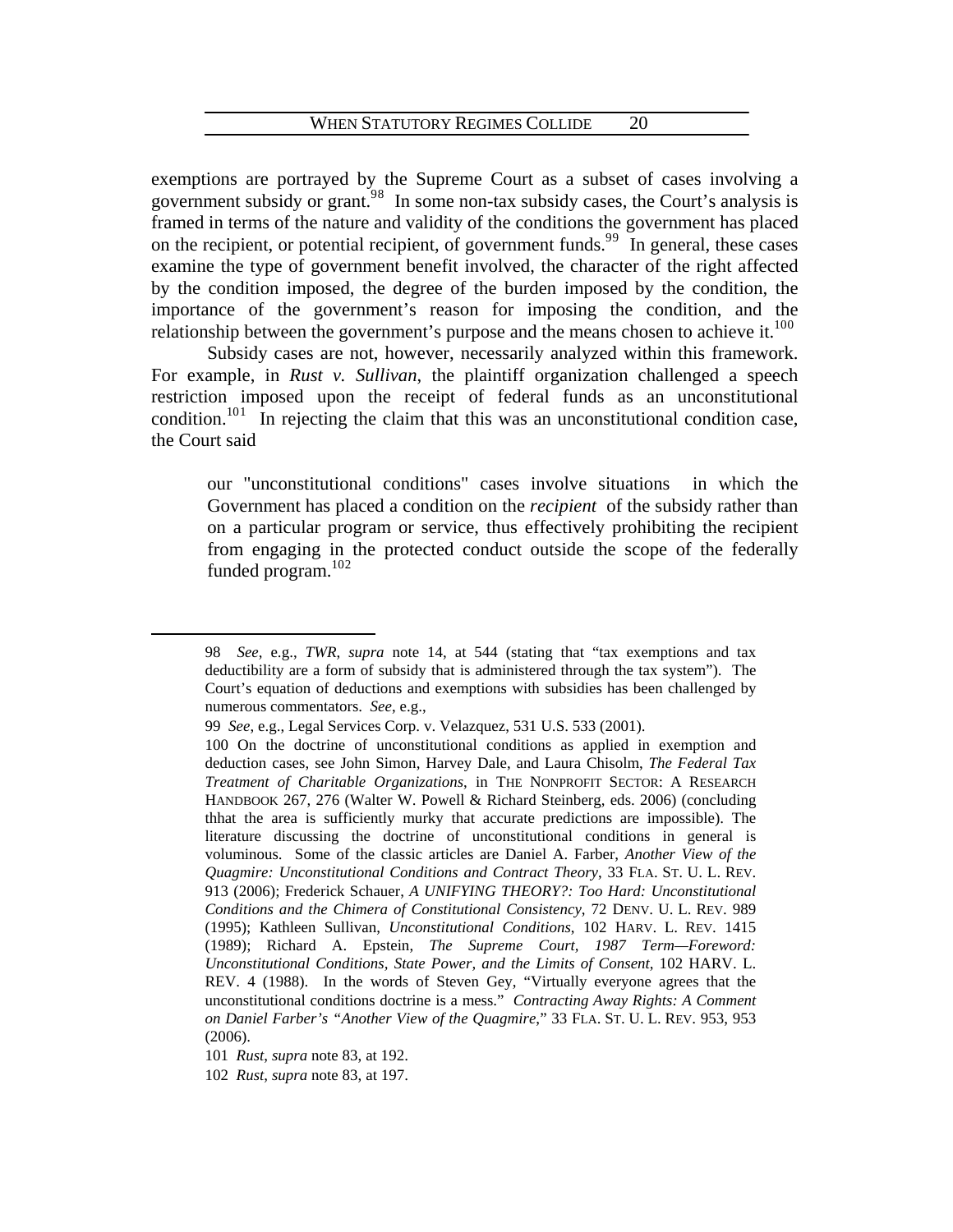*Rust* involved Title X funding, and the speech restriction required recipients of Title X money to abstain from informing patients of abortion as a possible option for them to consider. The Court concluded nonetheless that grant *recipients* were not prevented from counseling about abortion because they were free to engage in such counseling using premises that were physically separate from the facility receiving Title X funds.<sup>10[3](#page-23-0)</sup> In support of its finding, the Court cited a passage in *League of Women Voters* to the effect that the speech restriction on government funding in that case would have been upheld if Congress had authorized the grant recipients to establish affiliated entities to engage in the restricted speech without federal funds.<sup>10[4](#page-23-1)</sup> Thus, *TWR,*10[5](#page-23-2) *League of Women Voters*, and *Rust* agree that if an alternate channel exists for speakers to engage in the type of speech restricted by a federal grant or subsidy, there is no burden (as a matter of law)<sup>10[6](#page-23-3)</sup> and, *a fortiori*, no unconstitutional condition.<sup>10[7](#page-23-4)</sup> Hence, the validity of the restriction must be justified employing only a rational basis test.

# **B. The Heightened Scrutiny of Campaign Finance Law**

individuals, non-business associations, corporations, the press, and other types of media. Outside the tax area, the Supreme Court has generally held that it will employ strict scrutiny or some other type of heightened scrutiny in cases involving restrictions on free speech. As was stated in *Turner Broadcasting System, Inc. v. Federal Communications Commission*, content based restrictions are subject to strict scrutiny and content neutral restrictions are evaluated by "intermediate scrutiny.<sup>10[8](#page-23-5)</sup> These standards have been applied in a wide range of circumstances involving regulation of

When campaign finance regulation is involved, however, the Supreme Court

<span id="page-23-0"></span><sup>103</sup> *Rust*, *supra* note 83, at 197.

<sup>104</sup> *Rust*, *supra* note 83, at 197, citing *League of Women Voters*, *supra* note 97, at

<span id="page-23-1"></span><sup>400,</sup> which cited *TWR*, *supra* note 14.

<span id="page-23-2"></span><sup>105</sup> *See infra* notes 131-136 and accompanying text.

<span id="page-23-3"></span><sup>106</sup> Courts will concede that there is an economic burden, but an economic burden does not imply the existence of a legal burden. *See infra* notes [149-50] and accompanying text.

<span id="page-23-4"></span><sup>107</sup> Arguably *Velazquez* should be included in this list. In that case, the Court found that the absence of an alternative channel for indigent clients of federally subsidized legal services was an important factor leading it to invalidate the funding restriction imposed by Congress. *See Velazquez*, *supra* note 99, at 546-47. However, the Court also said that the restriction "suppressed speech inherent in the nature of the medium" (lawyering), *id.* at 543, and interfered with the judicial function, *id.* at 546. Thus, it is unclear how the Court would have ruled had there been an alternate channel for the plaintiff's clients.

<span id="page-23-5"></span><sup>108</sup> *See* Turner Broadcasting System, Inc. v. FCC, 512 U.S. 622, 641-42 (1994) (basing this observation upon earlier Supreme Court decisions).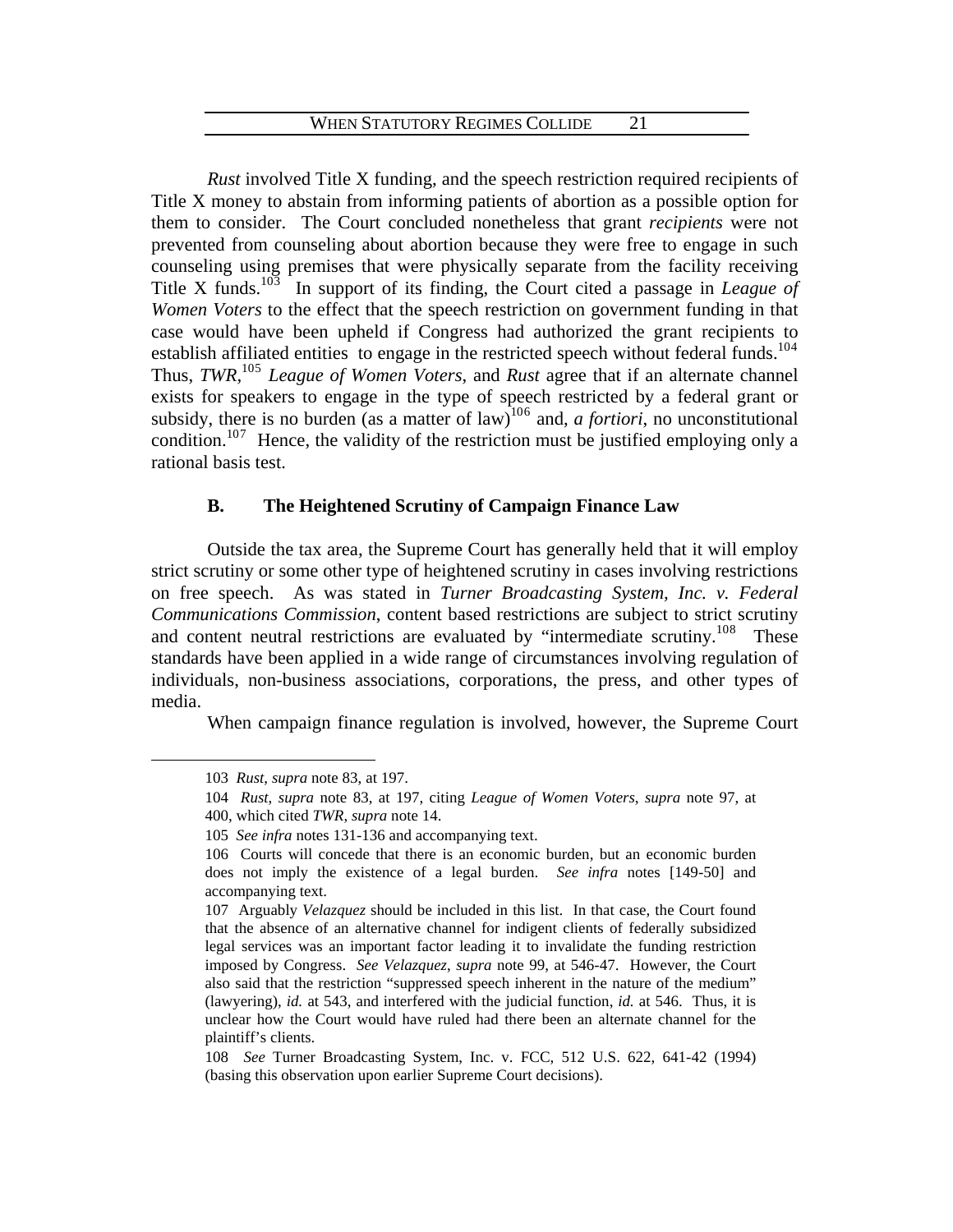usually examines the regulations burdening speech using strict scrutiny.<sup>10[9](#page-24-0)</sup> This standard typically entails determining whether restrictions on speech serve a compelling state interest and whether restrictions are narrowly tailored to further that interest.11[0](#page-24-1) Starting with *Buckley* and continuing through *Citizens United*, the Supreme Court has maintained repeatedly and emphatically that the only compelling state interest justifying the regulation of campaign speech is the need to prevent corruption or the appearance of corruption. $111$  $111$  On several occasions, the Court has equated preventing influence over or access to elected officials with the compelling state interest in preventing corruption or its appearance. For example, in *McConnell*, the Court noted that campaign finance regulation is justified to "prevent access and influence from being bought or sold,"<sup>11[2](#page-24-3)</sup> and in *Federal Election Commission v. Colorado Republican Federal Campaign Committee*, the Court affirmed its understanding that corruption means "not only ... *quid pro quo* agreements, but also ... undue influence on an officerholder's judgment, and the appearance of such influence."<sup>11[3](#page-24-4)</sup>

 In *Austin v. Michigan State Chamber of Commerce*, the Supreme Court enlarged the notion of corruption to include certain situations in which the members or shareholders of a corporation do not necessarily approve the political choices funded by

<span id="page-24-1"></span><span id="page-24-0"></span>it,<sup>11[4](#page-24-5)</sup> an idea first endorsed in dicta by the Court in *Massachusetts Citizens for Life*.<sup>11[5](#page-24-6)</sup> In *Citizens United*, however, the Court repudiated this understanding of a compelling governmental purpose, expressly overruling *Austin*. 11[6](#page-24-7) In addition, the Court made

<sup>109</sup> Usually, but not always. *See infra* notes 120-21 and accompanying text.

<sup>110</sup> *See WRTL*, *supra* note 11, at 464; *McConnell*, *supra* note 39, at 115–16. Not all courts use the phrase "strict scrutiny." The Court in *Buckley*, for example, said that restrictions affecting the First Amendment must be examine with "exacting scrutiny." *Buckley*, *supra* note 34, at 64. This has usually been equated with strict scrutiny. *See*, e.g., *McConnell*, *supra* note 38, at 291 (Kennedy, J., dissenting in part and concurring in part). For a succinct statement of the strict scrutiny doctrine, with which he vehemently disagrees, see Eugene Volokh, *Freedom of Speech, Permissible Tailoring and Transcending Strict Scrutiny*, 144 U. PA. L. REV. 2417, 2418-24 (1997).

<span id="page-24-2"></span><sup>111</sup> *See Buckley*, *supra* note 34, at 25-26; *Citizens United*, *supra* note 13, at \*60 (describing the view of *Buckley*, with which the Court agreed). Note, however, that in *Citizens United*, the Court emphasized the purpose of ensuring the receipt of information rather than corruption. *See supra* note \_\_ and accompanying text.

<span id="page-24-3"></span><sup>112</sup> *McConnell*, *supra* note 39, at 154. *See also FEC v. Nat'l Right to Work Comm.*, 459 U.S. 197, 210 (1982).

<span id="page-24-4"></span><sup>113</sup> FEC v. Col. Republican Fed. Campaign Comm., 533 U.S. 431,441 (2001) (*Colorado II*).

<span id="page-24-5"></span><sup>114 494</sup> U.S. 652, 660 (1990); *see also* FEC v. Beaumont, 539 U.S. 146, 159, n. 5 (2003) (noting that);

<span id="page-24-6"></span><sup>115</sup> *See Massachusetts for Life*, *supra* note 48, at 258 (asserting that "the power of the corporation may be no reflection of the power of its ideas").

<span id="page-24-7"></span><sup>116</sup> *See Citizens United*, *supra* note 13, at \*63-\*79.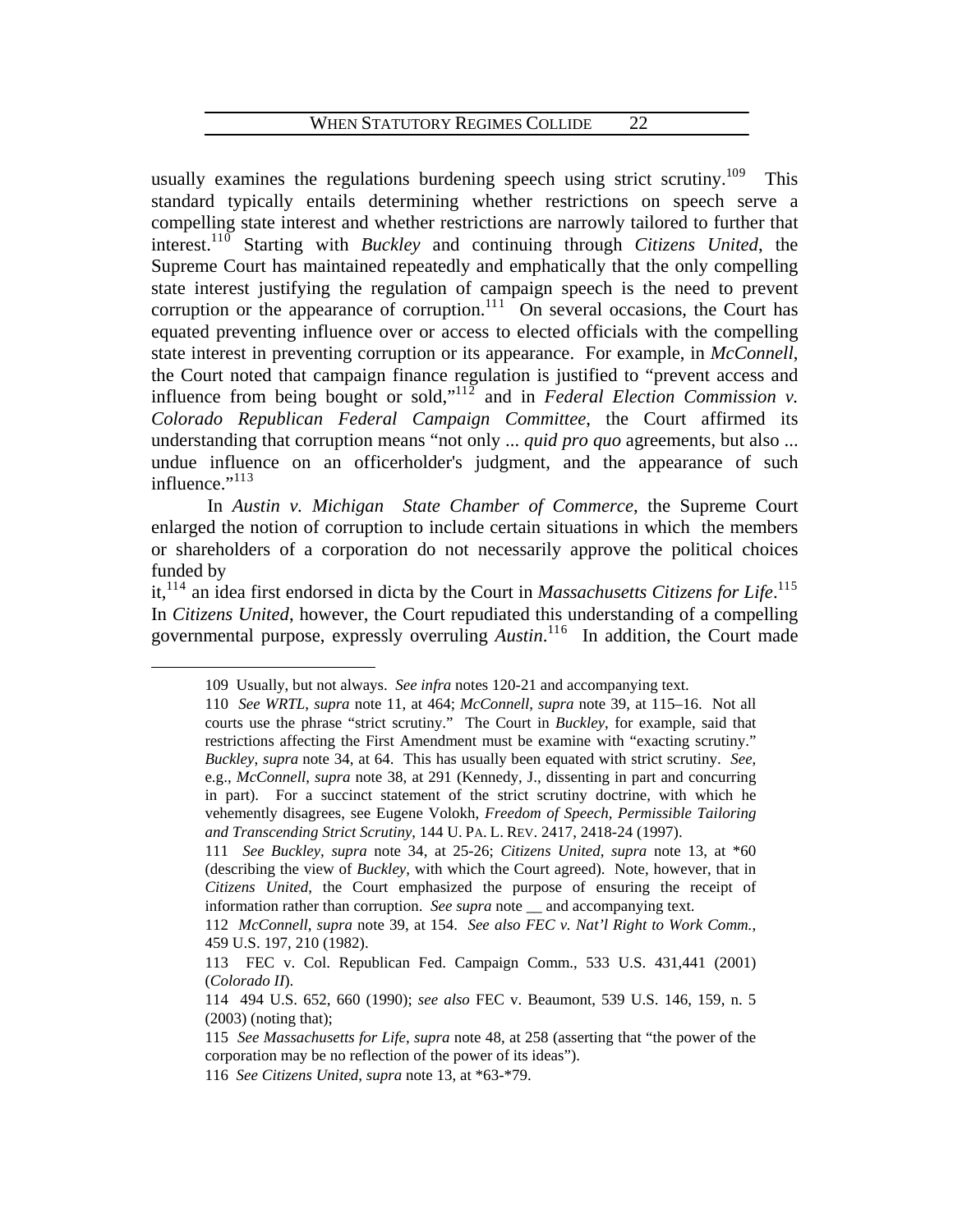clear its intention to limit the concept of corruption to *quid pro quo* corruption rather than access or influence, $117$  $117$  even though it also noted that several times in the past the Court had observed that campaign finance "restrictions on direct contributions are preventative, because few if any contributions to candidates will involve *quid pro quo*  $arrangements.<sup>118</sup>$  $arrangements.<sup>118</sup>$  $arrangements.<sup>118</sup>$ 

 Employing the corruption standard, the Supreme Court has struck down spending limits for candidates for Congress and state elections, limits on independent expenditures, a prohibition against corporate and union political advertisements on the eve of elections, various disclosure rules, a prohibition against certain advocacy organizations using their general corporate funds for campaign expenditures, and special financing rules for candidates running against high wealth, self-financed opponents.<sup>11[9](#page-25-2)</sup> In *Citizens United*, the Court added to this list by concluding that the state interest in preventing corruption or its appearance was not sufficiently strong to justify denying corporations the ability to use business revenues to pursue their electoral objectives. $120$  $120$ 

 On a few occasions, the Supreme Court has employed an intermediate level of scrutiny in campaign finance cases. In general, intermediate scrutiny permits the government to demonstrate something less than a compelling interest to justify the imposition of restrictions on speech, if the means chosen to further that interest are in fact designed in a proper manner. In First Amendment cases involving restrictions on speech, the Supreme Court has often stated that the test is satisfied if the restriction

furthers an important or substantial governmental interest; if the governmental interest is unrelated to the suppression of free expression; and if the incidental restriction on alleged *First Amendment* freedoms is no greater than is essential to the furtherance of that interest. $^{121}$  $^{121}$  $^{121}$ 

The means chosen satisfy this "essential" standard if the government's interest "would be achieved less effectively absent the regulation."<sup>1[2](#page-25-5)2</sup>

<span id="page-25-1"></span><span id="page-25-0"></span> In campaign finance cases, the Supreme Court appears to have used intermediate scrutiny when it evaluated the constitutionality of FECA's limitations on the amount of political contributions that could be made to candidates and parties. In

<sup>117</sup> *See Citizens United*, *supra* note 13, at \*83-\*85.

<sup>118</sup> *See Citizens United*, *supra* note 13, at \*79. The Court indicated that preventive measures were necessary, even though *quid pro quo* transactions would fall under bribery laws, because of evidentiary problems. *Id.*

<span id="page-25-2"></span><sup>119</sup> *See* Davis v. FEC., 554 U.S. \_\_\_, 128 S. Ct. 2759 (2008)*; WRTL*, *supra* note 11; Randall v. Sorrell, 548 U.S. 230 (2006); *Massachusetts Citizens for Life*, *supra* note 48; *Buckley*, *supra* note 34.

<span id="page-25-3"></span><sup>120</sup> *See Citiznes United*, *supra* note 13.

<span id="page-25-5"></span><span id="page-25-4"></span><sup>121</sup> United States v. O'Brien, 391 U.S. 367, 377 (1968).

<sup>122</sup> Ward v. Rock Against Racism, 491 U.S. 781, 799 (1989).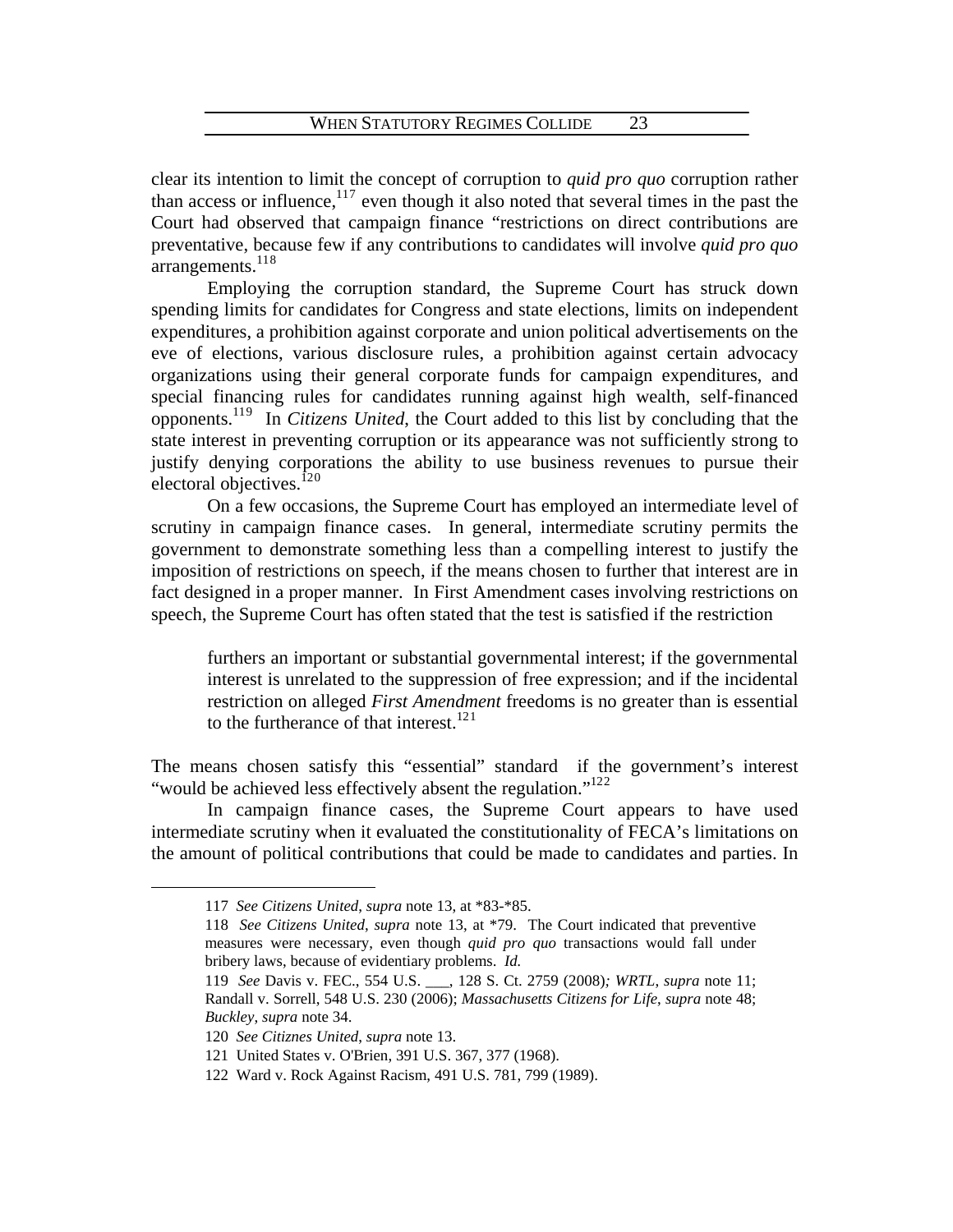*Buckley*, the Court applied what it referred to as the "lesser demand" of regulations being "closely drawn" to match a "sufficiently important [government] interest."<sup>12[3](#page-26-0)</sup> In connection with FECA's restrictions for public financing, the *Buckley* Court also compared the burden caused by these restrictions with the burden resulting from state law restrictions on ballot access. Although the latter were subject to "exacting scrutiny," the Court was less rigorous with the former because public financing is "generally less restrictive of access" than ballot restrictions.<sup>12[4](#page-26-1)</sup> The Court did not expressly label its method "intermediate scrutiny" (or anything else), but it appears that it was using such scrutiny since it was using a form of heightened scrutiny and was clearly not using strict scrutiny.

 In short, tax and campaign finance jurisprudence embody distinct and generally inconsistent principles regarding the appropriate form of judicial scrutiny to test the constitutionality of restrictions on speech. In the First Amendment tax cases, the courts gravitate toward the rational relation test because of the presumption of constitutionality, and heightened scrutiny is the exception. In contrast, in campaign finance cases, the presumption is that strict scrutiny applies, and a lesser form of heightened scrutiny is the exception. In the tax cases, it is permissible to discriminate on the basis of the identity of the speaker, whereas in campaign finance law it is not. In tax cases, the courts place the burden of proof on the party challenging a government restriction on speech, whereas in campaign finance law it is exactly the reverse. Finally, underlying the tax restrictions is the government's interest in equalizing access to government funding, whereas the campaign finance cases categorically reject equalizing speakers' resources as a valid government purpose for burdening speech in any way. As a result of these differences, tax law provisions that affect speech are far more likely to be upheld than are restrictions imposed by campaign finance law.

# **IV. TAX LAW FIRST AMENDMENT JURISPRUDENCE APPLIED**

<span id="page-26-0"></span> $\overline{a}$ 

 Parts I-III gave an overview of the general principles of free speech doctrine in the areas of tax exemption and campaign finance. This Part applies the tax law principles to the restrictions prohibiting section  $501(c)(3)$  groups from engaging in

<sup>123</sup> *See* Nixon v. Shrink Missouri Gov't PAC, *supra* note 45, at 387-88; *see also Buckley*, *supra* note 34, at 16 (expenditure limits require "exacting scrutiny"), at 20, 25- 26 (because contribution limits involve "only a marginal restriction" on free speech, they are constitutional where they are "closely drawn" to further the weighty interests" of preventing corruption); *WRTL*, *supra* note 11, at 2664 (citing *Buckley*, *supra* note 34, at 44-45, and four later cases repeating the need for strict scrutiny whenever "political speech" is burdened).

<span id="page-26-1"></span><sup>124</sup> *See Buckley*, *supra* note 34, at 94-96 (finding that such financing served "sufficiently important governmental interests and has not unfairly or unnecessarily burdened the political opportunity of any party or candidate").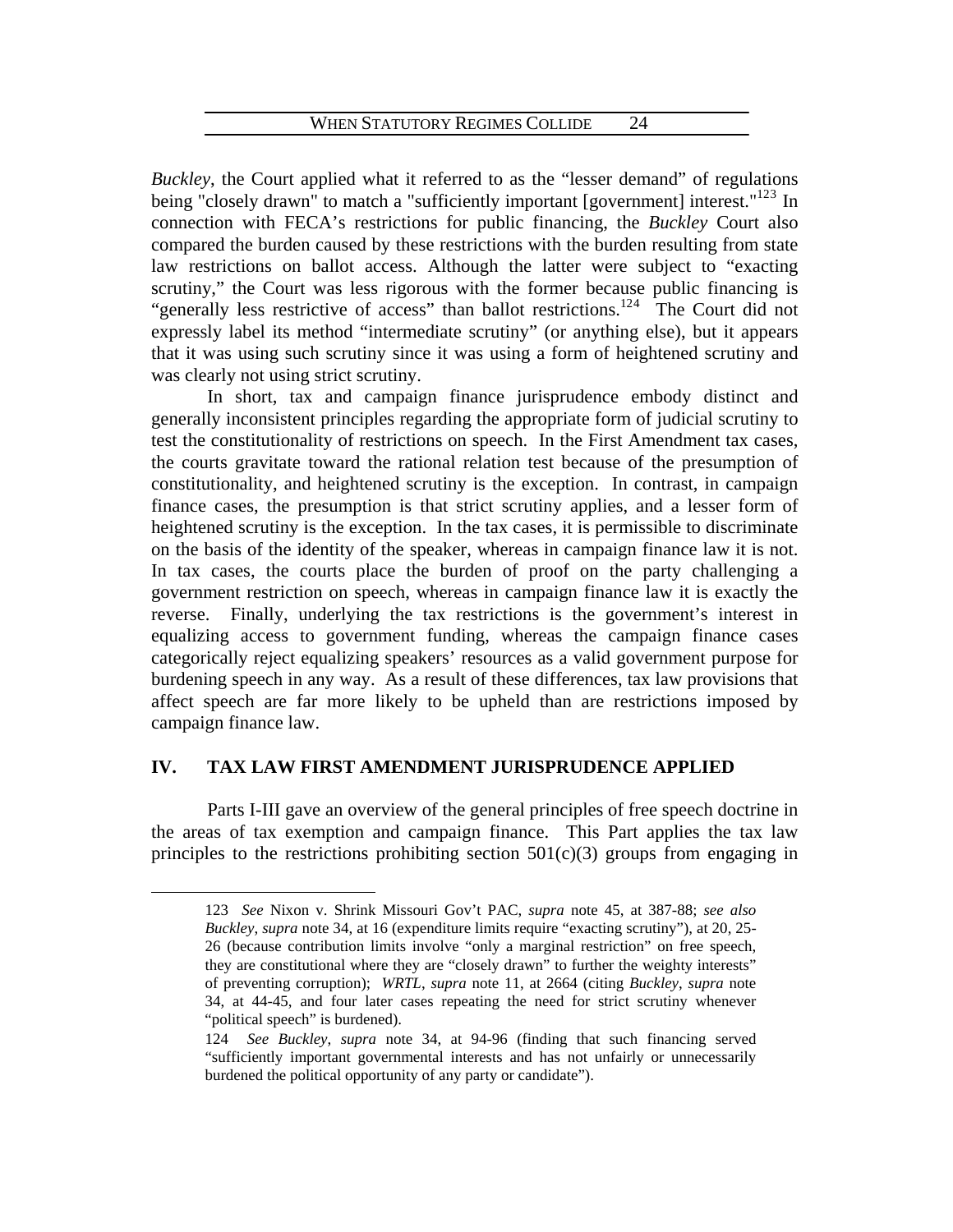political campaign activity.

# **A. What Constitutes A Burden on Speech**

Tax exempt groups described in section  $501(c)(3)$  of the Code must meet both affirmative and negative requirements. The affirmative requirement is that the group have as its purpose one or more public goods that the Code and regulations characterize generically as "charitable." These include helping the poor, sick, or disadvantaged; promoting education, religion, science, literature, and public safety; lessening the burdens of government; and otherwise improving social welfare.<sup>12[5](#page-27-0)</sup> The negative requirements prohibit  $501(c)(3)$  groups from benefiting any insider ("private inurement"), having even one substantial non-exempt purpose, engaging in more than insubstantial lobbying, and participating or otherwise intervening in an electoral campaign for public office.<sup>12[6](#page-27-1)</sup>

 At first glance, based upon the traditional tax law constitutional jurisprudence discussed in Parts I-III, the absolute prohibition against  $501(c)(3)$  organizations participating in electoral campaigns would seem not to violate the First Amendment. In a closely analogous situation, the Supreme Court in *Taxation with Representation* upheld the requirement that  $501(c)(3)$  groups not engage in substantial lobbying.<sup>12[7](#page-27-2)</sup> *Cammarano v. United States*, also discussed above,<sup>12[8](#page-27-3)</sup> similarly upheld a prohibition on deducting the cost of lobbying that would otherwise have been an ordinary and necessary business expense. The foundation of both decisions was the doctrine that fundamental First Amendment rights *are not burdened*, as a matter of constitutional law, by being denied a tax benefit, since the First Amendment does not guaranty the right to exercise First Amendment freedoms at the government's expense.<sup>12[9](#page-27-4)</sup> Because the right to lobby and the right to be involved in political campaigns are both core First Amendment values,  $130$  $130$  the constitutional analysis should be the same in both areas.

<span id="page-27-0"></span>*Taxation with Representation*, however, is arguably inapposite because the organization in that case was permitted to establish a sister  $501(c)(4)$  organization that could lobby without limit, assuming that none of its funds were derived from the

<sup>125</sup> *See* I.R.C. § 501(c)(3), Treas. Reg. § 1.501(c)(3)-1(d). The regulations additionally mention lessening "neighborhood tensions," prejudice, discrimination, community deterioration, and juvenile delinquency, and promoting human and civil rights. *Id.* at 11(d)(2).

<span id="page-27-2"></span><span id="page-27-1"></span><sup>126</sup> *See* I.R.C. § 501(c)(3); Treas. Reg. § 1.501(c)(3)-1(b)(1)(iii), (3), -1(c)(1), (3).

<sup>127</sup> *See supra* notes 83-88and accompanying text.

<span id="page-27-3"></span><sup>128</sup> *See supra* notes 79-82 and accompanying text.

<sup>129</sup> *See* C*ammarano*, *supra* note 79, at 513; *TWR*, *supra* note 14, at 544.

<span id="page-27-5"></span><span id="page-27-4"></span><sup>130</sup>*See Eastern Railroad Presidents Conf*. v. *Noerr Motor Freight, Inc*., 365 U.S. 127, 137-138 (1961) (stating that lobbying is protected by the First Amendment), cited in *TWR*, *supra* note 14, at 552 (Blackmun, J., concurring).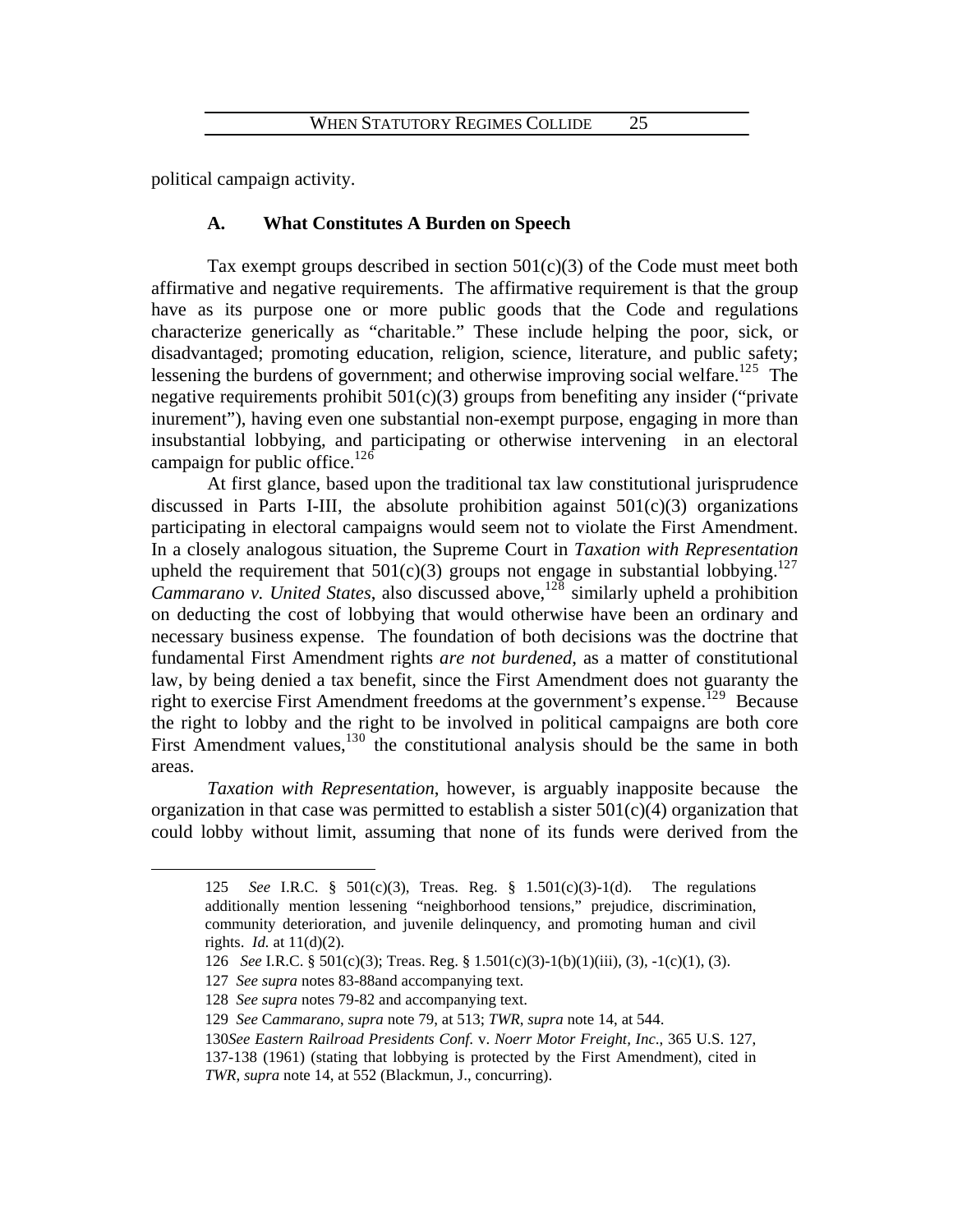$501(c)(3)$  $501(c)(3)$  $501(c)(3)$  group.<sup>131</sup> Employing a sister organization this way would enable the  $501(c)(3)$  group to conduct its non-lobbying activities (and insubstantial lobbying activities as well) using money subsidized by the charitable contribution deduction available to the group's donors, while its  $501(c)(4)$  counterpart would lobby without funds thus favored.<sup>13[2](#page-28-1)</sup> The 501(c)(3) group's ability to lobby using an affiliated organization was noted by the majority opinion,  $133$  $133$  $133$  and it was pivotal to the conclusion of Justice Blackmun's concurrence that the taxpayer's speech rights had not been infringed.  $134$  $134$ 

 This structural arrangement, which became formalized as the alternative channel doctrine, is now considered to be crucial to the outcome in  $TWR$ <sup>13[5](#page-28-4)</sup>. For the alternate channel to enable the  $501(c)(3)$  group to lobby meaningfully, according to *TWR*, the group needed to be able to control an affiliated  $501(c)(4)$  group's lobbying message.<sup>13[6](#page-28-5)</sup> In the area of campaign activity, however, the existence of an alternate channel for campaign activities is less clear cut than it was for lobbying. Section 527 of the Code provides for "political organizations," which are exempt entities created and operated "to influence the selection, nomination, election, or appointment of one or more candidates for public office."<sup>13[7](#page-28-6)</sup> Since a  $501(c)(3)$  group is prohibited from creating an affiliated section 527 political organization to engage in campaign activities on its behalf,<sup>13[8](#page-28-7)</sup> it seems to be denied the type of sister organization crucial to *TWR*'s validation of the lobbying limitation.

<span id="page-28-1"></span><span id="page-28-0"></span>Section  $501(c)(3)$  organizations are, however, permitted to establish one or more sister  $501(c)(4)$  groups, and the latter are permitted to participate in campaigns

<span id="page-28-2"></span>133 *See TWR, supra* note 14, at 545.

<sup>131</sup> *See TWR*, *supra* note 14, at 544 n..6. The Service also requires that the lobbying be in furtherance of the group's exempt purpose.

<sup>132</sup> The 501(c)(4) group's exemption is still a subsidy, according to the Court, although the group would be less heavily subsidized than a  $501(c)(3)$  organization, which could combine the benefit of exemption with that of receiving funds entitled to the charitable contribution deduction. *See TWR*, *supra* note 14, at 544 (stating that the exemption is the functional equivalent of a "cash grant"). [Buckles criticizes Tobin's reliance on this difference to justify political campaign activity on subsidy grounds.]

<span id="page-28-3"></span><sup>134</sup> *See TWR*, *supra* note 14, at 552-53. The concurrence of Justice Blackmun was joined by Justices Brennan and Marshall.

<span id="page-28-4"></span><sup>135</sup> The majority opinion did not emphasize the alternate channel for lobbying available to the plaintiff, but the concurrence considered it indispensable to the outcome in the case, and subsequent Supreme Court decisions have adopted the view of the concurrence. *See* FCC v. League of Women Voters, *supra* note 97,at 400 (1984); Rust v. Sullivan, *supra* note 83, at 196. Several appellate and district courts have similarly interpreted *TWR*. *See* Miriam Galston, *Campaign Speech and Contextual Analysis*, 6 FIRST AMEND. L. REV. 100, 113-17 (2007).

<span id="page-28-5"></span><sup>136</sup> *See TWR*, *supra* note 14, at 553 (Blackmun, J., concurring).

<span id="page-28-7"></span><span id="page-28-6"></span><sup>137</sup> *See* I.R.C. § 527(e)(1)-(2).

<sup>138</sup> *See* S. REP. NO. 93-1357, at 30 (1974).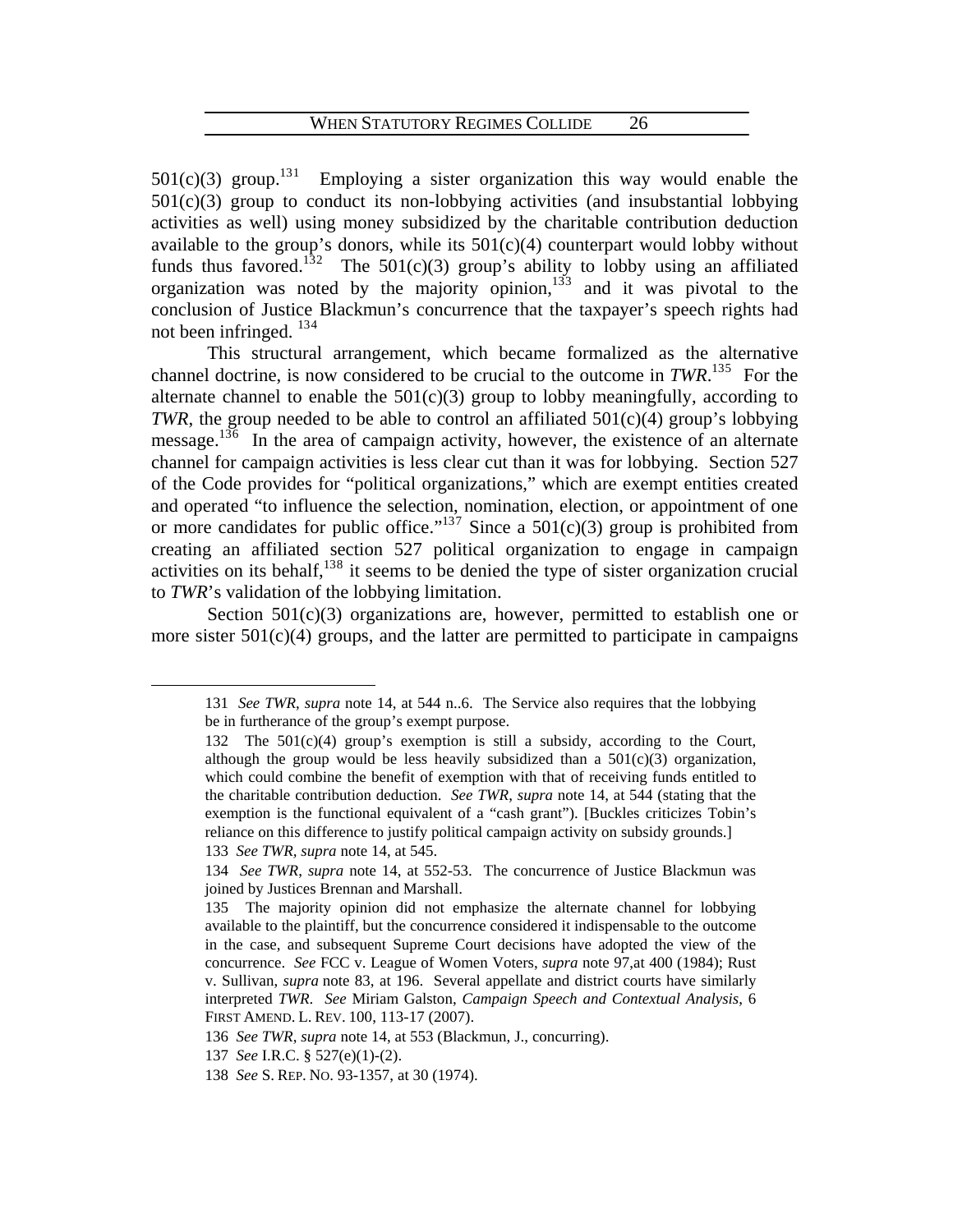as long as they remain primarily dedicated to their core social welfare mission.<sup>13[9](#page-29-0)</sup> This limitation, coupled with the requirement that all activities not directed toward a  $501(c)(4)$  group's social welfare mission must be aggregated to determine if the group retains its primary focus on its exempt purpose, $140$  $140$  creates an upper limit on the degree to which the sister organization can be involved in political campaigns.<sup>[1](#page-29-2)41</sup> The opportunity for a  $501(c)(3)$  organization to participate in campaigns through a sister  $501(c)(4)$  group would be correspondingly circumscribed. Thus, the  $501(c)(4)$ alternative channel for  $501(c)(3)$  groups that wish to campaign may provide the  $501(c)(3)$  groups with a less extensive alternative channel than was available to the plaintiffs in *Taxation with Representation*. At the same time, 501(c)(4) groups are themselves permitted to create affiliated section 527 political organizations. A  $501(c)(3)$  group is thus permitted to have a sister  $501(c)(4)$  organization that can engage in some campaign activity itself and can have an affiliated 527 organization devoted exclusively to participation in campaigns.<sup>14[2](#page-29-3)</sup> Is this Rube Goldberg arrangement likely to satisfy the constitutional requirements of the alternate channel test?

No Supreme Court decision to date has addressed this question directly.<sup>14[3](#page-29-4)</sup> The closest the *Cammarano* decision comes is the assertion, made by Justice Douglas in his concurrence, that he would consider the denial of a business deduction for lobbying expenses to be a penalty if Congress were to deny a taxpayer that lobbies all business deductions, and not just a deduction for lobbying expenses.<sup>1[4](#page-29-5)4</sup> For the majority in that case, the taxpayers' speech rights were not burdened merely because they had to pay for lobbying "out of their own pockets."14[5](#page-29-6) The majority opinion in *Taxation with Representation* struck the same note as Justice Douglas, observing that TWR was not being denied a charitable contribution deduction for its non-lobbying activities.<sup>14[6](#page-29-7)</sup> Although it noted that there was some burden involved in setting up a  $501(c)(4)$  group,<sup>14[7](#page-29-8)</sup> the majority concluded nonetheless that Congress had not

<span id="page-29-0"></span><sup>139</sup> *See supra* notes 22-25 and accompanying text.

<sup>140</sup> *See supra* note 24.

<span id="page-29-2"></span><span id="page-29-1"></span><sup>141</sup> The  $501(c)(4)$  group may be taxed, using its campaign expenditures as the tax base, depending upon whether it has net investment income. *See* I.R.C. § 527(f)(1). If the tax under this section would be large, this tax exposure might further restrain the sister organization's campaign activities.

<sup>142</sup> *See* Kindell & Reilly, *supra* note 28, at 477-78.

<span id="page-29-4"></span><span id="page-29-3"></span><sup>143</sup> Precisely this issue was under review in *Branch Ministries*, *supra* note 14, however, and the Court of Appeals for the District of Columbia Circuit held that the political prohibition was constitutional, *inter alia*, because the plaintiff could establish a 501(c)(4) group that could set up an affiliated PAC. 211 F.3d, at 143-44.

<span id="page-29-5"></span><sup>144</sup> *See* Cammarano, *supra* note 79, at 515 (Douglas, J., concurring).

<span id="page-29-6"></span><sup>145</sup> Cammarano, *supra* note 79, at 513.

<span id="page-29-7"></span><sup>146</sup> *See TWR*, *supra* note 14, at 545.

<span id="page-29-8"></span><sup>147</sup> *See TWR*, *supra* note 14, at 544 n.6.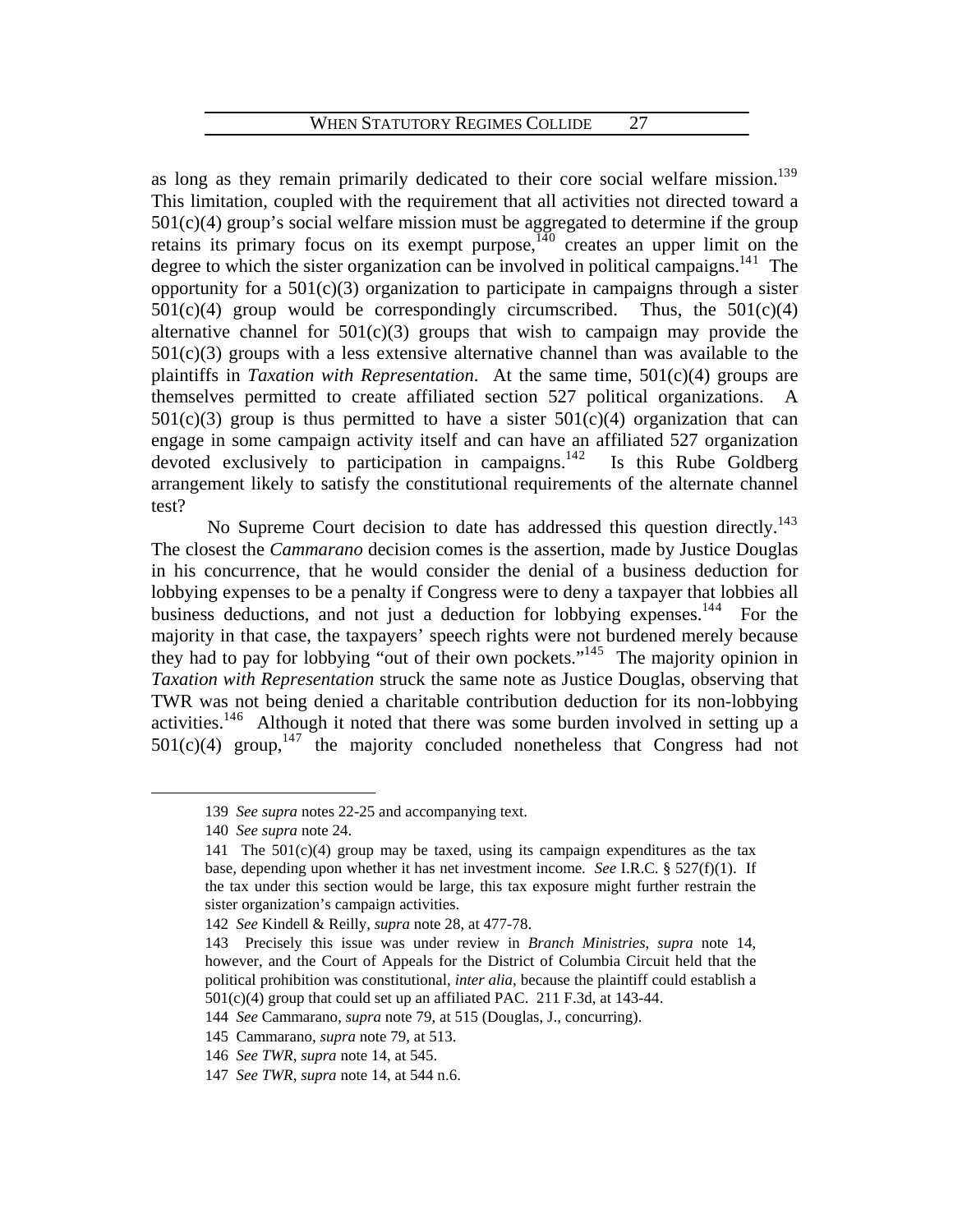infringed any First Amendment rights or regulated any First Amendment activity."<sup>14[8](#page-30-0)</sup>

 These two cases thus suggest that the Supreme Court will be quite deferential to Congress when assessing the threshold issue, *i.e.*, whether speech has been burdened as a matter of constitutional law. They imply that an organization's speech rights would be infringed only if it was prevented from engaging in First Amendment activity absolutely as a condition of receiving the tax exemption to which it was otherwise entitled.<sup>14[9](#page-30-1)</sup> However, as noted above,<sup>15[0](#page-30-2)</sup> the *Taxation with Representation* decision has been interpreted by later cases to say that the taxpayer's speech rights *would* be infringed if there were no alternate channel for the exercise of those rights. $151$  $151$  *Cammarano* and *Taxation with Representation* (as interpreted by later cases) thus may advance different accounts of what constitutes a burden on political speech. Further, *Taxation with Representation*'s less deferential approach sheds little light on the type of affiliation that will satisfy the alternate channel test beyond its assertion that the exempt organization must be able to control the content of the affiliated organization's lobbying speech. By themselves, then, these cases do not definitively answer the "Rube Goldberg" question.

 A recent decision suggests, although it does not guaranty, that the Supreme Court would not find that the current campaign prohibition for  $501(c)(3)$ organizations an infringement on the organizations' free speech. *Ysursa v. Pocatello Education Association* involved a challenge to an Idaho law prohibiting any public employer (state or local) from providing a payroll deduction for employees' payments to their union's PAC.<sup>15[2](#page-30-4)</sup> The District Court concluded that Idaho's refusal to provide a payroll deduction for political contributions for state employees was not an "abridgement of the unions' speech" because Idaho was under no obligation to incur the cost of such a program.15[3](#page-30-5) However, it found the State's ban on *local* governments providing such a payroll deduction unconstitutional because no state subsidy was involved at the local level.<sup>15[4](#page-30-6)</sup> Only the latter ruling was appealed to the Court of Appeals, which upheld the decision of the lower court.<sup>1[5](#page-30-7)5</sup>

<span id="page-30-0"></span> The Supreme Court reversed. Although the constitutionality of the prohibition as it affected the state government was no longer being challenged, the Court nonetheless reviewed the issue and repeated the lower court's reasoning that Idaho was under no obligation to "enhance" unions' political speech nor "aid" them in their political activities" by means of a payroll deduction.<sup>15[6](#page-30-8)</sup> The Court supplemented the

<sup>148</sup> *TWR*, *supra* note 14, at 546.

<span id="page-30-1"></span><sup>149</sup> *See League of Women Voters*, *supra* note 97, at 395.

<sup>150</sup> *See supra* p. 25.

<span id="page-30-4"></span><span id="page-30-3"></span><span id="page-30-2"></span><sup>151</sup> *See supra* notes 135-36 and the accompanying text.

<span id="page-30-5"></span><sup>152</sup> *See* Ysursa v. Pocatello Education Ass'n, 555 U.S. \_\_\_, 129 S. Ct. 1093 (2009).

<sup>153</sup> *See Ysursa*, *supra* note 152, at 1097.

<span id="page-30-6"></span><sup>154</sup> *Ysursa*, *supra* note 152, at 1097.

<sup>155</sup> *Ysursa*, *supra* note 152, at 1097.

<span id="page-30-8"></span><span id="page-30-7"></span><sup>156</sup> *Ysursa*, *supra* note 152, at 1098.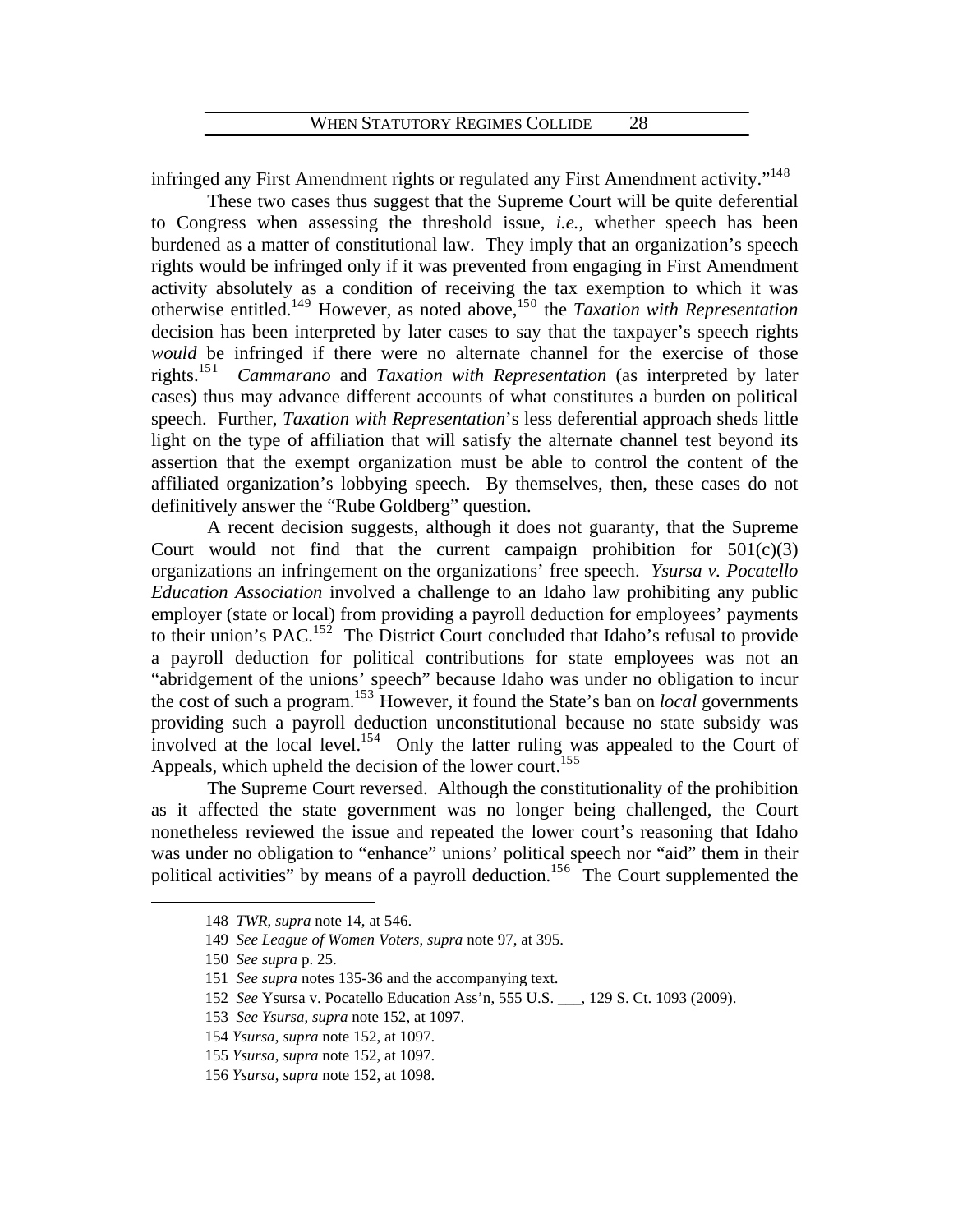lower court's reasoning by noting that Idaho had an "interest in avoiding the reality or appearance of government favoritism or entanglement with partisan politics."<sup>15[7](#page-31-0)</sup> The Court then used the latter rationale to justify the State's ban on *local* governments providing a payroll deduction for contributions to a union PAC, even though local government payroll deductions *cost* Idaho nothing and, according to the unions, could not be considered a "subsidy" by the State.<sup>15[8](#page-31-1)</sup>

 In *Ysursa*, the Supreme Court accepted as fact that "unions face substantial difficulties in collecting funds for political speech without using payroll deductions."<sup>15[9](#page-31-2)</sup> Despite this finding, the Court asserted that there was no infringement on the unions' political speech and, thus, that the Idaho law should be reviewed using the rational basis test.<sup>16[0](#page-31-3)</sup> To support its position, the Court repeatedly cited *Taxation with Representation*, which had also concluded that the economic burden caused by its decision was not of constitutional significance. The Court in that case argued that

[a]lthough TWR does not have as much money as it wants, and thus cannot exercise its freedom of speech as much as it would like, the Constitution does not confer an entitlement to such funds as may be necessary to realize all the advantages of that freedom.<sup>[1](#page-31-4)61</sup>

These two decisions involving free speech reach the same outcome as the Supreme Court's rulings in connection with the free exercise prong of the First Amendment, namely, that an organization's loss of revenue as a result of revocation of its exemption "is not constitutionally significant."<sup>16[2](#page-31-5)</sup>

 The reasoning in *Massachusetts Citizens for Life* is consistent with these precedents. The Supreme Court in *Massachusetts Citizens for Life* invalidated a campaign finance law that required a corporate section  $501(c)(4)$  group to fund certain of its campaign activities by using an affiliated political action committee (PAC) largely because of the administrative burden and related costs that the  $501(c)(4)$  group would thereby experience.<sup>16[3](#page-31-6)</sup> Although on the surface the Court's decision seems inconsistent with the alternate channel reasoning in *Taxation with Representation*, in point of fact the Court in *Massachusetts Citizens for Life* went out of its way to distinguish *Taxation with Representation* on the ground that the alternate channel

<span id="page-31-0"></span><sup>157</sup> *Ysursa*, *supra* note 152, at 1098.

<span id="page-31-1"></span><sup>158</sup> *Ysursa*, *supra* note 152, at 1101.

<span id="page-31-2"></span><sup>159</sup> *Ysursa*, *supra* note 152, at 1098.

<span id="page-31-3"></span><sup>160</sup> *See Ysursa*, *supra* note 152, at 1098.

<sup>161</sup> *TWR*, *supra* note 14, at 549.

<span id="page-31-5"></span><span id="page-31-4"></span><sup>162</sup> Jimmy Swaggart Ministries v. Board of Equalization, 493 U.S. 378, 391-92 (1990). *See* Hernandez v. Comm'r, 490 U.S. 680, 700 (1989). *See also Branch Ministries*, *supra* note 14, at 142 (citing these two Supreme Court decisions to justify upholding the political prohibition for  $501(c)(3)$  organizations).

<span id="page-31-6"></span><sup>163</sup> *MCFL*, *supra* note 48.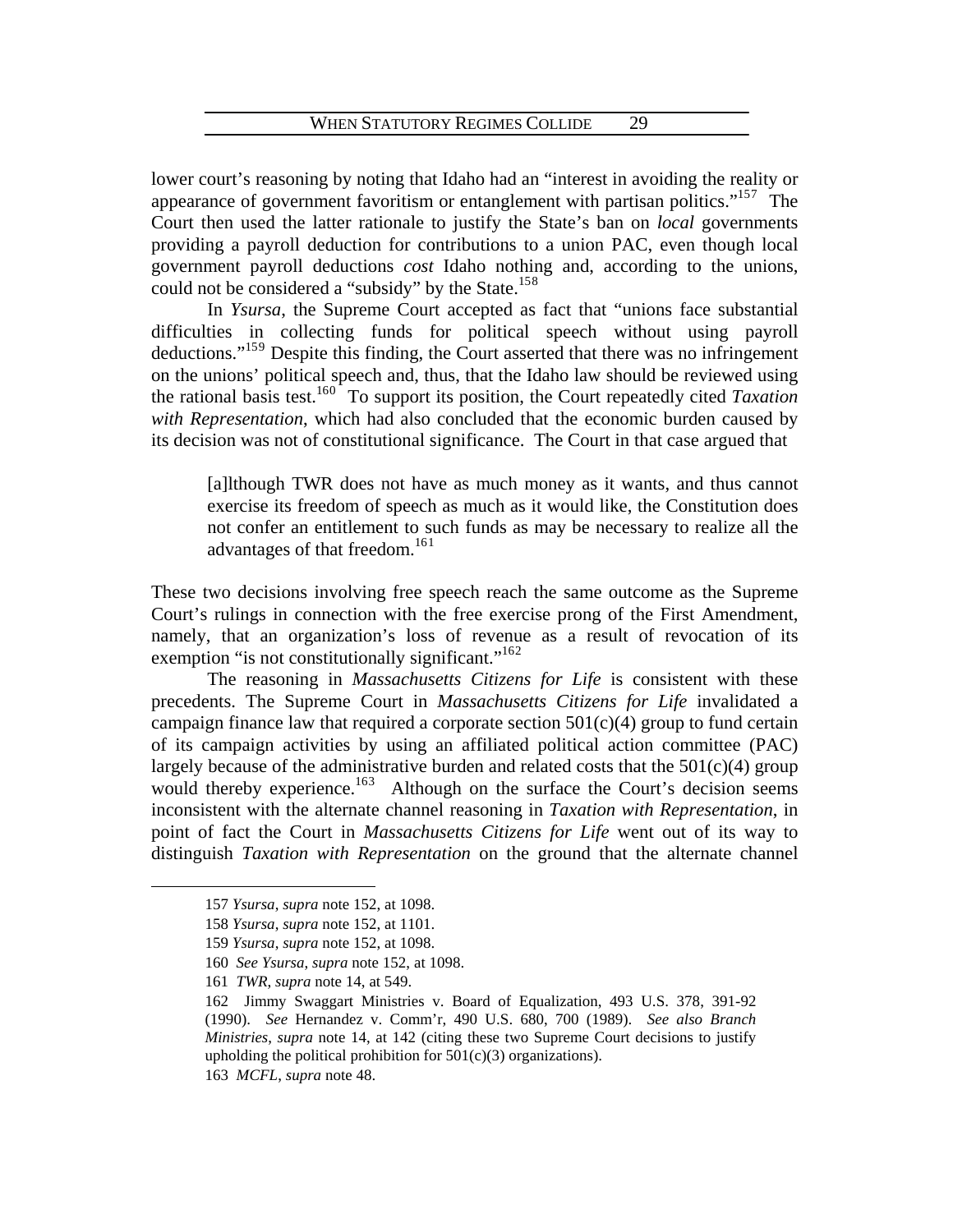procedure "would infringe no protected activity, for there is no right to have speech subsidized by the Government."<sup>16[4](#page-32-0)</sup> *Massachusetts Citizens for Life*, in contrast, involved a direct restriction on the campaign activity of a nonprofit.

 The Supreme Court's reliance in *Ysursa* was exclusively on the majority opinion in *Taxation with Representation*, which, as was noted earlier, <sup>16[5](#page-32-1)</sup> appears more deferential to Congress than was Blackmun's concurrence. In short, *Ysursa* suggests that the Roberts' Court may be as willing as most previous Supreme Courts to find political speech unburdened as a constitutional matter when the effect of legislation denying an organization a tax favored status is to place it in a more burdensome economic position.

 At least two appellate courts have issued similar rulings. In *American Society for Association Executives v. United States*, the Court of Appeals for the District of Columbia Circuit said that the rational relation test applied to section162 $(e)$ 's denial of business deductions for lobbying expenses, despite the provision's potential economic impact on  $501(c)(6)$  organizations and their members, because they were free to avoid the problems complained of by setting up two  $501(c)(6)$  organizations, one of which would not lobby at all.16[6](#page-32-2) Citing *Taxation with Representation*, the court continued, "If this option is available, the treatment of lobbying contested here is subject only to 'rational basis' scrutiny, and, as we shall see, handily survives."<sup>16[7](#page-32-3)</sup> Similarly, in *Mobile Republican Assembly v. United States*, the Court of Appeals for the Eleventh Circuit upheld the constitutionality of a disclosure provision for section 527 political organizations.<sup>16[8](#page-32-4)</sup> Citing *Taxation with Representation*, the Eleventh Circuit said that, "[t]he fact that the organization might then engage in somewhat less speech because of stricter financial constraints does not create a constitutionally mandated right to the tax subsidy."<sup>16[9](#page-32-5)</sup>

 Based upon the reasoning in the preceding Supreme Court and appellate court decisions, the current tax law prohibition on  $501(c)(3)$  groups participating in political campaigns is likely to be understood as creating an economic burden on the groups' election related speech that does not create a corresponding constitutional burden.

<span id="page-32-2"></span><span id="page-32-1"></span><span id="page-32-0"></span> The prohibition against campaign activity by charities might still be unconstitutional if it were seen as involving content discrimination by virtue of targeting "political" speech. A challenge of this kind is unlikely to succeed,

<sup>164</sup> *MCFL*, *supra* note 48, at 545-46.

<sup>165</sup> *Supra* note 135 and page 27.

<sup>166 195</sup> F.3d 47 (D.C. Cir. 1999).

<span id="page-32-3"></span><sup>167</sup> *American Soc'y of Ass'n Execs.*, *supra* note 166, at 50.

<sup>168 353</sup> F.3d 1357 (11<sup>th</sup> Cir. 2003)

<span id="page-32-5"></span><span id="page-32-4"></span><sup>169</sup> *Mobile Republican Assembly*, *supra* note 168, at 1361. The court also said that it was following *TWR*, in which the Supreme Court "analyzed the [unconstitutional] condition within the context of the overall tax scheme, rather than as a separate provision or penalty" in response to TWR's claim that the lobbying restriction was an unconstitutional condition. *Id.*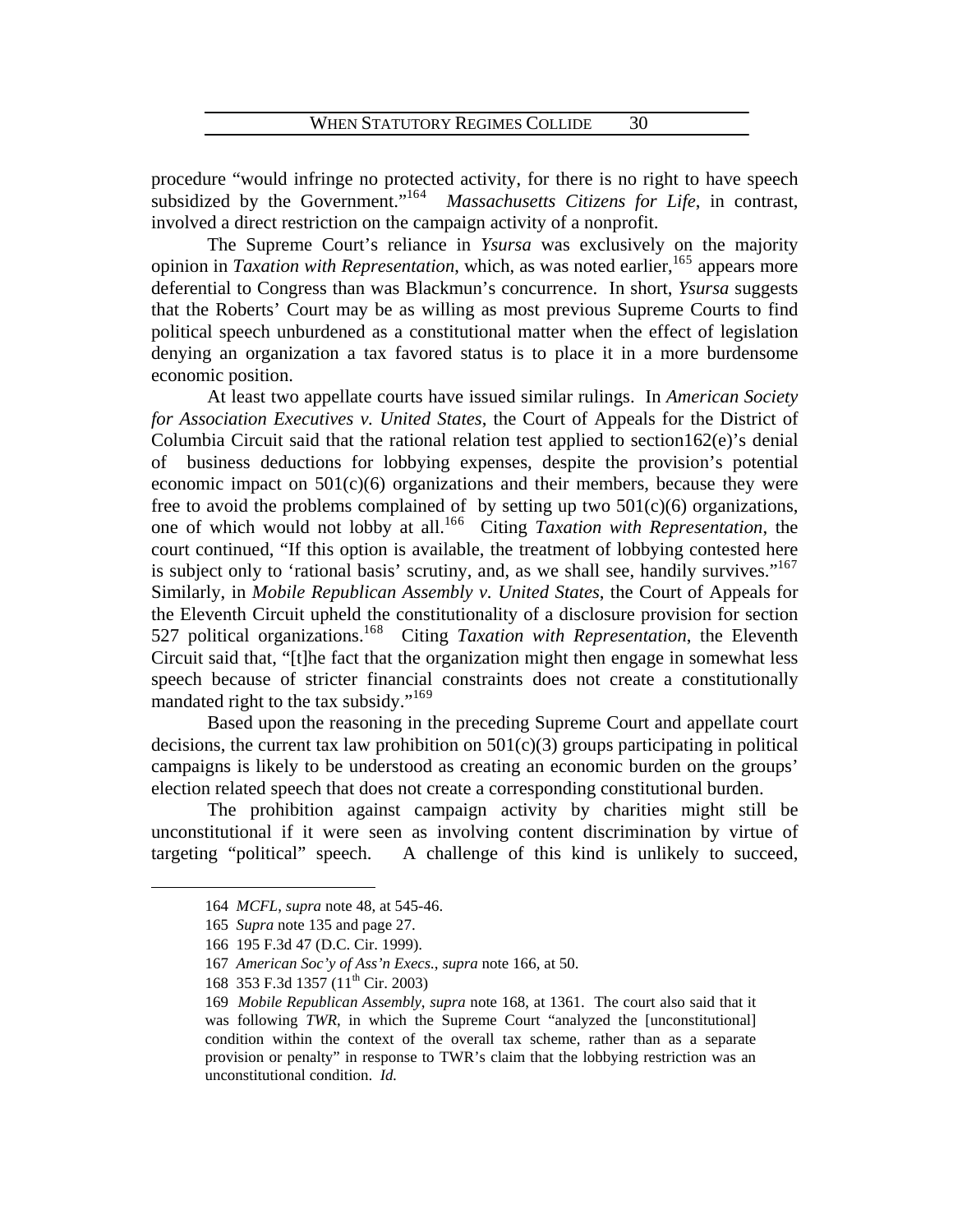however. In *Cammarano*, the Supreme Court rejected the charge that the denial of a business deduction for the cost of lobbying was content based because it targeted lobbying, asserting instead that the provision in question was a "nondiscriminatory denial of a deduction" that was clearly not part of an attempt to suppress specific ideas. $170$  $170$  The *Ysursa* Court similarly rejected the claim that the Idaho statute prohibiting payroll deductions for contributions to union PACs was content based because of its impact on political speech. $171$  $171$ 

 In sum, the threshold inquiry unto the existence of a burden resulting from the tax law's political prohibition is likely to conclude that no such burden exists because  $501(c)(3)$  groups have a significant alternate channel for their campaign activities, economic burdens do not necessarily constitute legal burdens as a matter of constitutional law, and restrictions targeting campaign speech are not considered content discrimination.

# **B. The Political Prohibition Scrutinized**

 Based upon the preceding, the tax law prohibition should be reviewed using the rational relation test. This test is satisfied if government action is directed toward a legitimate government interest and the means chosen is rationally related to that  $goal.<sup>172</sup>$  $goal.<sup>172</sup>$  $goal.<sup>172</sup>$ 

 The legislative history is silent as to the reason the political prohibition was enacted in  $1954$ .<sup>17[3](#page-33-3)</sup> Prior to that time, the IRS had taken the position that political groups were subject to tax, there were judicial decisions supporting that position, and limitations on campaign activity had been proposed in Congress, but not enacted.<sup>17[4](#page-33-4)</sup> These precedents are consistent with the goal of preventing charities from funding campaign activity with deductible charitable contributions.<sup>17[5](#page-33-5)</sup> To the extent that this

<span id="page-33-0"></span><sup>170</sup> *Cammarano*, *supra* note 79, at 513.

<span id="page-33-1"></span><sup>171</sup> *See Ysursa*, *supra* note 152, at 1099. It is difficult to imagine what would constitute a content based denial of funding by a court that rejected such a charge in connection with the federal government's refuse to allow Title X funds to be used for abortion counseling or even counseling that mentioned abortion. *See* Rust v. Sullivan, *supra* note 83, at 192-93. Of course, the dissent disagreed with the majority on this point. *See id.* at 209.

<span id="page-33-2"></span><sup>172</sup> *TWR*, *supra* note 14, at 547.

<sup>173</sup> *See supra* note 21.

<span id="page-33-4"></span><span id="page-33-3"></span><sup>174</sup> *See* William P. Streng. *The Federal Tax Treatment of Political Contributions and Political Organizations*, 29 TAX LAWYER 139, 142-43 (1976). Initially, the IRS took the opposite position, however. *See id.* at 141.

<span id="page-33-5"></span><sup>175</sup> In general, the rational relation test does not require the government to show that it in fact pursued a legitimate public purpose. *See* U.S. Railroad Retirement v. Fritz, 449 U.S. 166, 179 (1980):

Where, as here, there are plausible reasons for Congress' action, our inquiry is at an end. It is, of course, "constitutionally irrelevant whether this reasoning in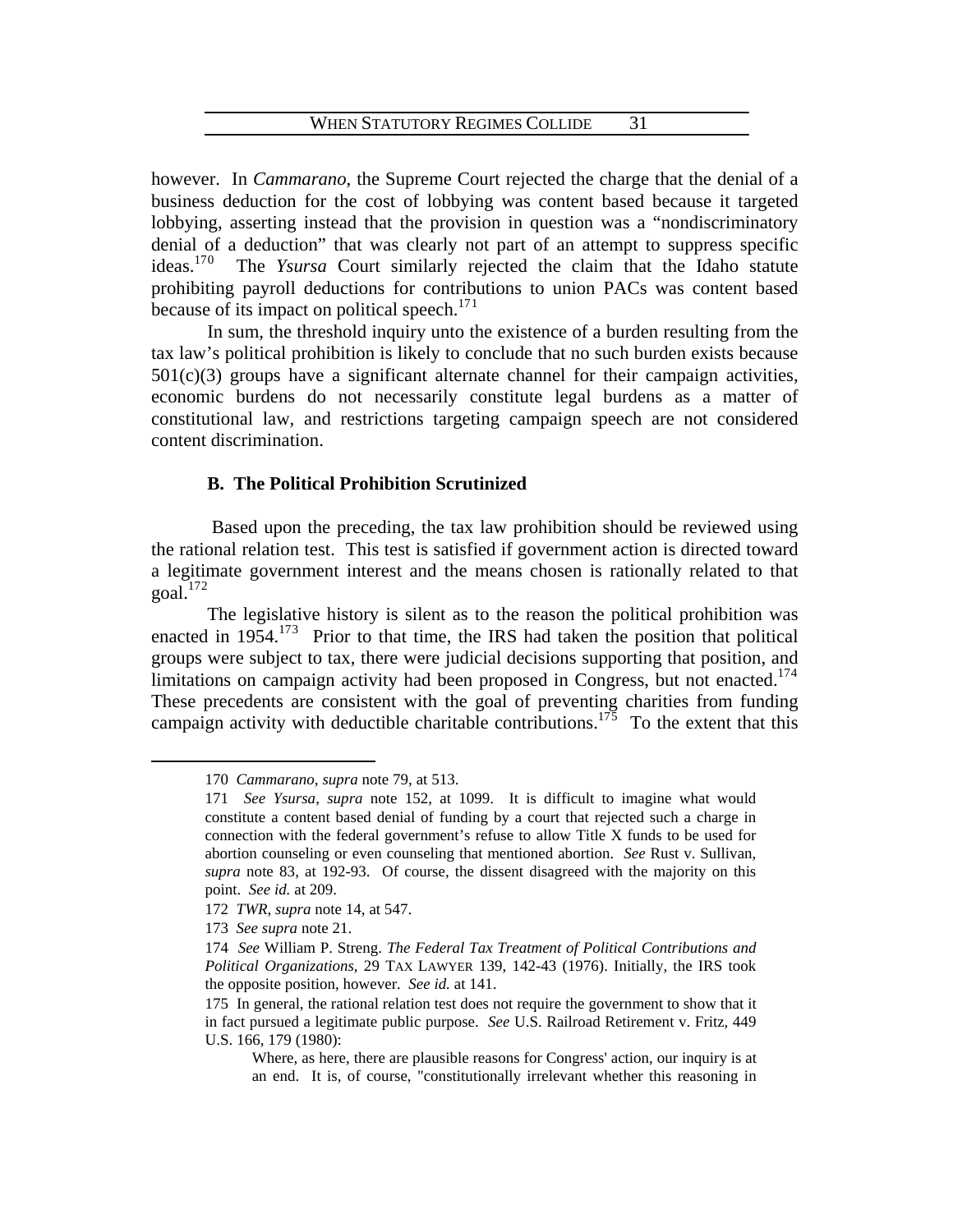is the goal of the political prohibition, the means chosen are reasonably related to the end, although they may not be the least restrictive means of achieving that objective. $176$  $176$  Current tax law, however, does more than prevent charitable contributions from being used to support campaign activities.<sup>1[7](#page-34-1)7</sup> Because of this, Professor Benjamin Leff has recently argued that the 501(c)(3) political prohibition could be unconstitutional "to the degree it goes beyond advancing a concern with expenditure equity."<sup>17[8](#page-34-2)</sup> However, Leff also cautions that a mechanism used to allocate the cost of campaign activity to an affiliated entity would have to take into account hidden costs, such as some portion of the expense of developing and maintaining the 501 (c)(3) group's credibility, in order to be completely accurate.<sup>17[9](#page-34-3)</sup>

 A second possible rationale, one advanced by the *Ysursa* Court, is the government's interest in not supporting or becoming entangled with partisan activities.18[0](#page-34-4) This rationale does not seem applicable in relation to exempt organizations, however, because the Code in fact prohibits political intervention only in connection with 501(c)(3) groups, whereas other organizations exempt under  $501(a)$  $501(a)$  $501(a)$  are not included in the ban.<sup>181</sup> Indeed, Congress enacted section 527 to provide exempt status for the income of political organizations and to favor donors to such organizations by removing the their gift taxation exposure for large

> fact underlay the legislative decision," *Flemming v. Nestor, 363 U.S., at 612*, because this Court has never insisted that a legislative body articulate its reasons for enacting a statute. This is particularly true where the legislature must necessarily engage in a process of line-drawing. The "task of classifying persons for . . . benefits . . . inevitably requires that some persons who have an almost equally strong claim to favored treatment be placed on different sides of the line," Mathews v. Diaz, 426 U.S. 67, 83-84 *(1976)*, and the fact the line might have been drawn differently at some points is a matter for legislative, rather than judicial, consideration.

I could not find an example of this reasoning in a Supreme Court case involving free speech or another fundamental right.

<span id="page-34-0"></span>176 The fact that certain veterans' groups can engage in political campaigns, yet receive deductible contributions, does not undermine the rationality of the decision to prevent charities from intervening in campaigns. The Supreme Court has several times made the point, in connection with subsidies, that the government is free to provide subsidies selectively to achieve purposes it deems beneficial. *See supra* notes [76, 81]. 177 *See infra* notes 183-87.

<span id="page-34-2"></span><span id="page-34-1"></span>178 Benjamin M. Leff, "*Sit Down and Count the Cost": A Framework for Constitutionally Enforcing the 501 (c)(3) Campaign Intervention Ban*, 28 VA. TAX REV. 673, 686 (2009). *See also* Chris Kemmitt, *RFRA, Churches, and the IRS: Reconsidering the Legal Boundaries of Church Activity in the Political Sphere*, 43 HARV. J. ON LEGIS. 145 (2006) (arguing that under the Religious Freedom Restoration Act (RFRA), churches should be permitted to engage in political campaign activity as long as they do not use contributions tax deductible under section 170 of the Code).

<span id="page-34-3"></span>179 See Leff, *supra* note 178, at 708-14

 $\overline{a}$ 

<span id="page-34-4"></span>180 *See supra* notes [117-18] and accompanying text.

<span id="page-34-5"></span>181 *See supra* notes 17-25 and accompanying text.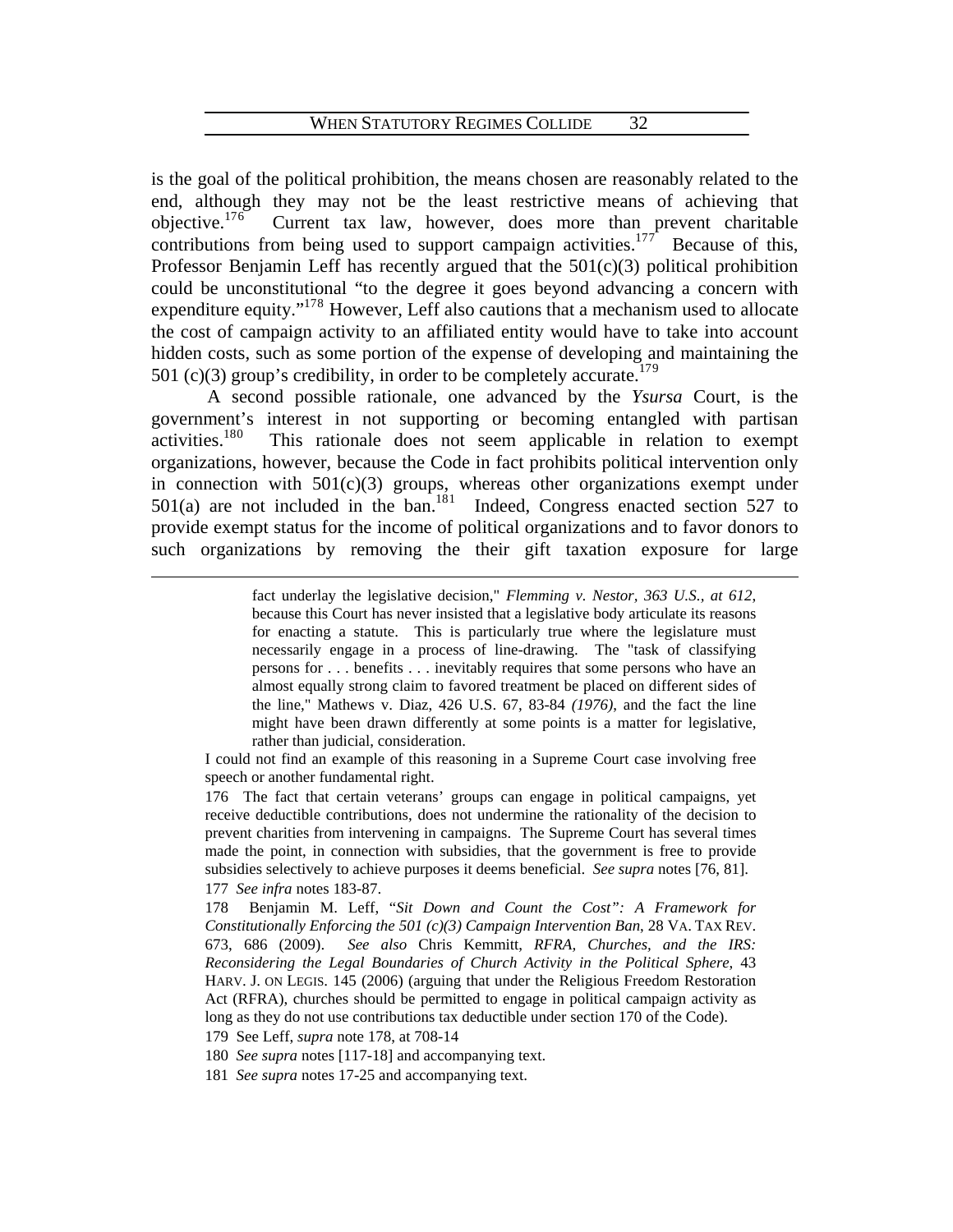contributions.<sup>18[2](#page-35-0)</sup> Thus, existing tax law does not seem to reveal concern with governmental neutrality toward campaign activity.

 The legislative history of section 527 political organizations, which specifically denies  $501(c)(3)$  $501(c)(3)$  $501(c)(3)$  groups the ability to establish a 527 group,<sup>183</sup> suggests another possible rationale underlying the prohibition. Congress could easily have authorized  $501(c)(3)$  groups to establish affiliated 527 groups subject to restrictions precluding the former

 groups from funding the latter groups with funds derived from deductible contributions, but it chose not to. This raises the possibility that preventing political activities from being funded with deductible contributions was not the exclusive rationale for preventing  $501(c)(3)$  groups from political intervention. The twin prohibitions against campaign intervention and establishment of a 527 group may reflect a belief that charitable exemption and partisan politics are incompatible.

 The last explanation is consistent with the fact that the rationale for exempting  $501(c)(3)$  groups from federal income tax and for allowing contributors to them a charitable contribution deduction in the first place is to encourage the existence and viability of associations dedicated to particular public purposes enumerated in the Code and elaborated in the Treasury regulations.<sup>18[4](#page-35-2)</sup> Section 501 of the Code is not a federal version of state nonprofit laws, which permit entities to organize as nonprofit organizations as long as they do not distribute their revenues and are not established for a pecuniary purpose. Rather, section 501(c) targets specific categories of public purpose that lawmakers have determined should be encouraged through a system of tax exemption and, in some instances, charitable contribution deduction.<sup>18[5](#page-35-3)</sup> This would appear to be precisely the type of project selection that the Supreme Court has approved in the past in public funding cases.<sup>18[6](#page-35-4)</sup>

<span id="page-35-0"></span><sup>182</sup> *See* I.R.C. § 527.

<span id="page-35-1"></span><sup>.</sup> 183 *See supra* note 135

<sup>184</sup> See supra notes 122-23 and the accompanying text.

<span id="page-35-3"></span><span id="page-35-2"></span><sup>185</sup> It is possible to view section  $501(c)(4)$  as describing any nonprofit organization INSTRUCTION PROGRAM FOR FY 2003, I-1, I-9 to I-12; Miriam Galston, Vision Service with a public purpose that doesn't fit into other subsections of section 501(c). *See* JAMES J. FISHMAN & STEPHEN SCHWARZ, NONPROFIT ORGANIZATIONS: CASES AND MATERIALS 990 (2006) (asserting that "[a]s a practical matter... § 501(c)(4) has become the default choice ("dumping ground"?) for organizations that fail to make the grade" as charities). While it is true that the meaning of "social welfare" in section  $501(c)(4)$  is broad, not every nonprofit group that seeks 501(c)(4) status succeeds. *See*, e.g., Contracting Plumbers Co-op. Restoration Corp. v. United States, 488 F.2d 684, 686-87 (2d Cir. 1973); Rev. Rul. 77-273, 1977-2 CUM. BULL. 194; Rev. Rul. 61-158, 1961-2 CUM. BULL. 115. *See also* John Francis Reilly, Carter C. Hull, and Barbara A. Braig Allen, *IRC 501(c)(4) Organizations*, EXEMPT ORGANIZATIONS TECHNICAL *Plan v. U.S.*, *Implications for the Campaign Activities of 501(c)(4) Groups*, 53 EXEMPT ORG. TAX REV. 165 (August 2006).

<span id="page-35-4"></span><sup>186</sup> *See* Rust v Sullivan, *supra* note 83, at 193-95; *League of Woman Voters*, *supra* note 97, at 399-400. *See also TWR*, *supra* note 14, at 547-48 (rejecting the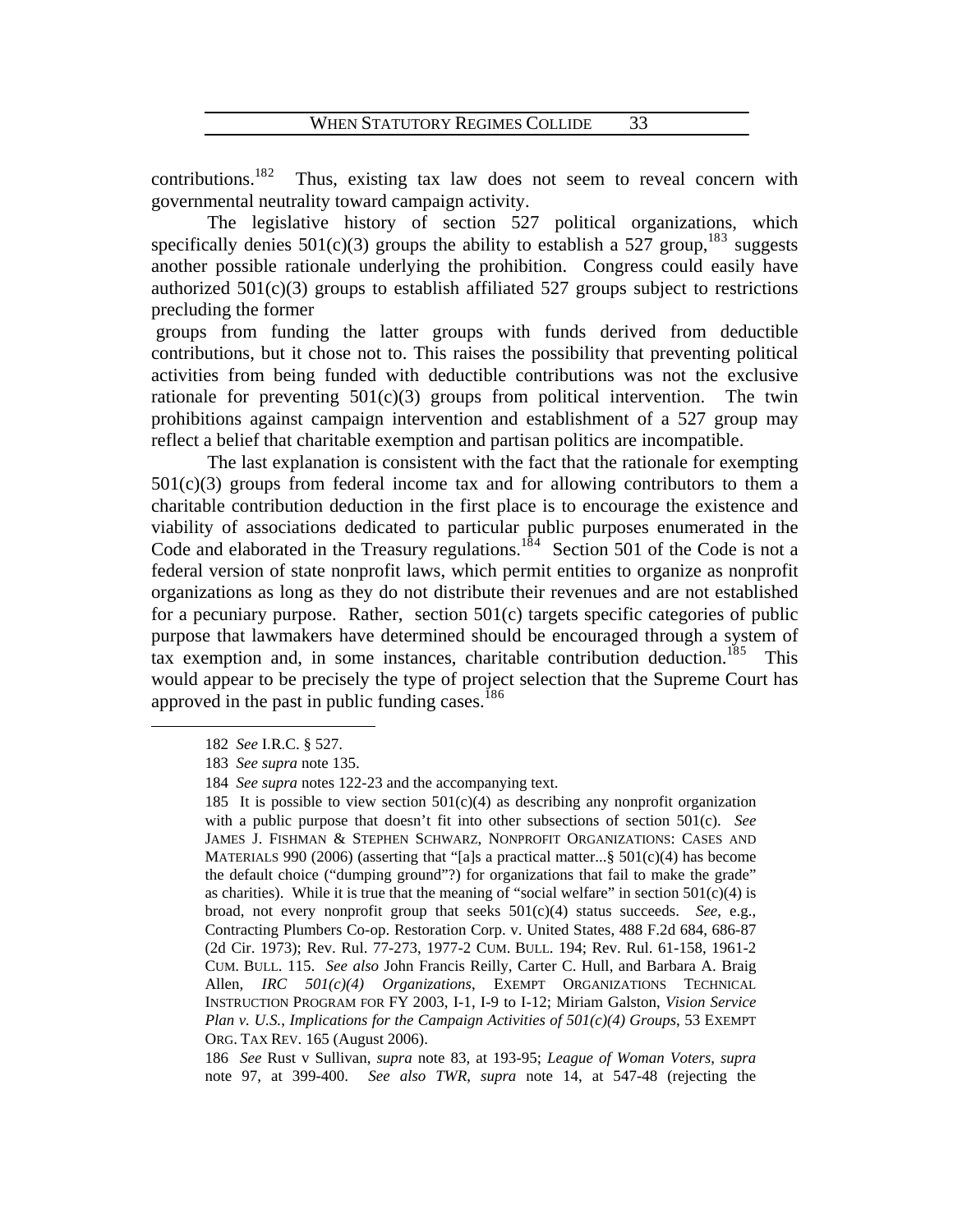The prohibition against political intervention also can be justified as a corollary of the meaning of public purpose. Pursuit of a public purpose is not consistent with involvement in political campaigns, which is by definition partisan. The Service does not, for example, bar  $501(c)(3)$  organizations from campaign activity that is nonpartisan, such as voter mobilization not favoring a specific political party or candidate. Nor, as described above, does it prohibit other election related activities that are conducted on a nonpartisan basis.<sup>18[7](#page-36-0)</sup> As explained by the IRS, in contrast to lobbying, which can be targeted to specific legislation of direct interest to an organization, "support of a candidate for public office necessarily involves the organization in the total political attitudes and positions of the candidate."<sup>1[8](#page-36-1)8</sup>

 Clearly, some exempt organizations are convinced that they can further their exempt purpose more effectively by supporting or opposing particular candidates for public office than without such actions, and they may be correct in some instances. However, as long as Congress's decision not to commit public funds to partisan methods of achieving public purposes bestows or withholds exemption in a politically neutral fashion, it would appear to meet the minimal requirements of the rational relation test without difficulty.

# **C. Vagueness and Overbreadth Analysis**

 The prohibition against political campaign activity could also be challenged as unconstitutionally vague or overbroad because neither the statute nor the regulations elaborate with precision the nature of the proscribed activity.<sup>18[9](#page-36-2)</sup> The very general standards set forth in the statute and regulations are developed in a few judicial decisions, numerous Revenue Rulings, private letter rulings, and assorted other administrative pronouncements. Of course, letter rulings and similar administrative materials are not precedential guidance, which might affect a First Amendment challenge based upon vagueness or overbreadth since they cannot be cited in a judicial proceeding as precedent.<sup>19[0](#page-36-3)</sup> There is some authority that a court can consult such materials for an indication of the IRS's interpretation of a tax provision  $191$  and

<span id="page-36-2"></span><span id="page-36-1"></span><span id="page-36-0"></span> $\overline{a}$ 

<span id="page-36-4"></span><span id="page-36-3"></span>191 *See* Fla. Power & Light v. U.S., 56 Fed. Cl. 328, 334 (2003), citing Hannover

organization's equal protection challenge on the ground that the substantial lobbying provision was part of Congress's legitimate tax classification function).

<sup>187</sup> *See supra* notes 28-31 and accompanying text.

<sup>188</sup> Gen. Couns. Mem. 34233, Dec. 3, 1969, at Lexis page 8.

<sup>189</sup> See supra notes 13-15 and accompanying text. For the "analytical link" uniting vagueness and overbreadth analysis, see Kolender v Lawson, 461 U.S. 352, 358-359 (1983), *cited in* Nationalist Movement v. Comm'r, *supra* note 24, at 585. *Nationalist Movement* also cites LAWRENCE TRIBE, CONSTITUTIONAL LAW § 12-31 (2d ed. 1988) and Richard Fallon, *Making Sense of Overbreadth*, 100 YALE L.J. 853, 903-907 (1991). 190 *See* I.R.C. § 6110(k)(3); Treas. Reg. 601.201(l)(6).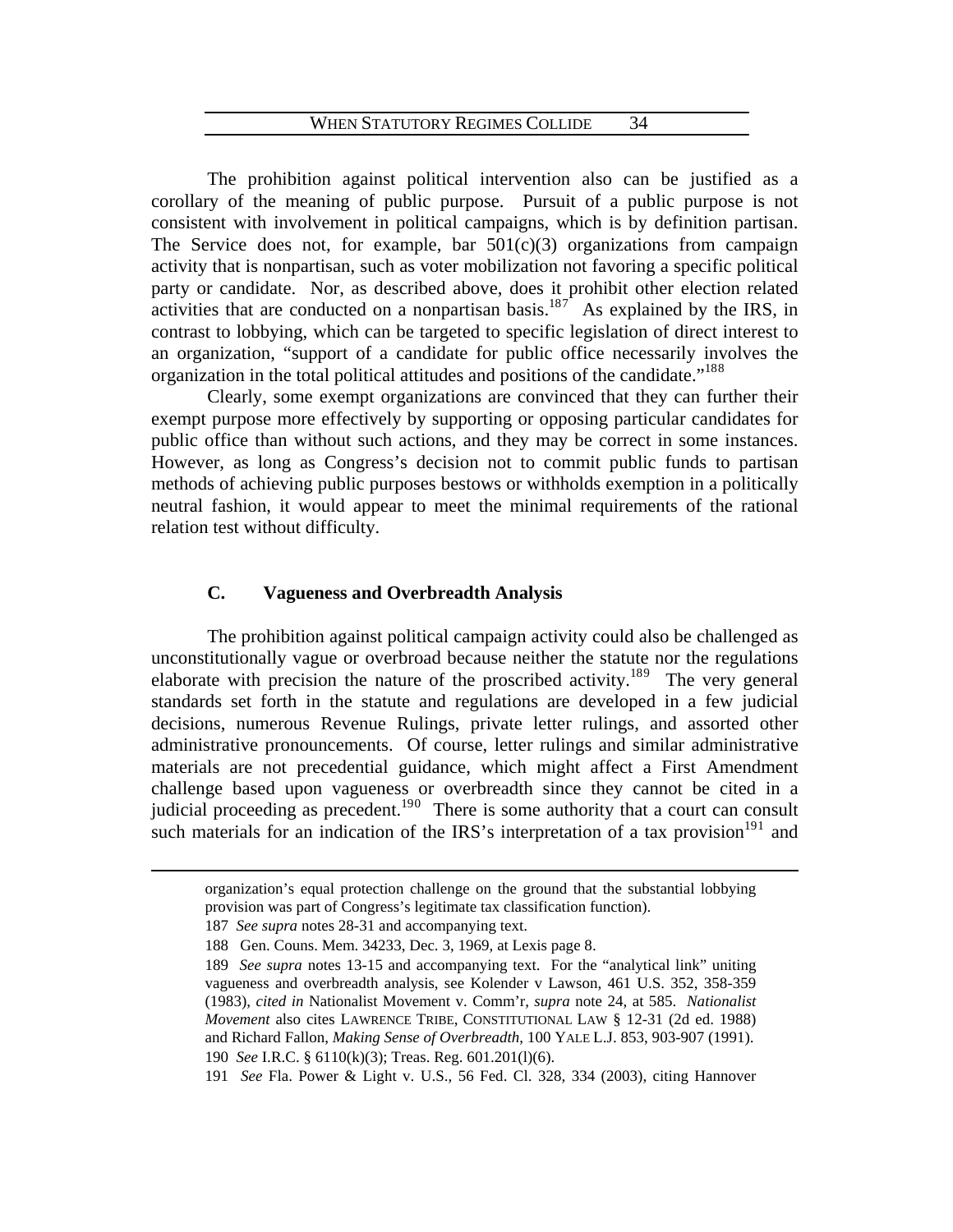even "accept the reasoning" as persuasive in the absence of authority to the contrary.19[2](#page-36-4) Nonetheless, the courts are agreed that taxpayers are not *entitled* to have a court resolve a controversy based upon views expressed by the Service to other taxpayers or contained in internal administrative documents.<sup>19[3](#page-37-0)</sup>

 [Efforts to determine whether legislation is unconstitut](#page-37-0)ionally vague often begin with a general statement of the public policies served by the vagueness standard. First and foremost is the concern that, absent sufficient specificity, government directives will fail to afford adequate notice to those affected concerning conduct required or prohibited. Frequently cited in this connection is the warning of *Connally v. General Construction Co.*, that a criminal statute is unconstitutionally vague if "men of common intelligence must necessarily guess at its meaning and differ as to its application."<sup>19[4](#page-37-1)</sup> The opinion rested on the observation that due process presupposes that substantial fines and long terms of imprisonment may only be imposed if the nature of the proscribed conduct has been conveyed sufficiently to those potentially affected.<sup>19[5](#page-37-2)</sup> Equally important is the

concern that a vague statute lends itself to arbitrary enforcement.<sup>196</sup> Initially, most of the cases citing *Connally*, involved criminal statutes and loyalty oaths.<sup>19[7](#page-37-3)</sup> More recently, the *Connally* pronouncement has been cited in the context of civil laws challenged for being unconstitutionally vague.<sup>19[8](#page-37-4)</sup> However, "where a statute imposes criminal penalties, the standard of certainty is higher" than in other cases.<sup>1[9](#page-37-5)9</sup>

It is unclear how these authorities would be applied in tax cases involving First Amendment issues and what level of scrutiny would be employed in analyzing the political campaign prohibition employing a vagueness or overbreadth test. *Taxation with Representation* is not useful here, since the plaintiff association did not "challenge the proscription against 'substantial lobbying' on grounds of

<span id="page-37-1"></span><span id="page-37-0"></span> $\overline{a}$ 

 $\overline{a}$ 

195 *Connally*, *supra* note 194, at 390.

Bank v. Commissioner, 369 U.S. 672 (1962).

<sup>192</sup> *See* AT&T Corp. v. U.S., 63 Fed. Cl. 209, 213 (2004).

<sup>193</sup> *See Fla. Power & Light*, *supra* note 190, at 334.

<sup>194 269</sup> U.S. 385, 391 (1926), citing *International Harvester Co. v. Kentucky*, 234 U.S. 216, 221 (1914), which invalidated a criminal antitrust statute, and *Collins v. Kentucky*, 234 U.S. 634, 638 (1914), which invalidated a criminal statute prohibiting members of certain agricultural pools from acting independently of the pool.

<span id="page-37-3"></span><span id="page-37-2"></span><sup>196</sup> Kolender, *supra* note 189, at 358; Cramp v. Board of Public Instruction of Orange County, 368 U.S. 278, 283 (1961) (invalidating a loyalty oath that was punishable by dismissal from public employment and conviction for perjury).

<span id="page-37-4"></span><sup>197</sup> *See*, e.g., *supra* note [183] and *Speiser*, *supra* note 89.

<sup>198</sup> *See*, e.g., *Big Mama Rag*, *supra* note 15, at 1035.

<span id="page-37-5"></span><sup>199</sup> Kolender, *supra* note 189 at 358 n.8 (citing Winters v. New York, 333 U.S. 507, 515 (1948)). *See* NEA v. Finley, 524 U.S. 569, 588 (1998) (observing that vagueness in a" criminal statute or regulatory scheme" could raise concerns not present when selecting recipients for publicly funded (NEA) grants).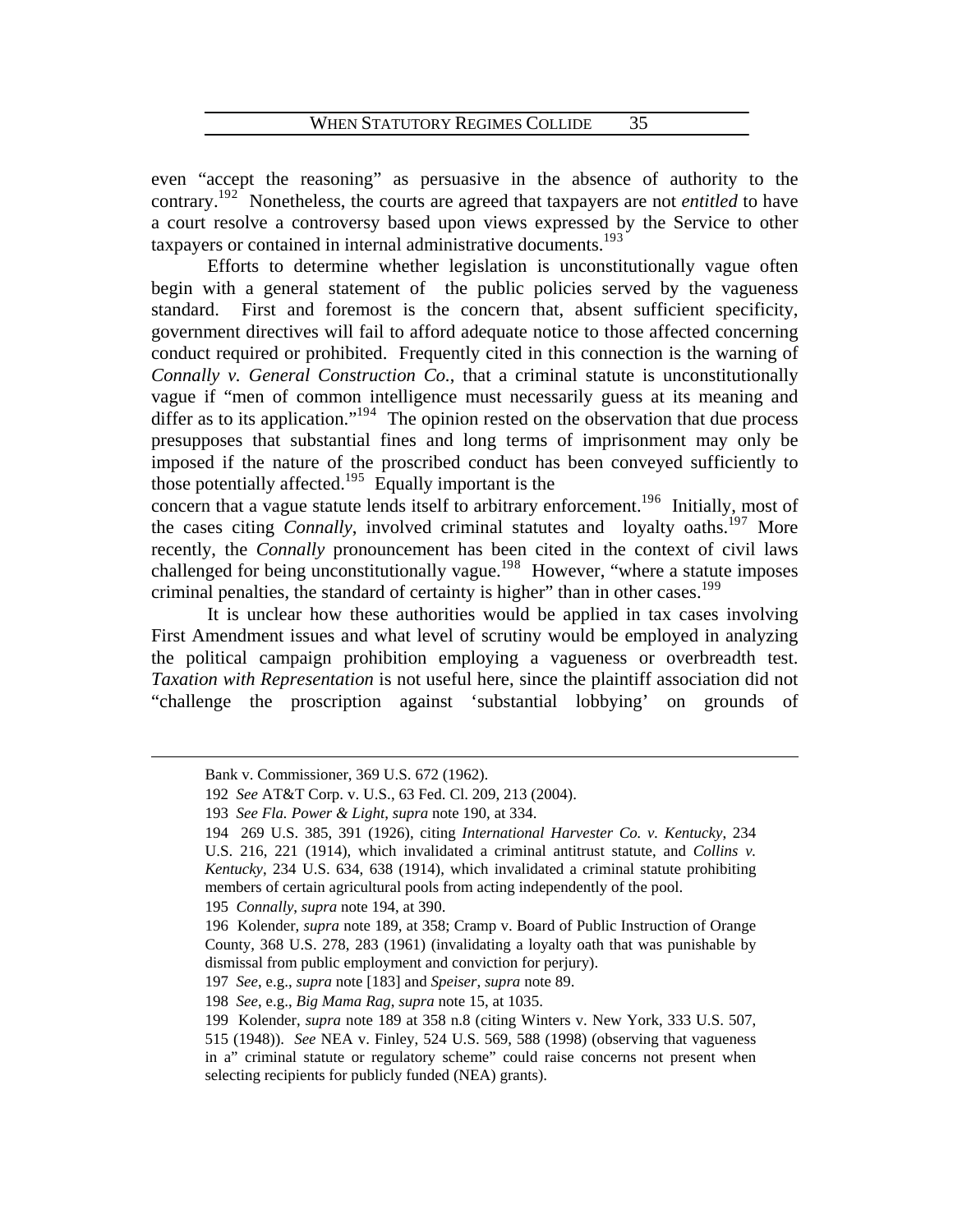vagueness."20[0](#page-38-0) In *National Endowment for the Arts v. Finley*, a public funding case decided in 1998, the Supreme Court upheld statutory criteria that had been challenged as both discriminatory and vague.<sup>20[1](#page-38-1)</sup> In its decision, the Court distinguished the level of scrutiny required for criminal statutes and statutes that directly regulate conduct, on the one hand, and statutes involving subsidies, on the other.<sup>[2](#page-38-2)02</sup> It held that "when the Government is acting as a patron rather than a sovereign," a level of imprecision is permitted that would be constitutionally unacceptable in other contexts.<sup>20[3](#page-38-3)</sup>

 The campaign prohibition in the Code is clearly not a criminal statute since the sanctions for violating it range from a warning letter<sup>20[4](#page-38-4)</sup> or the imposition of an excise  $\arctan^{205}$  $\arctan^{205}$  $\arctan^{205}$  to revocation of tax exemption.<sup>20[6](#page-38-6)</sup> Although tax statutes are not necessarily regulatory statutes, it would seem that the campaign prohibition could be characterized as regulatory since its purpose is to control behavior rather than raise revenue. Alternatively, the prohibition can be seen as incidental to the statute's primary purpose of defining what is charitable by excluding activities that are private and partisan in nature.<sup>20[7](#page-38-7)</sup> So interpreted the prohibition is less regulatory than classificatory, and the classification serves the government's interest in selecting as charities those nonprofits most worthy of public subsidy. The classification of the political prohibition as regulatory or not might well determine whether the challenge to it on vagueness grounds would be tested under a deferential standard or a form of heightened scrutiny.

One of the most careful analyses of vagueness in a section  $501(c)(3)$  context occurs in *Big Mama Rag v. United States*. 20[8](#page-38-8) The Court of Appeals for the District of Columbia Circuit characterized the standard to be applied in First Amendment cases as "strict,"<sup>20[9](#page-38-9)</sup> and it concluded that the definition of "educational" in the Treasury regulations was unconstitutionally vague and prone to selective enforcement.<sup>21[0](#page-38-10)</sup> The court found that the regulations' "full and fair" standard was not only too general to be informative; it noted as well that the regulations' reliance on "the reactions of

<span id="page-38-0"></span><sup>200</sup> *See* Taxation with Representation of Washington v. Regan, 676 F2d 715, 726 n.22 (D.C. Cir. 1982).

<span id="page-38-1"></span><sup>201</sup> *See* NEA v. Finley, *supra* note 199 (upholding admittedly vague and subjective standards for selecting recipients for NEA awards).

<sup>202</sup> *See* NEA v. Finley, *supra* note 199, at 567-88.

<span id="page-38-3"></span><span id="page-38-2"></span><sup>203</sup> *See* NEA v. Finley, *supra* note 199, at 588-89.

<span id="page-38-4"></span><sup>204</sup> *See* IRS, FINAL REPORT, PROJECT 302, POLITICAL ACTIVITIES COMPLIANCE INITIATIVE ("PACI"). The Service found that 68 percent of the charities it investigated had in fact violated the political prohibition. Almost all these groups were issued "written advisories."

<span id="page-38-6"></span><span id="page-38-5"></span><sup>205</sup> *See* I.R.C. § 4955.

<sup>206</sup> *See* I.R.C. § 501(c)(3), Treas. Reg. § 1.501(c)(3)-1(c)(3)(I), (iii).

<span id="page-38-7"></span><sup>207</sup> *See supra* notes 182-85 and accompanying text.

<span id="page-38-9"></span><span id="page-38-8"></span><sup>208</sup> *Supra* note 15.

<sup>209</sup> *Big Mama Rag*, *supra* note 15, at 1035.

<span id="page-38-10"></span><sup>210</sup> *See Big Mama Rag*, *supra* note 15, at 1037.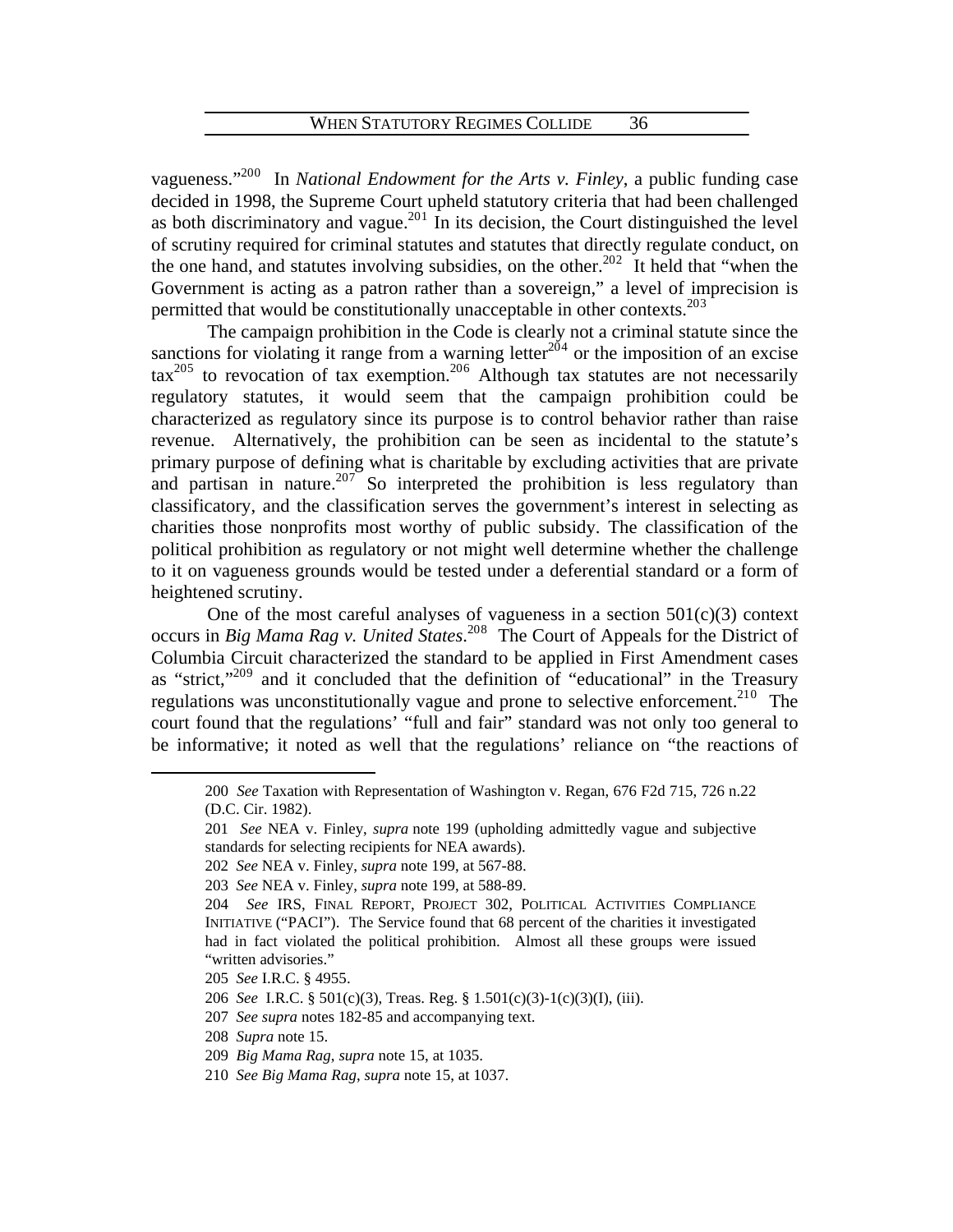members of the public" insured that the test would employ a "necessarily varying and unascertainable standard."<sup>2[1](#page-39-0)1</sup> Moreover, the applicable regulations were so confusing that it was unclear to the court whether the organization in question should have been subjected to the standard in the first place.<sup>[2](#page-39-1)12</sup> The standard thus invited "subjective definitions."<sup>21[3](#page-39-2)</sup> And in fact, the court observed, these ambiguities had enabled the Service to apply the "full and fair" test to "only a very few organizations, whose views are not in the mainstream of political thought."<sup>21[4](#page-39-3)</sup> In particular, the IRS appeared to have applied its test to a homosexual organization inappropriately, $^{215}$  $^{215}$  $^{215}$  and the association involved in *Big Mama Rag* characterized itself as feminist and lesbian. $^{216}$  $^{216}$  $^{216}$ 

 It seems, then, that the sub-text of the vagueness discussion in *Big Mama Rag* was the court's concern that the IRS was using the regulations' malleable standards to suppress certain kinds of ideas it found distasteful or contrary to public policy. $217$  $217$ This possibility is reinforced by the fact that, in developing its view of the strict standard to be applied to vagueness challenges in the First Amendment area, the *Big Mama Rag* court relied on cases that involved content discrimination and the suppression of viewpoints.<sup>21[8](#page-39-7)</sup> That the *Big Mama Rag* outcome was driven by the court's response to the Service's practice of disfavoring views with which it did not agree substantively was also the interpretation of *Big Mama Rag* adopted by the Tax Court in a subsequent case that upheld the constitutionality of Revenue Procedure 86-  $43<sub>1</sub><sup>219</sup>$  $43<sub>1</sub><sup>219</sup>$  $43<sub>1</sub><sup>219</sup>$  the ruling promulgated by the Service to supplement the definition of "education" in its regulations after they were declared unconstitutionally vague in *Big Mama Rag*. 22[0](#page-39-9)

<span id="page-39-1"></span><span id="page-39-0"></span><sup>211</sup> *Big Mama Rag*, *supra* note 15, at 1037.

<sup>7.</sup>  212 *Big Mama Rag*, *supra* note 15, at 1036-3

<span id="page-39-3"></span><span id="page-39-2"></span><sup>213</sup> *Big Mama Rag*, *supra* note 15, at 1035.

<sup>7.</sup> 214 *Big Mama Rag*, *supra* note 15, at 1036-3

<span id="page-39-4"></span><sup>215</sup> *Big Mama Rag, supra* note 15, at 1035. *See also id.* at 1040 (referring to the lower court's "value laden conclusion that Big Mama Rag was too doctrinaire").

<span id="page-39-5"></span><sup>216</sup> *Big Mama Rag, supra* note 15, at 1032; Big Mama Rag v. United States, 494 F. Supp. 473, 480 (1979).

<span id="page-39-6"></span><sup>217</sup> Of course, it is constitutional to deny  $501(c)(3)$  exemption to a group that violates a strong public policy. *See* Bob Jones University v. U.S., 461 U.S. 574 (1983) (upholding the Service's denial of a charitable exemption to an institution of higher learning that discriminated in admissions on the basis of race).

<span id="page-39-7"></span><sup>218</sup> *See Big Mama Rag*, *supra* note 15, at 1035.

<span id="page-39-8"></span><sup>219 1986-2</sup> CUM. BULL. 729.

<span id="page-39-9"></span><sup>220</sup> See Nationalist Movement v. Comm'r, *supra* note 24, at 581-83. Rev. Proc. 86-43 was before the District Court for the District of Columbia Circuit in National Alliance v. United States, 710 F.2d 868 (D.C. Cir. 1983). The court in that case declined to rule directly on the constitutionality of the Revenue Procedure, but it did note (in dictum) that the four-part test went a long way toward "reducing" the vagueness in the "full and fair" test. *Id.* at 875.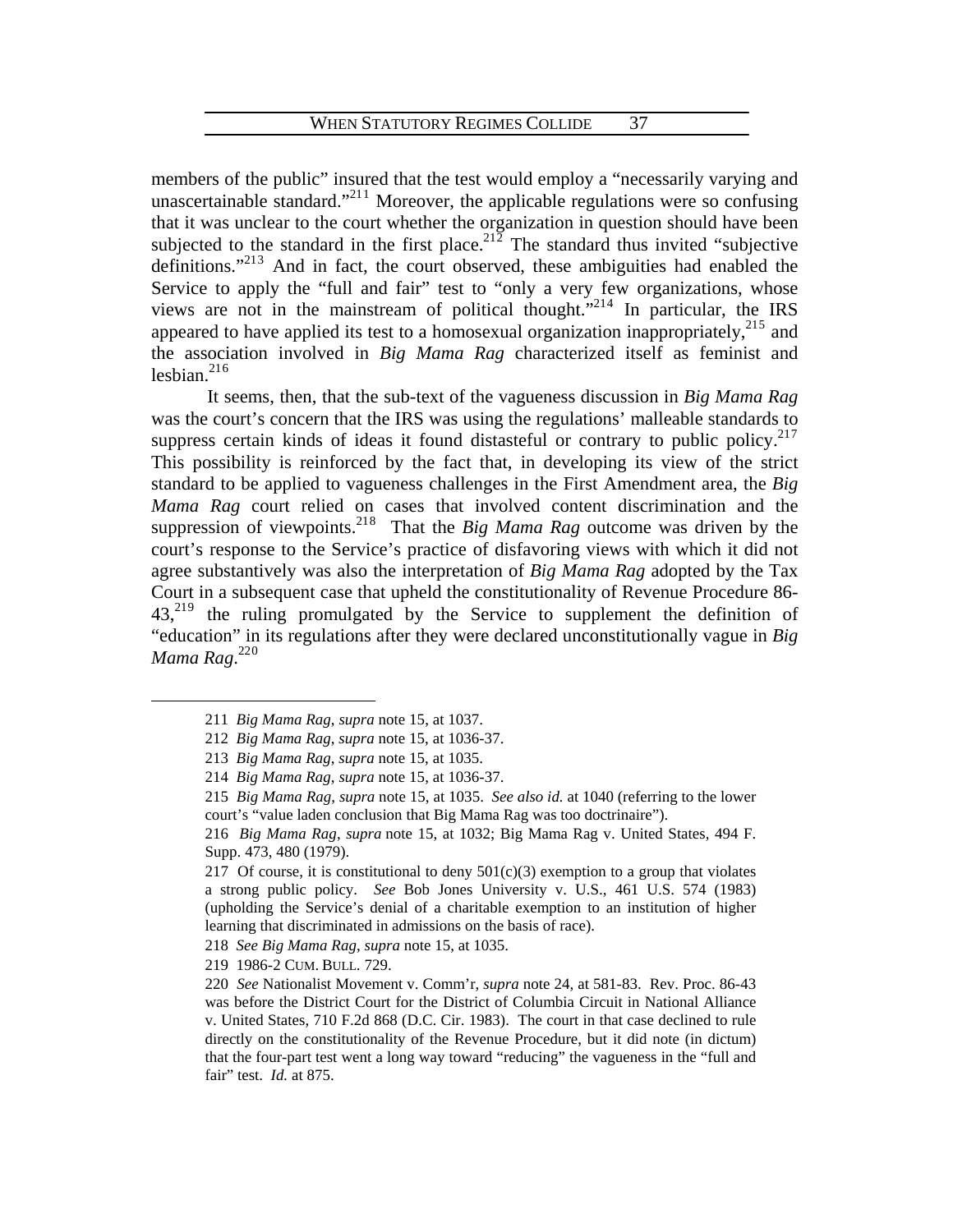Clearly, on its face, the political campaign prohibition is not designed to suppress specific viewpoints since it is not targeted to any political party or political orientation. However, it is possible to view the standard as not precise enough to afford notice to taxpayers attempting to comply with its strictures nor to prevent arbitrary, viewpoint based enforcement. Opinions are likely to differ as to the existence of political bias on the part of the IRS when it actually enforces the political prohibition. Complaints alleging biased enforcement have in fact been leveled against the agency.<sup>22[1](#page-40-0)</sup> Responding to such complaints, the Treasury Inspector General of Tax Administration (TIGTA) conducted an investigation and gave the IRS a clean bill of health in  $2005.<sup>222</sup>$  $2005.<sup>222</sup>$  In addition, since 2004, the IRS has established a national, standardized procedure for identifying and reviewing possible violations of the political prohibition in each election cycle. This procedure is known as the "Political Activities Compliance Initiative," or "PACI."<sup>22[3](#page-40-2)</sup> The method employed, which is published on the IRS website, involves a specially trained team of personnel that reviews all of the referrals, decides which cases should be investigated, forwards them to designated agents in the field for investigation, and recommends sanctions when violations are found.<sup>22[4](#page-40-3)</sup> Although these procedures do not guarantee lack of bias, the process should reduce the opportunity for viewpoint discrimination significantly because it is well documented and transparent.

<span id="page-40-0"></span> Even if the IRS procedure is not seen to pose a substantial threat of bias, it is nonetheless possible that vagueness and overbreadth claims against the political

<sup>221</sup> *See*, e.g., Branch Ministries, Inc. v. Rossotti, 40 F. Supp. 2d 15, 19 (D.D.C. 1999); Donald B. Tobin, *The Law of Politics: The Role of Law in Advancing Democracy: Political Campaigning by Churches and Charities: Hazardous for 501(c)(3)s, Dangerous for Democracy*, 95 GEO. L.J. 1313, 1315-16 (2007). Art Pine, *Inquiry Finds No IRS Wrongdoing in Audits; Taxation Congressional Panel Finds No Evidence that Conservative Groups Were Purposely Targeted. An Improper Inquiry by Gore's Office Cited*, Los Angeles Times, Mar. 16, 2000, at A16. *See also infra* note 222 and accompanying text.

<span id="page-40-1"></span><sup>222</sup> *See* Treasury Inspector General for Tax Administration, *Review of the Exempt Organizations Function Process for Reviewing Alleged Political Campaign Intervention by Tax Exempt Organizations* (February 2005,Reference Number: 2005- 10-035). *See also* Pine, *supra* note 221.

<span id="page-40-2"></span><sup>223</sup> *See* IRS, *Final Report, Project 302, Political Activities Compliance Initiative* (hereinafter "2004 PACI") (discussing the method used to identify, review, and, where appropriate, sanction  $501(c)(3)$  groups possibly engaging in prohibited activity in the 2004 election); IRS, 2006 Political Activities Compliance Initiative. The PACI review for the 2008 election cycle is still in progress. For the reports issued in connection with the 2004 and 2006 election cycles and materials related to the 2008 review, see http://www.irs.gov/charities/charitable/article/0,,id=179738,00.html. *See also infra* note 224.

<span id="page-40-3"></span><sup>224</sup> *See*, IRS, *Political Activities Compliance Initiative; Procedures for 501(c)(3) Organizations*, at http://www.irs.gov/pub/irs-tege/paci\_procedures\_feb\_22\_2006.pdf.; 2004 PACI, *supra* note 223.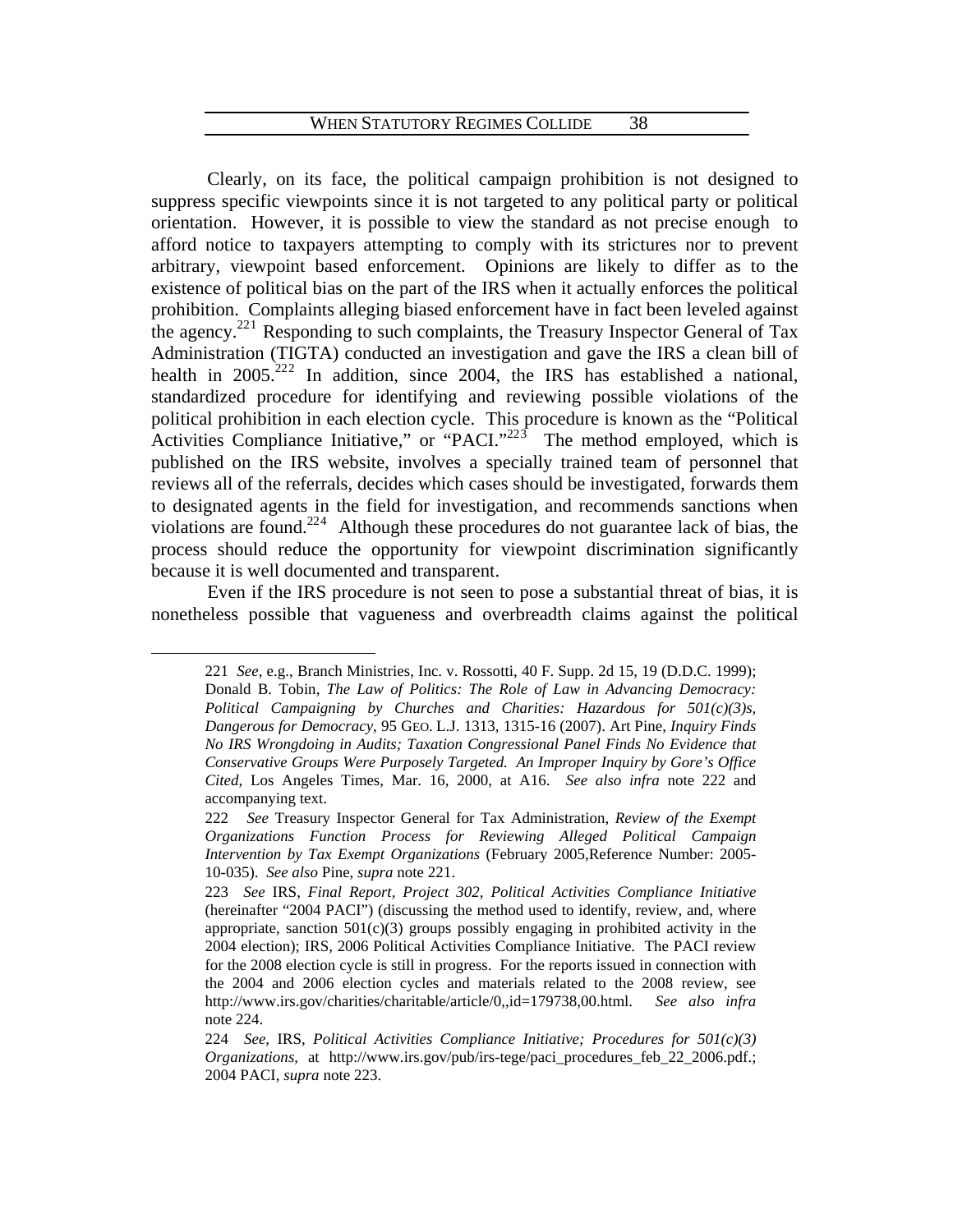prohibition would be examined using more than the rational relation test, since the nature of these claims can be conceptually distinguished from the existence of a subsidy.<sup>22[5](#page-41-0)</sup> In that event, the extent of the prohibition's vagueness or overbreadth is likely to influence, if not determine, whether a court would subject the prohibition to heightened scrutiny. The notice provided to organizations and guidance available to enforcement personnel in connection with the political prohibition can in no way be compared with the vagueness of the standards at issue in *Big Mama Rag* in at least two respects. First, the difference between the regulations in the two situations is especially clear with respect to the *extent* of vagueness or overbreadth. In *Big Mama Rag*, it was not even obvious to the court which organizations were subject to the "full and fair" test to begin with, in addition to the fact that there was no written guidance elaborating the meaning of "full and fair" once applied. $226$  $226$  In contrast, there are more than a dozen Revenue Rulings addressing the meaning of the political prohibition, many of which describe and analyze multiple fact patterns,  $227$  $227$  as well as a few judicial decisions.<sup>22[8](#page-41-3)</sup> Although the prohibition is enforced through a facts and circumstances test, there is thus a significant amount of precedential guidance to assist both organizations that seek to stay on the right side of the line and IRS personnel seeking to enforce the standard properly.<sup>22[9](#page-41-4)</sup> The information contained in these sources has been reproduced in plain language guides in a wide assortment of pamphlets, brochures, and memoranda produced by law firms and advocacy organizations, many of which are available for free on the internet.<sup>23[0](#page-41-5)</sup> That the amount of guidance

<span id="page-41-0"></span><sup>225</sup> Vagueness/overbreadth claims are, however, related to the subsidy issue since, but for the desire to acquire or retain a subsidy, there would be no tax law consequence for misinterpreting the reach of the political prohibition.

<span id="page-41-1"></span><sup>226</sup> *See Big Mama Rag*, *supra* note 212.

<span id="page-41-2"></span><sup>227</sup> *See supra* notes 29, 32, 39-41and accompanying texts; Kindell & Reilly, *supra* note 28. A large part of this guidance was issued in the last decade.

<span id="page-41-3"></span><sup>228</sup> See supra notes 14, 26, 32, and accompanying text and Christian Echoes Nat'l Ministry, Inc. V U.S., 470 F.2d 849, 856 (10<sup>th</sup> Cir. 1972), *cert. denied*, 414 U.S. 864 (1973). *See also* American Campaign Academy v. Comm'r, 92 T.C. 153 (1989); Kindell & Reilly, *supra* note 28.

<span id="page-41-4"></span><sup>229</sup> There is also considerable non-precedential guidance in the form of private letter rulings issued to individual taxpayers, IRS Fact Sheets, Field Service advisories, PACI reports, and Exempt Organizations Continuing Professional Education (CPE) Technical Instruction Program essays used for training IRS personnel. All of these materials are available on Lexis and Westlaw.

<span id="page-41-5"></span><sup>230</sup> Some illustrative examples are a series of advisories produced by the Alliance for Justice (AJF), located in Washington, D.C., and available at http://www.afj.org/fornonprofits-foundations/resources-and-publications/about-advocacy-election.html;

National Council for Nonprofits, available at <http://www.councilofnonprofits.org/elections#IRS;>OMB Watch, available at <http://www.ombwatch.org/node/9627;>James Bopp, Jr., Guidelines for Political Activities for Churches and Pastors, available at <http://www.mccl.org/Document.Doc?id=177;>James Bopp, Jr., Guidelines for Political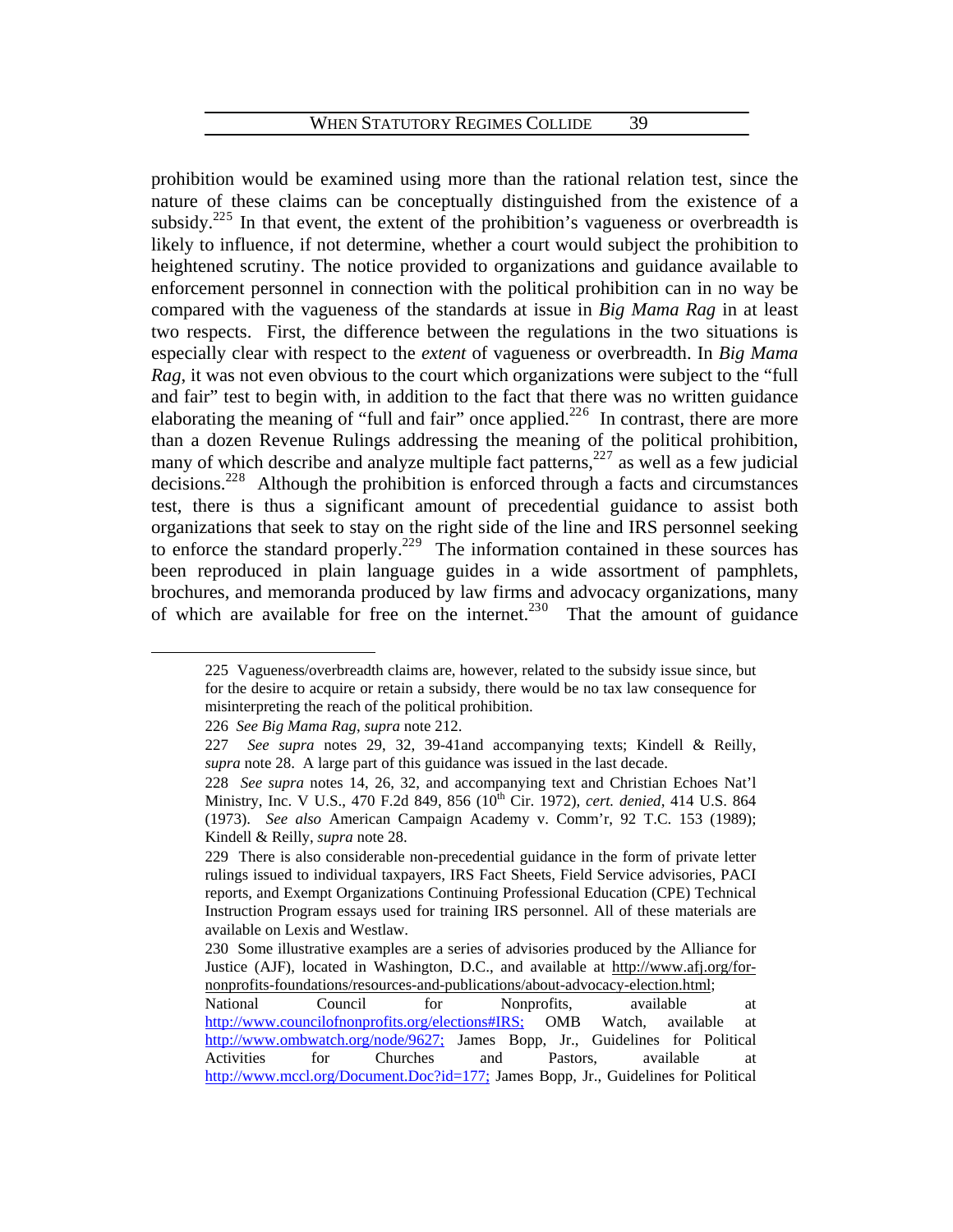explaining the political prohibition is "significant" does not mean it is optimal. Optimal would be detailed regulations, replete with illustrations, as exist to determine what constitutes lobbying when a section  $501(h)$  $501(h)$  $501(h)$  election is in effect.<sup>231</sup> Yet, given the complexity and variety of methods of campaign activity, this may well be a situation in which the constitutional protection afforded speech must take into account "whether it would have been practical to draft more precisely."<sup>[2](#page-42-1)32</sup>

 Second, as important as the quantity of guidance for interpreting the political prohibition is the fact that the criteria contained in the guidance are largely objective. For example, the Service's determination depends upon such things as whether voting records are distributed on an annual basis at the close of legislative sessions or their distribution is timed to an election, whether communications about legislative issues are targeted to election periods and concentrated in swing states where those issues are identified with specific candidates, whether all candidates are invited to candidate forums, whether voter guides based upon candidate surveys reproduce the candidates' words accurately, whether partisan voter guides are distributed on the organization's premises or on the public sidewalks outside their control, and the like.<sup>2[3](#page-42-2)3</sup> This contrasts with *Big Mama Rag*, where the standard in the regulations required the IRS to determine if a newsletter's articles were "full and fair" "based upon an individualistic–and therefore necessarily varying and unascertainable–standard the reactions of members of the public."<sup>23[4](#page-42-3)</sup> Importantly, in contrast to the situation in *Big* Mama Rag,<sup>23[5](#page-42-4)</sup> the political prohibition is not ambiguous at all about the entities covered by its strictures.

 Some of the criteria contained in the political prohibition are, however, subjective. For example, depending upon the context, the IRS will examine whether the format or questions at a candidate forum reveal bias, whether the questions asked in a candidate survey are too concentrated in a single subject area, suggesting bias, or whether a communication made on the eve of an election improperly conveys a view as to a candidate's fitness for office. Considerations such as these inject an element of uncertainty into the analysis that is troubling from a First Amendment perspective because, as a practical matter, they may impose a burden of restraint on would-be actors during an election who desire to engage in political speech or other election related activities. The presence of such subjective criteria in such an important area

Activities of Right to Life Organizations (May 2008), at http://www.paprolife.org/2008%20Guidelines%20for%20Right%20to%20Life%20Org anizations.pdf.

<span id="page-42-1"></span><span id="page-42-0"></span><sup>231</sup> *See* Treas. Reg. § 56.4911-1 to -7.

<sup>232</sup> Nationalist Movement v. Commissioner, *supra* note 24, at 588 (1994) (citing United States Civil Serv. Commission v. National Association of Letter Carriers, 413 U.S. 548, 578-579 (1973)).

<span id="page-42-2"></span><sup>233</sup> *See supra* notes \_\_\_ and accompanying text.

<span id="page-42-3"></span><sup>234</sup> *Big Mama Rag*, *supra* note 15, at 1037.

<span id="page-42-4"></span><sup>235</sup> *See supra* note 226 and accompanying text.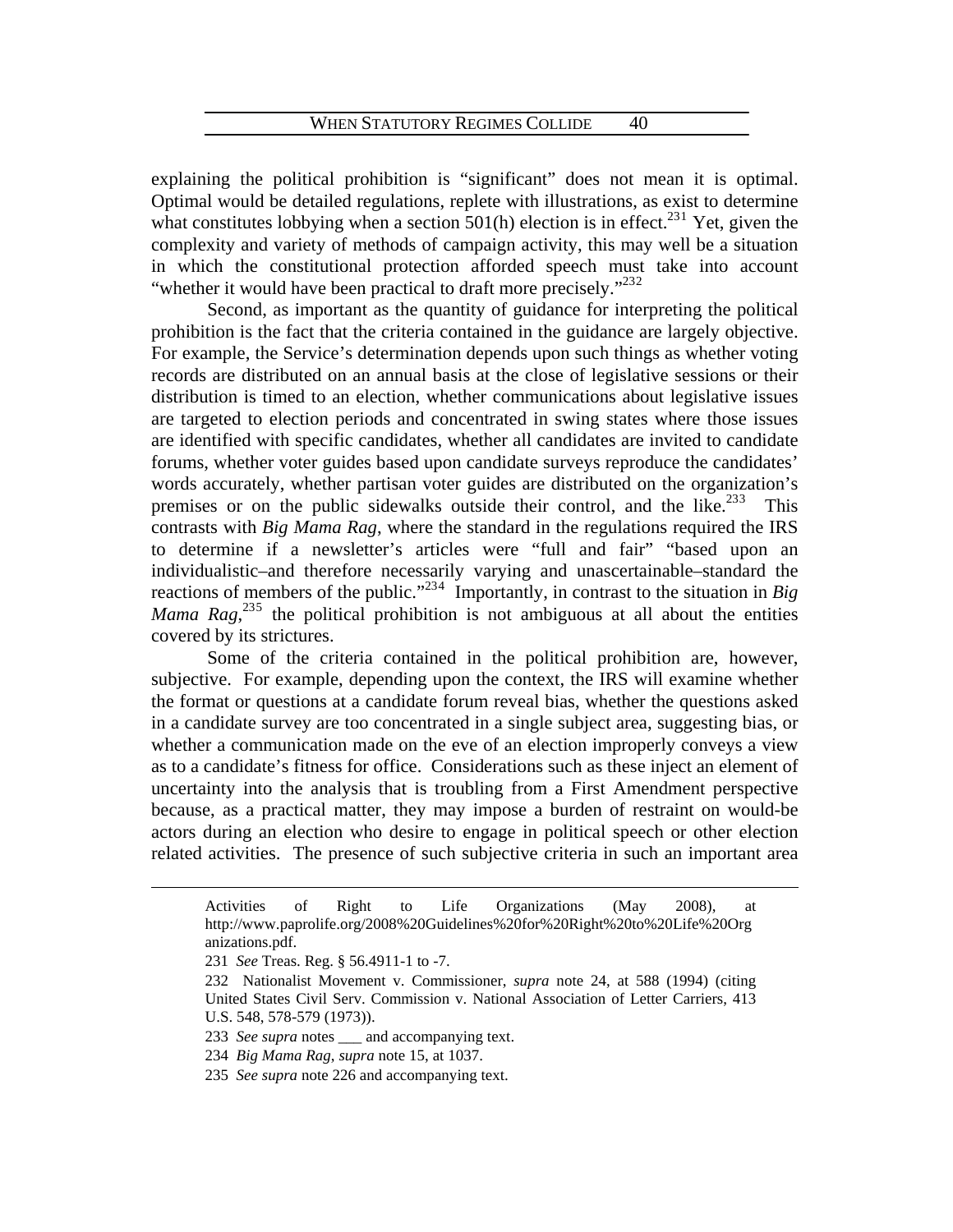of constitutional law might trigger the application of heightened scrutiny to the potential vagueness and associated overbreadth of the political prohibition.

 The fact that the political prohibition does not discriminate on the basis of viewpoint and that the scope of the standard is not open-ended, as were the regulations implicated in *Big Mama Rag*, suggests that the prohibition would be subject to intermediate scrutiny, if the rational relation test is deemed too lenient for the vagueness and overbreadth threat to political speech. That intermediate scrutiny would be used, rather than strict scrutiny, if heightened scrutiny is employed, is also suggested by the circumstance that most of the campaign finance cases employing strict scrutiny involved criminal sanctions. For example, in invalidating the political expenditure cap in *Buckley*, the Supreme Court noted that "[c]lose examination of the specificity of the statutory limitation [on independent expenditures] is required where, as here, the legislation imposes criminal penalties in an area permeated by First Amendment interests."<sup>23[6](#page-43-0)</sup> The Court characterized vagueness in statutes with criminal sanctions as "particularly treacherous."<sup>23[7](#page-43-1)</sup> The Supreme Court's opinion in *Wisconsin Right to Life* was similarly concerned that the penalty for violating the law was criminal prosecution and criminal penalties.23[8](#page-43-2) Likewise, for the *Citizens United* majority, the "threats of criminal liability and the heavy costs of defending against FEC enforcement" facing corporations seeking to engage in political activity during elections made the source rules in FECA analogous to prior restraints on protected speech.<sup>23[9](#page-43-3)</sup>

Violations of the political prohibition are not usually subject to criminal sanctions. In the worst case, the IRS could impose revocation of an organization's exemption and a civil tax penalty.<sup>24[0](#page-43-4)</sup> For a  $501(c)(3)$  group, an excise tax of ten percent of the amount spent on communication(s) determined to be campaign intervention could be imposed on the organization, and a 2 ½ percent tax could be imposed on the managers who made the decision, unless their action was not willful and was due to reasonable cause.<sup>24[1](#page-43-5)</sup> As the IRS's recent enforcement push reveals,

<span id="page-43-0"></span><sup>236</sup> *Buckley*., *supra* note 34, at 40-41. *See also id.* at 41 n.47 and *supra* note 225.

<sup>237</sup> *Buckley*., *supra* note 34, at 76.

<span id="page-43-2"></span><span id="page-43-1"></span><sup>8, 468, 493 (127</sup> S. Ct. at 2666, 2666, 2680). *See*  238 *See WRTL*, *supra* note 11, at 46 *also McConnell*, *supra* note 39, at 323, 330 (Kennedy, J., concurring in the judgment in part and dissenting in part).

<span id="page-43-3"></span><sup>239</sup> *Citizens United, supra* note 13, at \*43-\*44.

<span id="page-43-4"></span> $240$  A  $501(c)(4)$  organization would then be reclassified as for-profit and owe back taxes and interest.

<span id="page-43-5"></span><sup>241</sup> *See I.R.C.* § 4955(a). Under existing interpretation of willfulness and reasonable cause, it is unlikely that many decision makers would be subject o the manager's tax. See the description of the sanctions imposed so far on violations occurring in the last three election cycles in the PACI reports, *supra* note 223. Note, however, that the amount of the excise taxes can be doubled to 100 percent and 50 percent, for the organization and managers respectively, if the violation is not corrected. *See id.* § 4955(b). Correction means "recovering part or all of the expenditure to the extent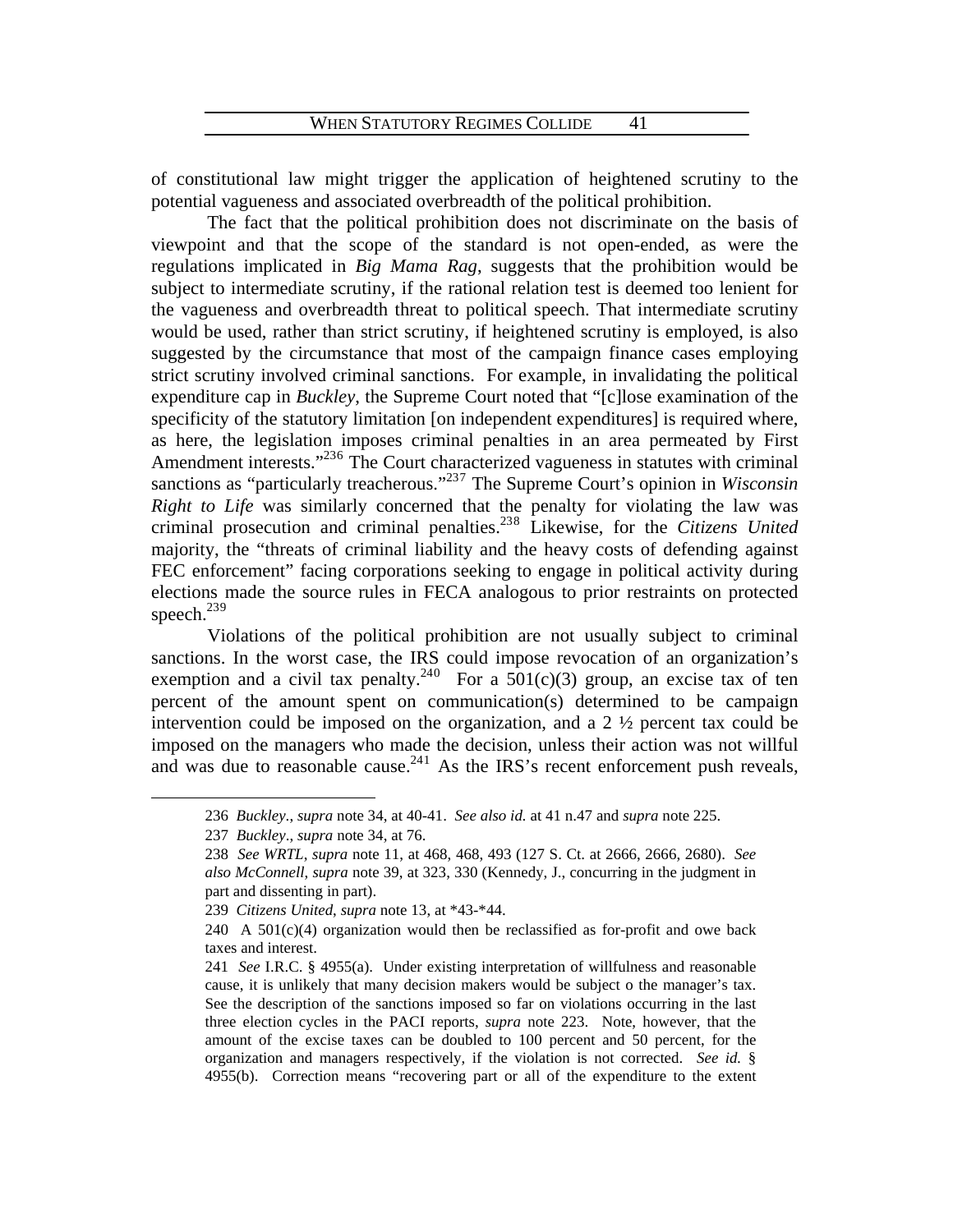however, revocation is rarely proposed and it has only been imposed if violations are flagrant or repeated.<sup>[2](#page-44-0)42</sup> As the PACI Reports also reveal, most organizations found to have engaged in prohibited campaign activity have received only written advisories, even though the violation included such clearly prohibited activities as contributing money to a candidate or posting campaign signs on the organization's premises.<sup>24[3](#page-44-1)</sup> Even when excise taxes have been imposed, the Service frequently refunds the tax as well as interest and penalties, if any, if the organization corrects the violation.<sup>2[4](#page-44-2)4</sup> Further, revocation relating to one or more years of an organization in no way precludes it from having its exemption restored in exchange for agreeing to abstain from campaign activities. All of these considerations bear on how chilled an organization's speech is likely to be as a result of the political prohibition. Although civil fines can impose burdens on the affected entities, the burden is qualitatively different from and usually far less extreme than what is entailed by criminal sanctions.

 Under the intermediate scrutiny standard of judicial scrutiny, Congress would have to demonstrate that the purpose of the political prohibition "furthers an important or substantial" interest, is "unrelated to the suppression of free expression," and needs the prohibition for its goal to be implemented "effectively."<sup>24[5](#page-44-3)</sup> All of the interests furthered by the political prohibition should be considered substantial: preventing deductible charitable contributions from being used to fund political activities, assuring that only organizations devoted exclusively to a charitable mission are selected to benefit from public funding, preventing tax favored charities from dissipating their time, energy, and concentration on partisan activities, and preventing charities from engaging in activities with a high risk of furthering the private benefit of individuals and candidates for public office.

 The means chosen by Congress to address these concerns may be more controversial. As was noted earlier, if preventing public funds from subsidizing campaign activity is seen as the sole government interest, it may be possible to construct a mechanism involving an affiliated entity to reduce this risk.<sup>24[6](#page-44-4)</sup> Even so, it is difficult to predict whether the political prohibition would be found constitutionally

recovery is possible, establishment of safeguards to prevent future political expenditures, and where full recovery is not possible, such additional corrective action as is prescribed by the Secretary by regulations." *Id.* 4955(f)(3).

<span id="page-44-0"></span><sup>242</sup> *See* 2004 and 2006 PACI reports, *supra* note 223; *Branch Ministries*, *supra* note 15 (revoking the exemption of a church that had placed a full-page advertisement in two national newspapers urging Christians not to vote for Bill Clinton for President). 243 *See supra* note 223.

<span id="page-44-2"></span><span id="page-44-1"></span><sup>244</sup> *See Catholic Answers*, *supra* note 15, at \*7-\*8 (Lexis pages); Complaint, Christian Coalition of Florida, *supra* note 15, ¶¶ 43-44. Numerous commentators have remarked on the lax enforcement by the IRS. *See*, e.g., Keith S. Blair, *Praying for a Tax Break: Churches, Political Speech, and the Loss of Section 501(c)(3) Tax Exempt Status*, 86 DENV. U.L. REV. 405, 428-29 (2009).

<span id="page-44-3"></span><sup>245</sup> *See supra* notes 122-122 and accompanying text.

<span id="page-44-4"></span><sup>246</sup> *See supra* notes 178-179.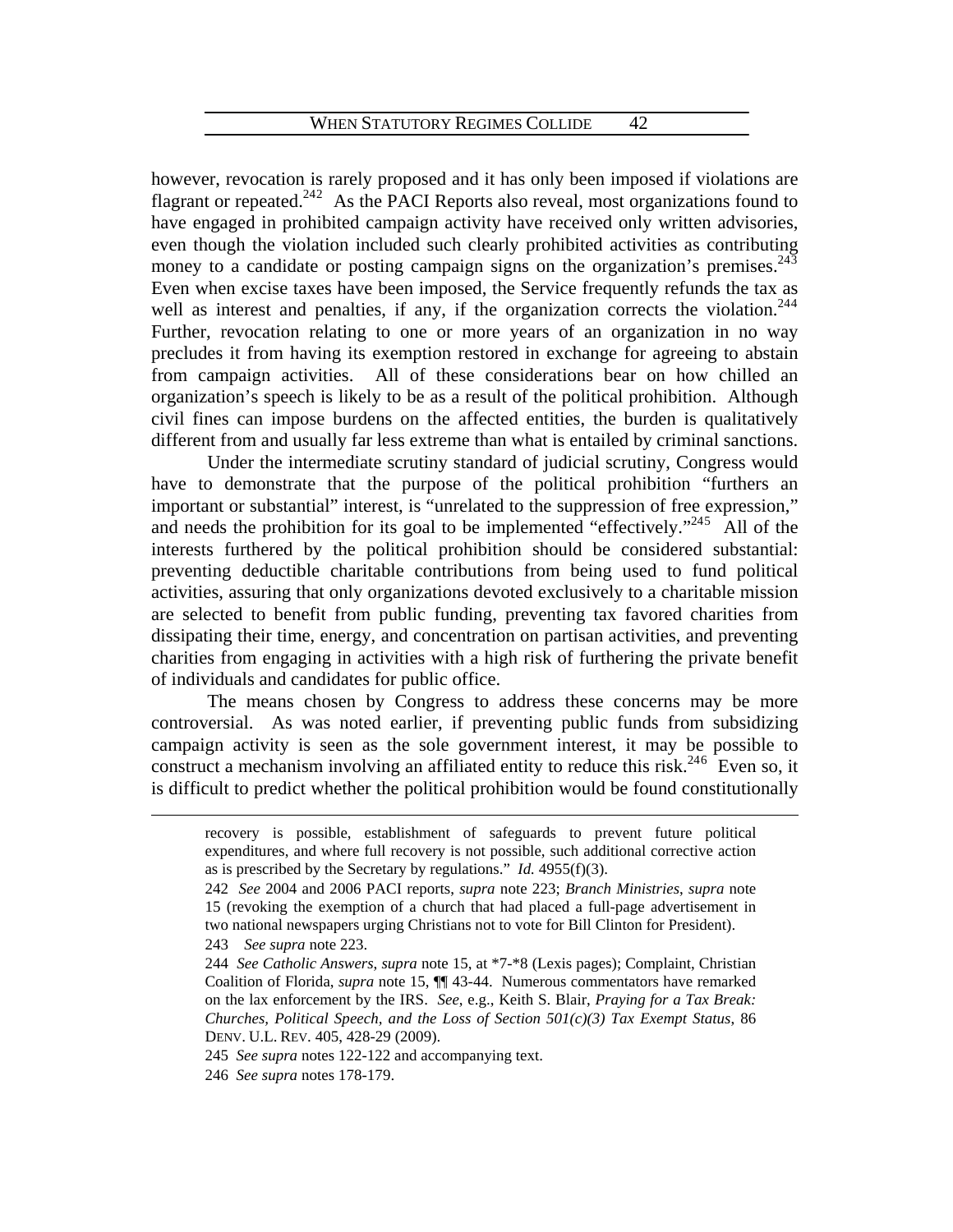infirm for this reason, given that intermediate scrutiny does not require government to select the least restrictive means to achieving a statute's purpose. Further, taking into account considerations such as keeping charities' focus on their charitable mission and out of partisan activities, the ability of a  $501(c)(3)$  organizations to partner with affilated 501(c)(4) groups that engage in campaign activity could well satisfy the standard of being narrowly drawn to achieve the entire range of statutory purposes.

# **CONCLUSION**

<span id="page-45-0"></span> $\overline{a}$ 

The preceding analysis is inconclusive. A direct attack on the constitutionality of the tax law prohibition on  $501(c)(3)$  groups' political campaign activity is unlikely to succeed, even though the tax law restriction applies to a far wider range of campaign activities than is permitted for campaign finance law.<sup>24[7](#page-45-0)</sup> The key differences in the constitutional analysis of the prohibition under tax law, as compared with the counterpart analysis of restrictions on political speech under campaign finance law, suggest that minimal judicial scrutiny will be applied to the former and that both the government's purpose in limiting political activity for charities and the means chosen will be found reasonable.

The outcome with respect to a vagueness or overbreadth challenge to the terms of the prohibition, as implemented by the IRS and the courts, is more uncertain. Among other reasons, there is the possibility that intermediate scrutiny would be employed rather than the rational relation test. Even in that event, it is likely that some, if not all, of the government interests discussed in Part IV would be considered substantial. In contrast, there is some uncertainty as to the ability of the political prohibition to qualify as narrowly enough drawn to achieve the statute's purpose. In particular, the prohibition's validity in this respect may turn on whether a reviewing court accepts the validity of linking the prohibition to goals other than preventing deductible charitable contributions from financing campaign activity.

I would distinguish what I believe is a fair reading of the constitutional tax law jurisprudence and what might happen if the political campaign prohibition makes its way to the Supreme Court. Five of the current Justices have made crystal clear their aversion to anything that purports to interfere with the free exercise of political speech. It is possible that they could disregard the weight of the precedents described in this paper, invoking other entrenched constitutional doctrines, for example, that the government should not be permitted to do indirectly what it cannot do directly. They might argue that *Massachusetts Citizens for Life* has superseded *Taxation with Representation*, relegating the distinction expressly made by the Supreme Court in

<sup>247</sup> This Article has confined itself to the constitutional dimensions of the political prohibition. For a thorough analysis of the public policy reasons for the prohibition, focusing on the dangers that would result were 501©)(3) groups to engage in campaign activity, see Tobin, *supra* note 221.